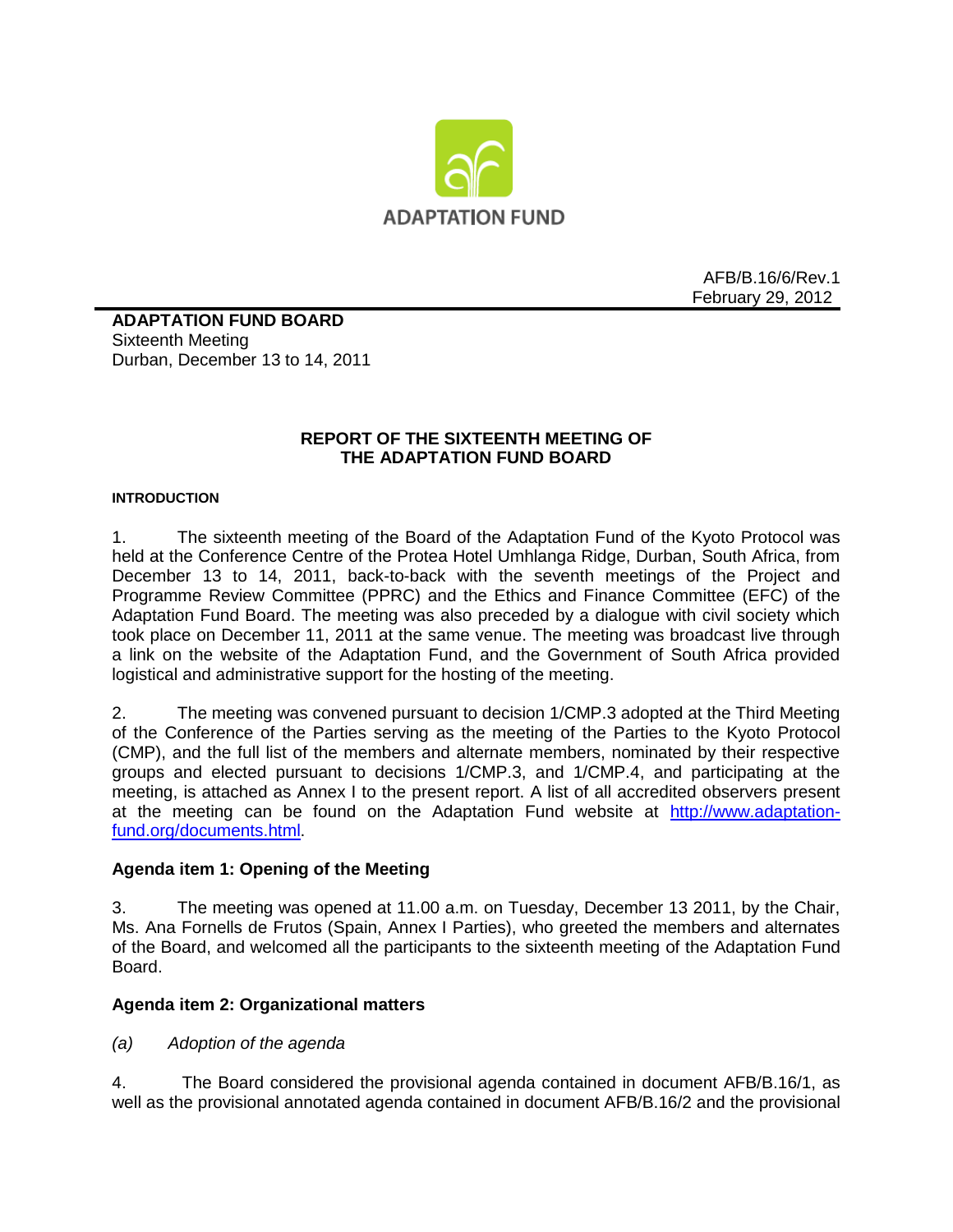timetable attached to it. The Board also agreed to consider the following issue under agenda item 18, "Other Matters": Offer by the Government of Sweden to host a meeting of the Accreditation Panel during 2012.

5. The Board adopted the agenda, as orally amended, which is contained in Annex II to the present report.

- *(b) Organization of work*
- 6. The Board adopted the organization of work proposed by the Chair.
- *(c) Declarations of conflict of interest*
- 7. The following members and alternates declared conflicts of interest:
	- (a) Mr. Cheikh Ndiaye Sylla (Senegal, Africa);
	- (b) Mr. Ezzat L.H. Agaiby (Egypt, Africa);
	- (c) Mr. Richard Mwendandu (Kenya, Africa);
	- (d) Mr. Santiago Reyna (Argentina, Latin American and Caribbean Countries);
	- (e) Mr. Luis Santos (Uruguay, Latin American and Caribbean Countries); and
	- (f) Ms. Medea Inashvili (Georgia, Eastern Europe).

8. The Manager of the Adaptation Fund Board secretariat, Ms. Marcia Levaggi, also said that as she was an Argentine Government officer on leave, she would have a conflict of interest when the Board took up matters related to Argentina.

### **Agenda item 3: Report on intersessional activities of the Chair**

9. The Chair reported that the Board had met with representatives of civil society before the present meeting as well as with the bilateral and Multilateral Implementing Entities in a separate meeting. In relation with the former and answering a question from one Board member on whether direct access had been positive, the participants confirmed with concrete examples the advantages and benefits of having an accredited NIE for their countries.

10. Further, she had participated in the accreditation workshop that had been held in Panama and considered it a very positive experience for disseminating information on the process and requirements of the accreditation process.

11. The Chair reported that she, along with the Vice-Chair, had been in contact with the representatives of several countries in the margins of the UNFCCC sessions in Panama and COP 17 / CMP 7 in Durban.

12. She also participated at the side-event held for the Adaptation Fund during the first week of the COP17/CMP7 in Durban as moderator of a Panel comprised of representatives from five NIEs. She also coordinated with the secretariat on the organization of the Adaptation Fund's 2011 Photo Contest. The winning photos were announced and displayed at the Adaptation Fund's side event in Durban.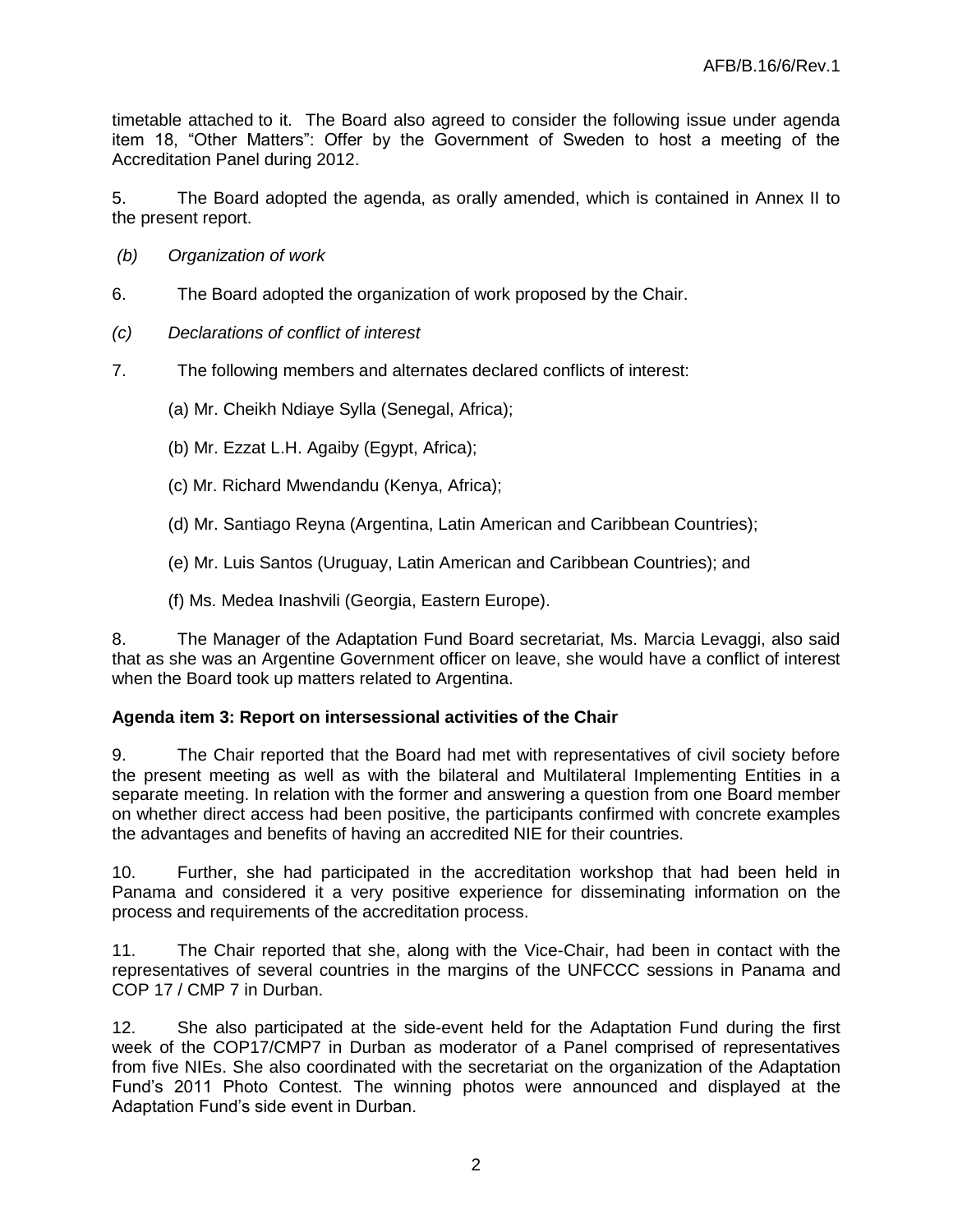13. The agreements and transfer forms had been signed for the first tranche of funds for the projects for the Maldives, Mauritius, Mongolia and Turkmenistan.

14. She also said that she had been in contact with Mr. Tarek Rouchdy, the consultant selected by the Board to prepare the performance review of the secretariat and the trustee.

The Board took note of the presentation by the Chair.

#### **Agenda item 4: Report on the activities of the secretariat**

15. The Manager of the Adaptation Fund Board secretariat reported on the activities of the secretariat during the intersessional period, which were more fully described in document AFB/B.16/3.

16. Following the 15th meeting held in Bonn, Germany on 15 and 16 September 2011, the secretariat had supported the Chair in finalizing the report of the meeting. The report had been completed and circulated to Board members and alternates for comments and approval, and had now been posted on the website of the Adaptation Fund as document AFB/B.15/8.

17. In preparation for the 16th Board meeting, the secretariat had issued letters of invitation to the Board members and alternates, and facilitated visa arrangements with the assistance of the Government of South Africa. The secretariat had also concluded its discussions with the Government on the hosting of the meeting, and had arranged for an exchange of letters between the Board Chair and the Minister to afford the Board privileges and immunities during its meeting. The secretariat was grateful to the Government of South Africa for hosting and providing essential logistical support for the meeting of the Board, the second to be held outside Germany.

18. Working closely with the Board and Committee Chairs and Vice-Chairs, and the trustee, the secretariat had prepared the documents for the 16th Board meeting and for the 7th meetings of the Project and Programme Review Committee (PPRC) and the Ethics and Finance Committee (EFC).

19. In consultation with the Board Chair and Vice-Chair, the secretariat had prepared and circulated draft decision texts, two of which were approved by the Board during the intersessional period: Decision B.15-16/1: *Amendment to the Board and secretariat budget for fiscal year 2012* and Decision B.15-16/2: *"Climate change adaptation programme in water and agriculture in Anseba region, Eritrea" (UNDP): Extension for project start-up.*

20. The secretariat had made ongoing efforts to improve the content and structure of the Adaptation Fund's website. It was working on creating an additional website to host the secure content of the Accreditation Panel as part of a workflow to manage applications, including functionality to submit applications online. Interviews with Board members and representatives of civil society had been uploaded to the Fund's YouTube channel. A consultant had also been hired to produce a video on the programme under implementation in Senegal, and that too had been made available on the Fund's YouTube channel and on its website.

21. The consultant selected by the Board to prepare the performance reviews of the secretariat and trustee, Mr. Tarek Rouchdy, had visited the premises of the secretariat and the trustee on 11-18 October 2011, meeting with all the members of the dedicated team of officials of the secretariat, the GEF Evaluation Office Director; the GEF Team Leader on Operations and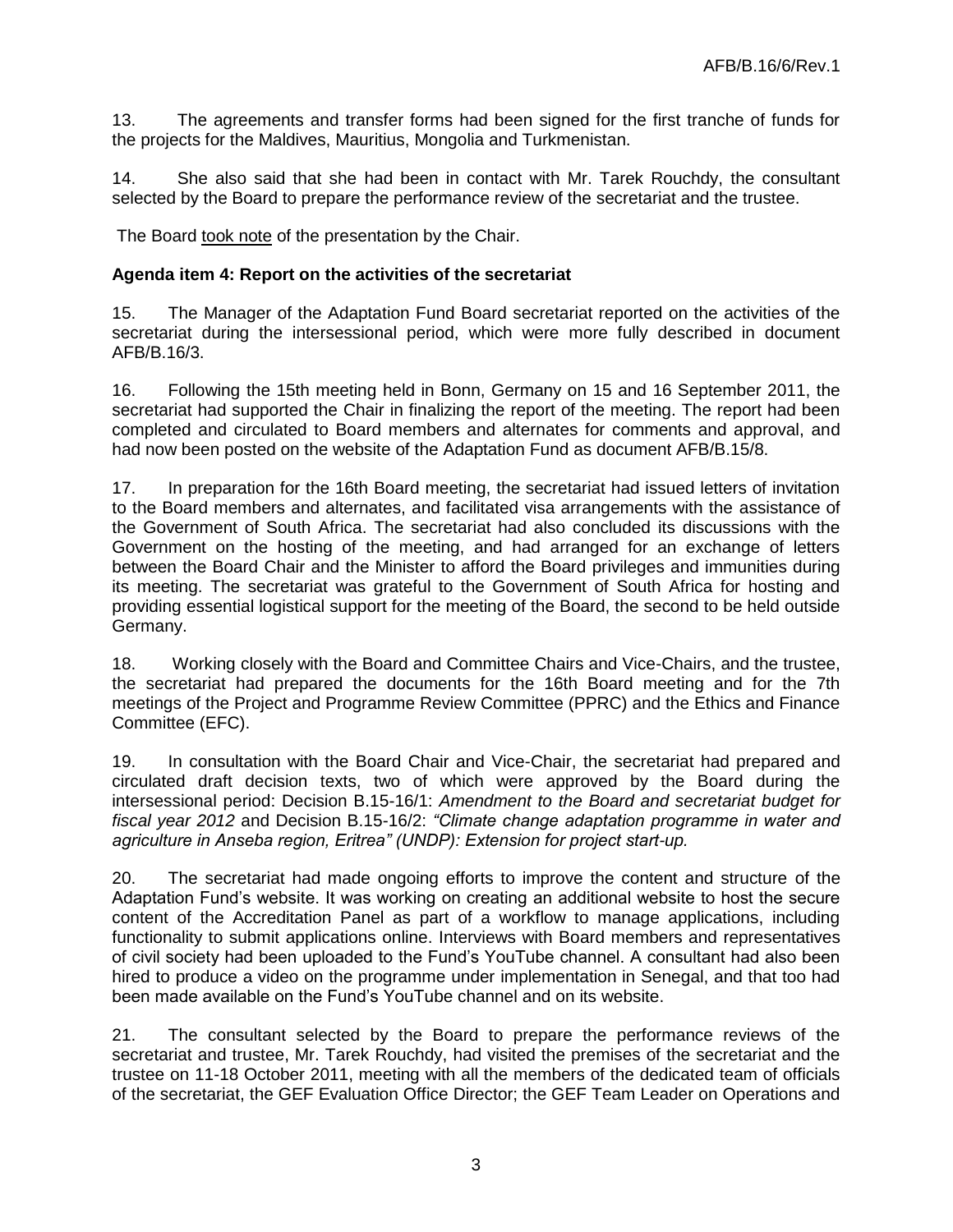GEF staff providing accounting cross-support to the secretariat. He also had a conference call with the GEF C.E.O. His review had been completed on 4 November 2011, after which the secretariat had forwarded it to the Board and subsequently to the UNFCCC secretariat for discussion at CMP7.

22. The secretariat and the trustee had met with the United Nations Foundation (UN Foundation) to explore the possibility of partnering on the collection of private donations to be channeled to the Adaptation Fund. The issue had been referred to the UN Foundation Board for its consideration, but no answer had been forthcoming by the time of the present meeting.

23. Pursuant to decision B.15/9, the contracts of the three Accreditation Panel experts had been renewed. No expert from the Adaptation Fund's Accreditation Panel had been hired by the GEF for its own Accreditation Panel.

24. The revised Operational Policies and Guidelines and associated templates had been placed on the Adaptation Fund's webpage.

25. The secretariat had supported the Chair of the Board in the organization of the Adaptation Fund 2011 Photo Contest. It had prepared a flyer and made dissemination and outreach efforts, collected and organized the entries, and prepared a shortlist for the selection jury, which comprised of Cristina Algarra (IPADE Foundation), Pedro Armestre (Photographer), Marco Gordillo (Manos Unidas NGO), and Sofia Moro (Photographer). The winners of the photo contest had been announced at the Adaptation Fund's side event in Durban, South Africa during COP17/CMP7 and were also featured on the website.

26. Also at the Fund's side event on 30 November 2011, organized by the secretariat, five of the six accredited NIEs had given presentations on their experience with the accreditation process and project implementation. The event had been well attended and had been documented on the Adaptation Fund webpage.

27. The secretariat also had an exhibit booth at the Durban Exhibition Center (DEC) for the entire two weeks of COP17/CMP7. Publications had been displayed and materials (including USB drives, t-shirts, tote bags, and notepads) distributed. A representative of the secretariat had also been present each day to answer questions and interact with delegates.

28. In its support to the Accreditation Panel, the secretariat had continued screening applications for accreditation from Parties, regional and multilateral organizations and development banks. Since the last Board meeting, it had received new requests for accreditation from 10 national entities and one multilateral organization. Seven new accreditation applications from national entities and one from a multilateral organization had been forwarded to the Panel for review. Since the inception of the accreditation process, the secretariat had received and screened 47 applications: 32 from non-Annex I Parties, 3 from regional organizations and 12 from multilateral organizations and development banks. The Panel had so far reviewed 36 applications: 22 from non-Annex I Parties, 2 from regional organizations and development banks, and 12 from multilateral organizations and development banks.

29. The secretariat also collaborated in the preparation of technical presentations at the two regional accreditation workshops organized by the UNFCCC secretariat in 2011, and some of its staff members also participated in those workshops delivering presentations and providing back up to the expert panel members.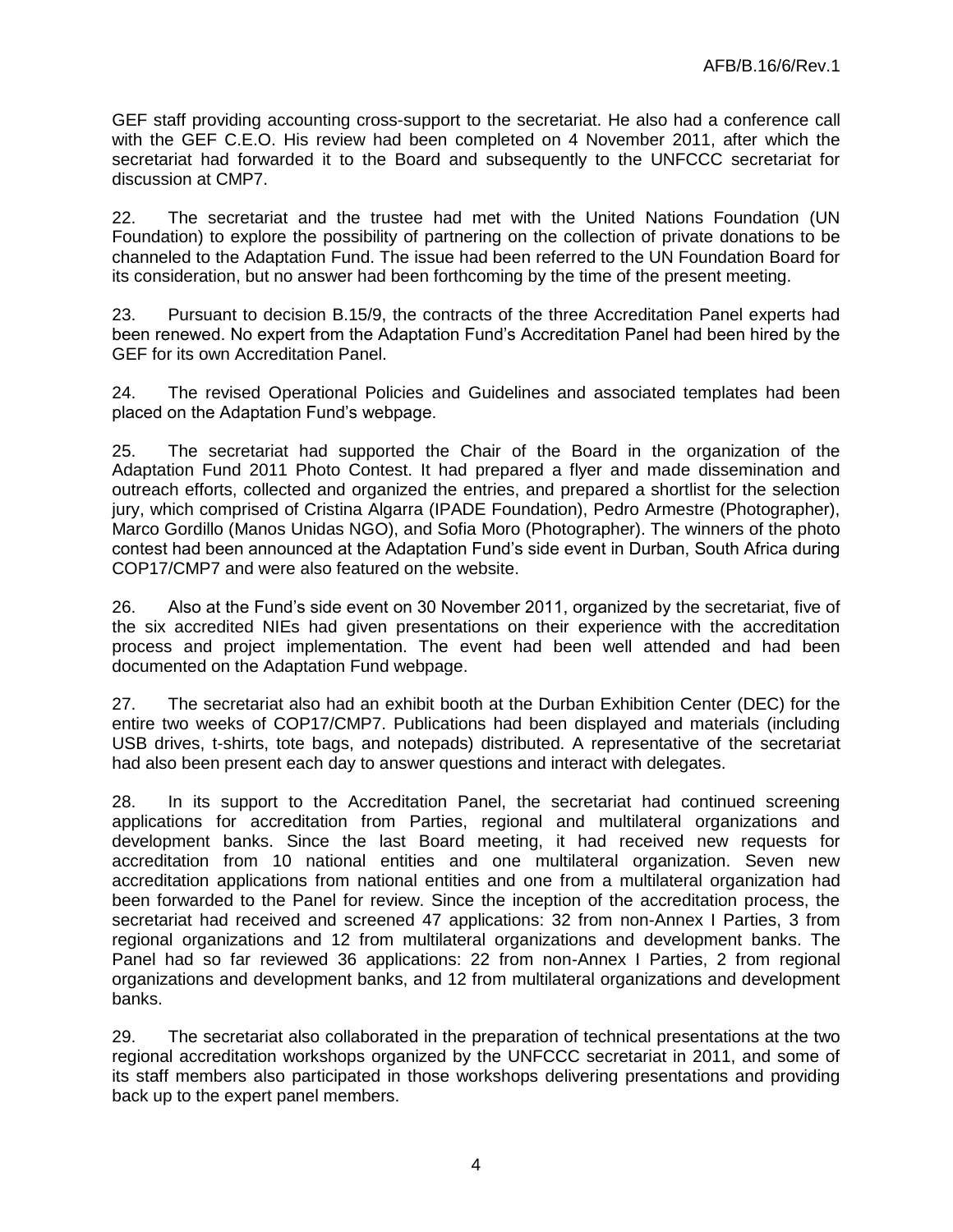30. In response to questions from Board members, the Manager of the secretariat added that after completion of the work to permit online accreditation applications through the website, the next stage would be to incorporate the project database.

## **Agenda item 5: Report of the eighth meeting of the Accreditation Panel**

31. The Chair of the Accreditation Panel, Mr. Santiago Reyna (Argentina, Latin American and Caribbean Group) introduced the report of the eighth meeting of the Accreditation Panel (Panel), which was more fully described in document AFB/B.16/4.

32. The Panel had considered applications for accreditation from seven new NIEs and one new MIE. By the time of the 16th Board meeting, the Panel had concluded its review of the Ministry of Natural Resources of Rwanda (MINIRENA), the Ministry of Planning and International Cooperation of Jordan (MOPIC) and the United Nations Educational, Scientific, and Cultural Organization (UNESCO). Twelve further applications, nine for potential NIEs, one for a potential RIE, and two potential MIEs, were still under review by the Panel.

33. The Board had approved up to four field visits to be undertaken by the Panel during the fiscal year July 2011 to June 2012. The Panel had undertaken two field visits so far (to MINIRENA in Rwanda and MOPIC in Jordan). One field visit had also been proposed in relation to the application from NIE017, possibly to be undertaken during the first quarter of 2012. Thus one field visit remained to be selected by June 2012.

34. Responding to a question from the Board Chair, the Chair of the Accreditation Panel explained that the two national entities recommended for accreditation, namely those in Rwanda and Jordan, were government ministries.

35. The Board Chair recalled that previous applications by ministries had not been successful, largely owing to the difficulty of identifying the unit within the ministry that was specifically responsible for project/programme implementation.

36. The Chair of the Accreditation Panel, while agreeing that that was generally the case, explained that they had studied the issue carefully with regard to the applications from Rwanda and Jordan, and were satisfied that there was in fact a specific unit with that remit in the applicant entities from those countries. More details about the two accredited NIEs can be found on Annex I and II to the Accreditation Panel report.

37. The Board Chair suggested that lessons might be learned from those two experiences, and that the Accreditation Panel terms of reference (TOR) could be made more specific in requiring the regular compilation and discussion of lessons learned from the Accreditation process. The TOR should also make clear which of the documentation absolutely had to be provided in English. She supported the desirability of documentation to be provided in digital format and suggested that those issues could be examined further at the Board's next meeting.

### *Accreditation of the Ministry of Natural Resources (MINIRENA) of Rwanda*

38. Having considered the recommendations of the Accreditation Panel as contained in document AFB/B.16/4, paragraphs 4 to 10 and the conclusions contained in Annex I, the Adaptation Fund Board decided to accredit the Ministry of Natural Resources (MINIRENA) of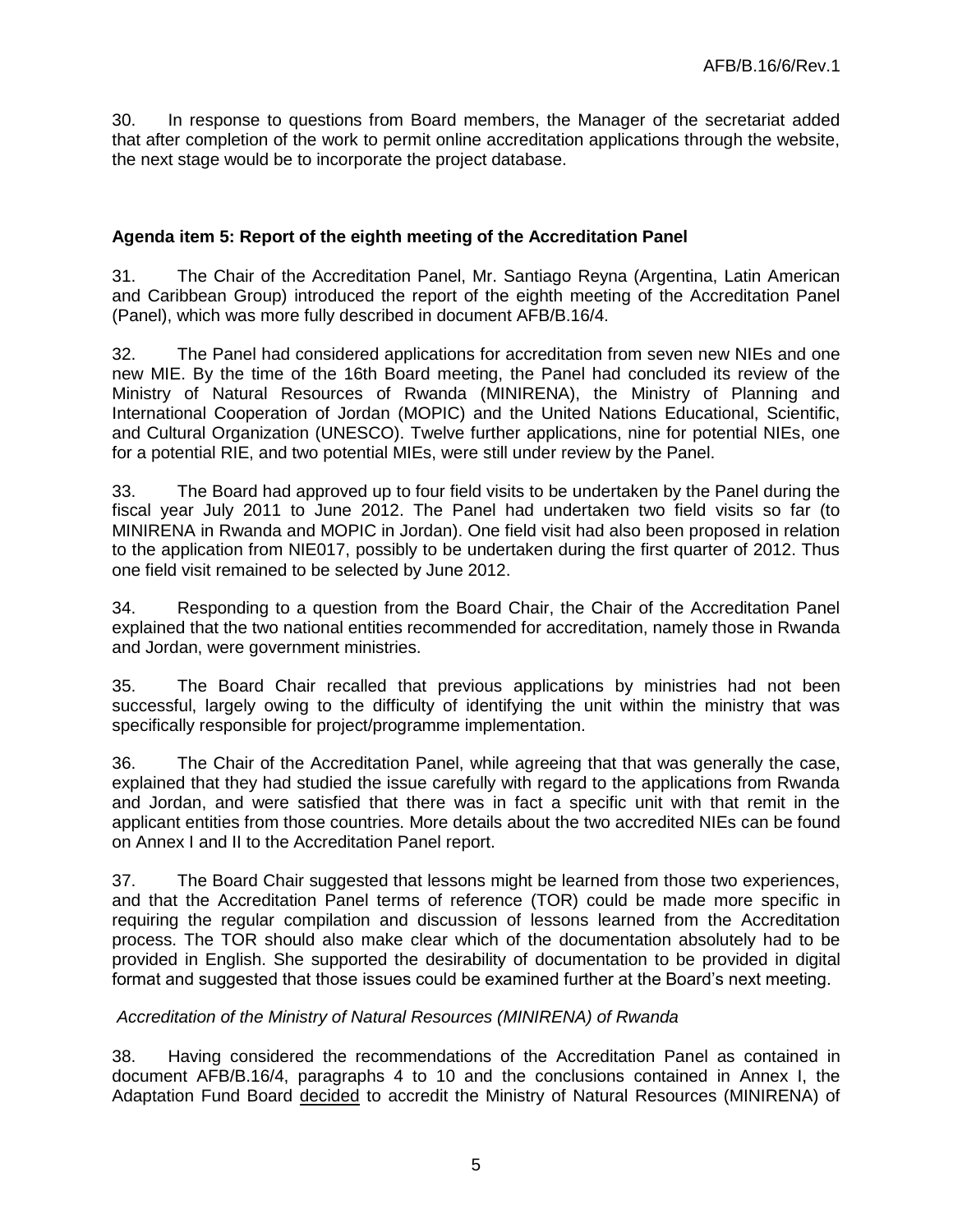Rwanda (MINIRENA) as the National Implementing Entity for Rwanda on the understanding that:

- (a) MINIRENA should submit to the secretariat, on an annual basis, a procurement audit report issued by the Auditor General's Office, or an independent auditor, on the Adaptation Fund project/s under implementation in relation to the effectiveness of its procurement systems and practice, as well as continuous availability of qualified resources in project cycle management; and
- (b) The report referred to above should correlate recommendations identified by the internal auditor of MINIRENA and any relevant review by the Ministry of Economy and Finance (MINECOFIN), taking also into account any issues raised by stake holders.

## **(Decision B.16/1)**

#### *Accreditation of the Ministry of Planning and International Cooperation (MOPIC) of Jordan*

39. Having considered the recommendations of the Accreditation Panel as contained in document AFB/B.16/4, paragraphs 11 to 15 and the conclusions contained in Annex II, the Adaptation Fund Board decided to accredit the Ministry of Planning and International Cooperation (MOPIC) as the National Implementing Entity for Jordan on the understanding that it would submit to the secretariat of the Adaptation Fund Board, by 30 June 2012, an update on the implementation of its impacts assessment system.

## **(Decision B.16/2)**

*Accreditation of the United Nations Educational, Scientific, and Cultural Organization (UNESCO)*

40. Having considered the recommendations of the Accreditation Panel as contained in document AFB/B.16/4, paragraphs 16 and 17 and the conclusions contained in Annex III, the Adaptation Fund Board decided to accredit the United Nations Educational, Scientific and Cultural Organization (UNESCO) as a Multilateral Implementing Entity.

### **(Decision B.16/3)**

#### *Accreditation Panel observations of applications under review*

41. NIE017 had been under review since the 4th meeting of the Panel. Following further interaction between the Panel and the applicant additional information had been provided by the end of November 2011. As a result, the Panel believed that many of the gaps in the application had been properly addressed and that the entity seemed to have several of the required systems in place. In consequence, the Panel had decided to undertake a field visit to gather more evidence relating to the project management cycle and the applicant's plans to improve internal controls in the areas of payments and disbursements, procurement and anti-fraud policies. The Panel therefore requested authorization from the Board to submit a recommendation on this application intersessionally, should the Panel conclude that the outcome of the field visit was satisfactory.

42. NIE028, NIE029, NIE030, NIE03 and NIE032: the Panel had noted that these applications showed potential for a prompt conclusion of the review once all the required information had been made available. Therefore, the Panel requested authorization from the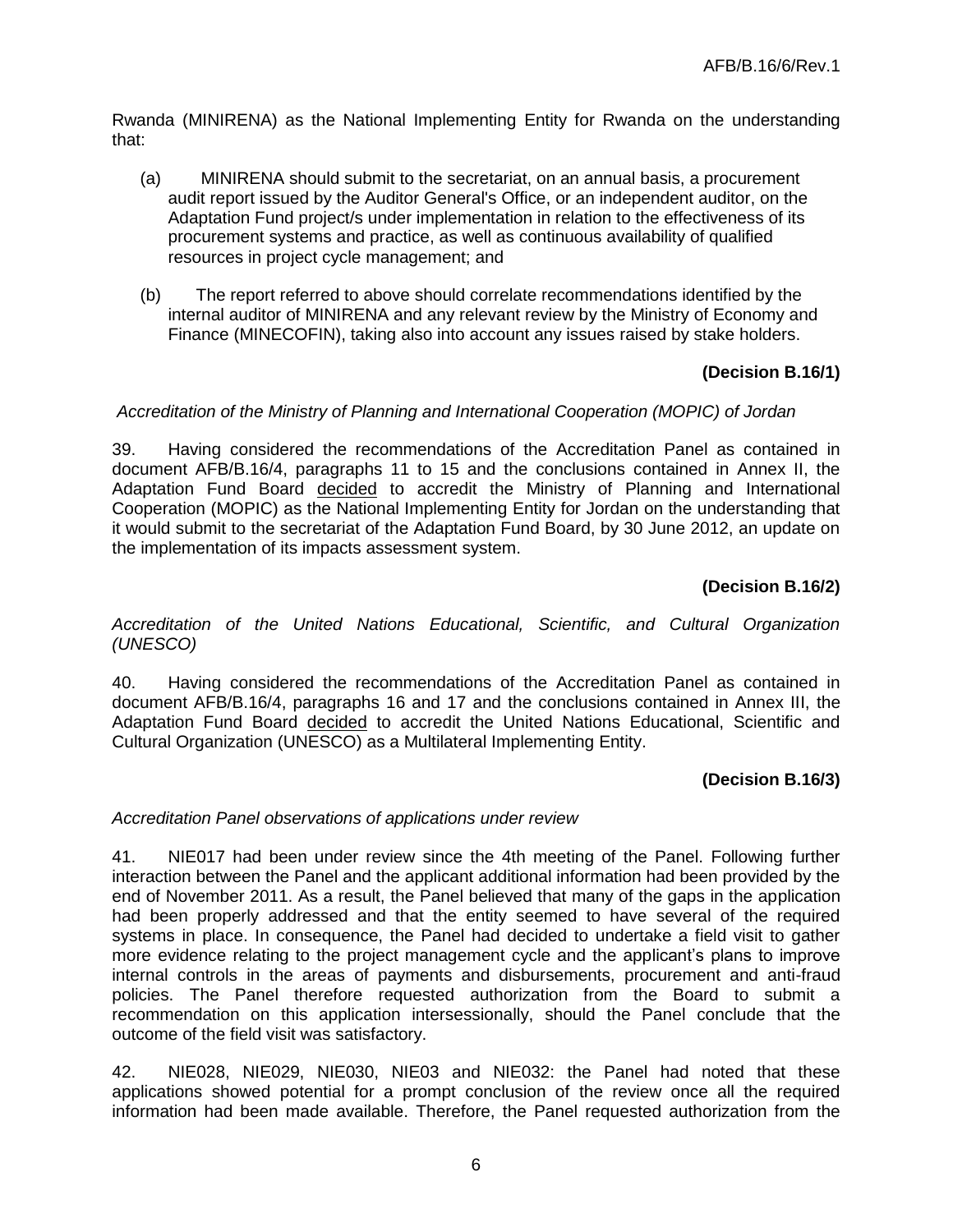Board to submit a recommendation on the accreditation of Implementing Entities intersessionally, should the Panel's assessment of the additional documentation reviewed result in a satisfactory outcome.

43. Having considered the recommendations of the Accreditation Panel as contained in document AFB/B.16/4, the Adaptation Fund Board decided to authorize the Accreditation Panel to make a recommendation for an intersessional decision on the applications of the following applicant entities: NIE017, NIE028, NIE029, NIE030, NIE031 and NIE032.

### **(Decision B.16/4)**

#### *Closing of consideration and review due to lack of response*

44. NIE019: The application had first been considered by the Panel at its 6th meeting in May 2011. A list of gaps and issues had been identified and additional information had been requested soon after the meeting. The applicant provided some information in August 2011 but no further response was received thereafter. In view of the lack of response to several follow-up communications, the Panel had closed its consideration of the application, in accordance with decision B.12/2.

#### *Ongoing reviews*

45. NIE018: The application had been sent in February 2011. Several information gaps had been identified at the screening stage and repeated requests had been sent to the applicant entity for additional information. The application had been forwarded to the Panel for consideration at its 8th meeting. The Panel had set a deadline for response by the applicant, to which the applicant entity had finally responded by requesting more time to provide the additional information. The Panel had therefore decided to continue its consideration of this application.

46. NIE022: The application had been submitted in June 2011. The Panel had identified several issues needing clarification by the applicant. At its 8th meeting, the Panel had decided to continue its consideration of this application and had sent a request for further information.

47. NIE005: The Panel had also started consideration of a resubmission of an application by this potential NIE and would continue it at its next meeting.

48. RIE002: The Panel had decided to continue its consideration of this application on the basis of information recently submitted by the applicant.

49. One Board member asked whether this entity might be recommended for accreditation intersessionally, but the Chair of the Accreditation Panel replied that consideration of the information provided was not yet sufficiently advanced.

50. MIE010 and MIE011: The Panel was awaiting further information and clarifications from the applicant entities.

51. In addition to the application reviews, the Accreditation Panel had discussed several other issues.

*Regional accreditation workshops*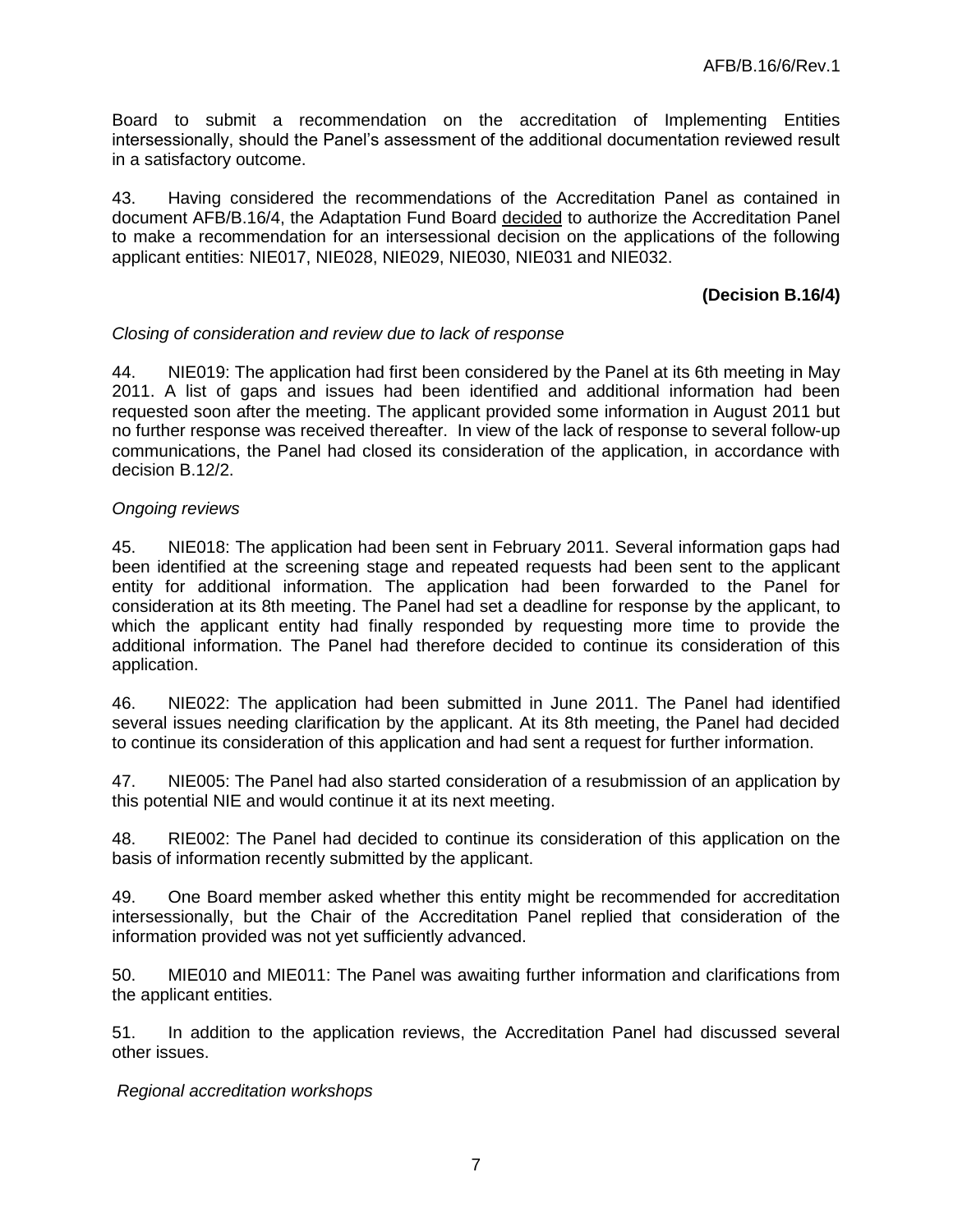52. The Panel had examined the outcome of the second regional workshop, mandated by the CMP and organized by the UNFCCC in Panama City, Panama, on 10 – 12 November. It had been pleased to learn that the workshop had been a success, and thanked the UNFCCC for its efforts in organizing it. The Panel was now looking forward to discussing any new lessons learned, as well as the assessment by participants, with the UNFCCC secretariat. Given the success of the workshop, the Panel recommended that the Board maintain the suggested workshop schedule, with each workshop being of three days' duration.

53. While recognizing the cost implications of having a third day, the Board agreed that they were greatly outweighed by the value of the opportunities to exchange information.

54. Members of the secretariat described their experiences at the Panama City workshop. Participant countries had seemed very positive, and had expressed their intention to pursue the accreditation of NIEs. They had welcomed the opportunity for bilateral consultations on the requirements for accreditation.

55. In response to a question, the representative of the secretariat explained that the official participants were invited by the secretariat of the UNFCCC. In most cases, one participant per country came from the designated authority and one from the entity that might seek accreditation.

56. One Board member asked whether additional participants could attend, at the country's own expense. The Board Chair considered that a good idea.

57. Adding her own experience of the workshop, which she considered very positive and constructive, she reported that some countries had requested that the accreditation toolkit should be updated. Some had also objected to the scope of the information required, and the fact that it all had to be in English. Some, too, had indicated that they had experienced difficulties in understanding the timelines and status of their applications at different stages of the accreditation process.

58. The Chair of the Accreditation Panel accepted that translations into English remained a challenge for some applicant NIEs. The Panel was making every effort to facilitate the accreditation process when documents were submitted in other languages, but as English was the working language of the Panel, all relevant documentation must be supplied in that language.

59. On the question of timelines and status of the applications, he said that the Panel never simply dropped an application if information was missing. The Panel was prepared to extend the deadline for the submission of documentation, but all too often the country stopped responding. He also pointed out that the timelines and status of applications would be made more understandable and clear once the accreditation workflow is in place.

60. On the subject of accreditation workflow, the Panel continued to discuss ways to enhance the accessibility and user-friendliness of the application process. Having been briefed by the secretariat on work in progress to develop and implement a full online workflow to enhance the accreditation process, the Panel had welcomed the initiative and provided feedback on the design of the system.

61. Having considered the recommendations of the Accreditation Panel, the Adaptation Fund Board decided: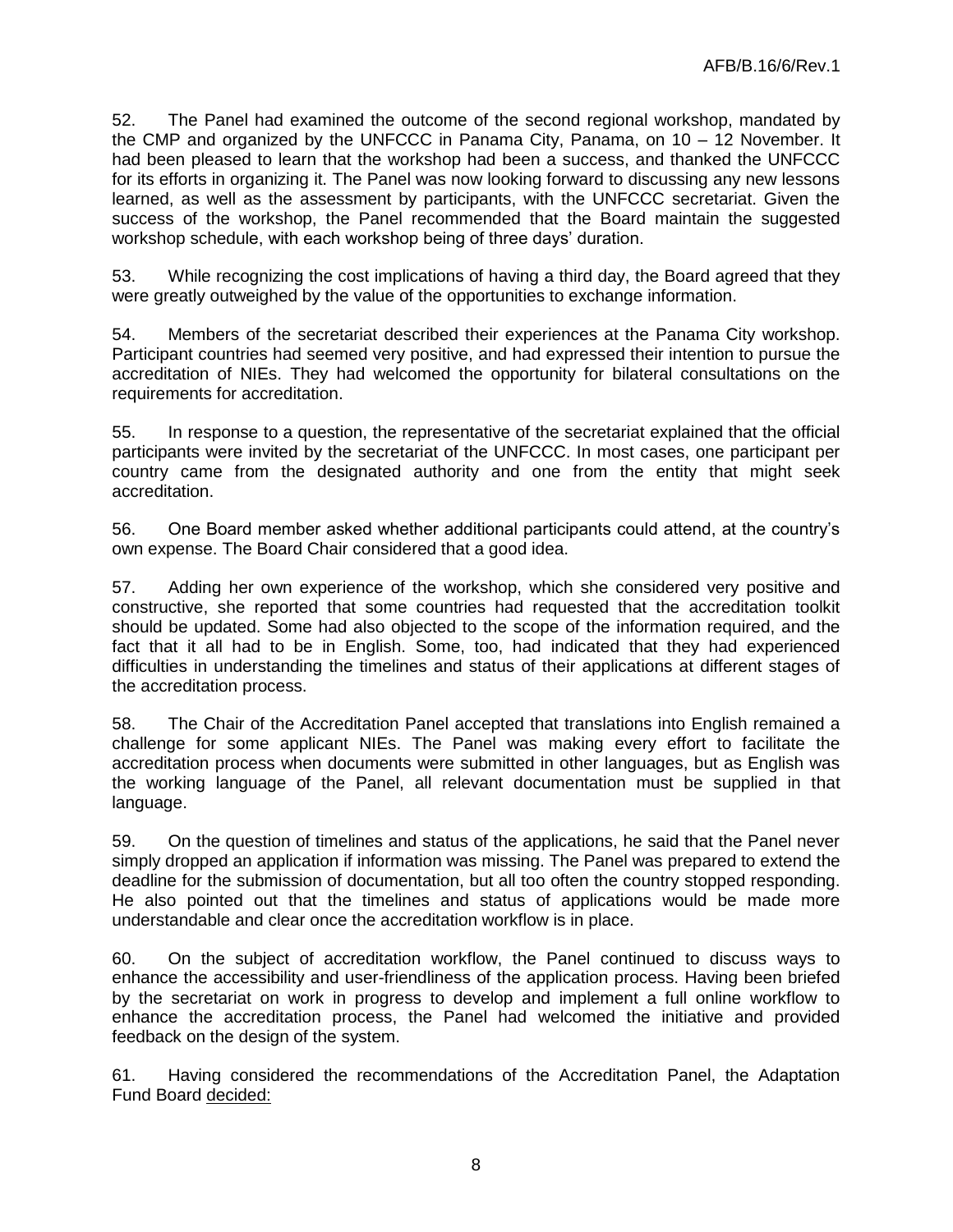- (a) That the remaining regional accreditation workshops continue with a duration of three days, and include information on project/programme reporting requirements;
- (b) To invite the UNFCCC secretariat to consider allowing additional participants from Parties to the Regional Accreditation Workshops, if the cost is covered by their Parties.

## **(Decision B.16/5)**

62. The Board also decided to amend the TOR of the Accreditation Panel to include the requirement for applicants to submit the relevant supporting documentation in English and in electronic format.

## **(Decision B.16/6)**

## **Agenda item 6: Report of the seventh meeting of the Project and Programme Review Committee (PPRC)**

63. The Chair of the Project and Programme Review Committee (PPRC), Mr. Hans Olav Ibrekk (Norway, Western European and Others Group) introduced document AFB/PPRC.7/16, which contained the seventh report of the PPRC. In his presentation he said that the Committee had made good progress and had considered 11 project proposals, making positive recommendations on six fully-developed proposals. He also said that the quality of the reviews had improved over the past year and the Committee had been impressed by the high quality of work by the secretariat. A summary of the PPRC funding recommendations is presented in Annex III to the meeting report.

### *Lessons learned on the review process*

64. The Chair of the PPRC said that the PPRC had also considered the document on lessons learned from the review process which the Board, at its 15th meeting, had requested the secretariat to prepare, and he encouraged the other members of the Board to look at that paper as well, as it gave a good summary of the time needed for the review of projects and programmes and information on the project cycle. He said that a number of issues had come up during that discussion that were related to the Operational Policies and Guidelines, which would be kept under review for consideration together at a later date when a further revision of the Operational Policies and Guidelines was being contemplated by the Board.

- (a) Prepare a short summary of the analysis contained in document AFB/PPRC.7/3 and to post it, together with the presentation made to the Project and Programme Review Committee at its seventh meeting, on the website of the Adaptation Fund;
- (b) Prepare a short and concise guidance document for project and programme proponents to better apprehend the different sections of the proposal template, and more specifically on;
	- (i) The demonstration that the project or programme supports concrete adaptation actions;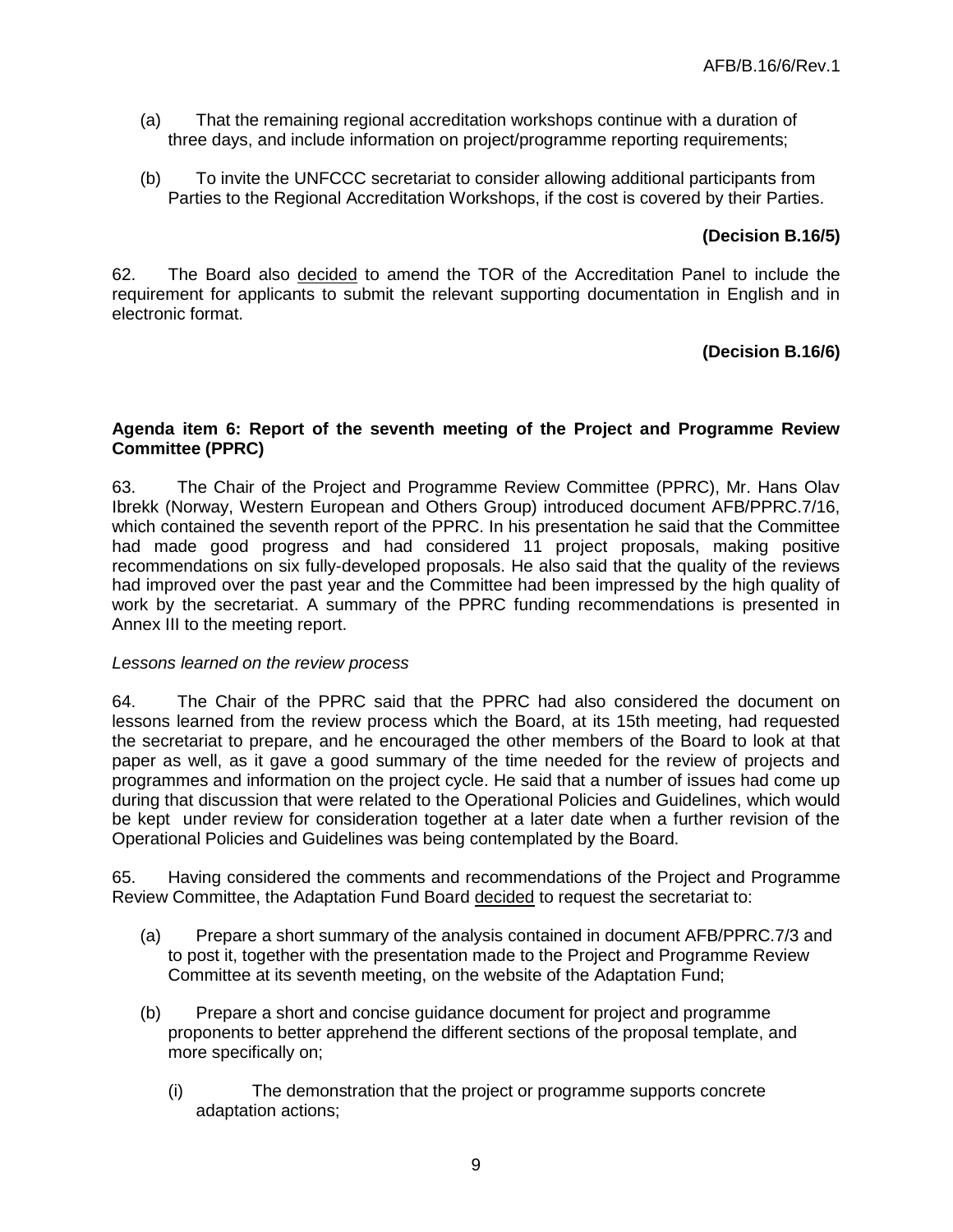- (ii) The demonstration of the cost effectiveness of the projects and programmes;
- (iii) The use of relevant national technical standards by the projects and programmes;
- (iv) The areas of vulnerability; and
- (v) The stakeholder consultative process that is necessary to prepare the project and programme proposals.
- (c) Based on the guidance document referred to above, to consider the possibility of developing a specific template for project and programme concepts, with tailored guidelines on how to complete the mandatory sections.

### **(Decision B.16/7)**

#### *Issues identified during the screening/technical review process*

66. The Chair of the PPRC said that the secretariat had identified one issue during the screening/technical review process for the PPRC to consider: the issue of an implementing Entity also acting as an Executing Entity. However, that policy issue had been considered to be outside the mandate of the PPRC and it was therefore recommending to the Board that the issue be taken up by the EFC.

67. Having considered the comments and recommendations of the Project and Programme Review Committee, the Adaptation Fund Board decided to request the Ethics and Finance Committee (EFC) to consider under what circumstances, conditions, and criteria Implementing Entities could act as Executing Entities.

### **(Decision B.16/8)**

#### *Level of funding approved for projects implemented by MIEs, in the context of the 50 per cent cap on MIEs*

68. The Chair of the PPRC noted that the EFC had also taken up consideration of the same issue and had an alternate recommendation to propose to the Board and he recommended that the proposal of the PPRC be considered at the same time as that of the EFC. He also informed the Board that the Government of Sweden had executed a donation agreement with the trustee for a donation of SEK 100 million to the Adaptation Fund Trust Fund.

69. The Chair of the Adaptation Fund Board said that the two recommendations would be considered together when considering the report of the EFC. She also welcomed the new donation from the Government of Sweden to the Adaptation Fund.

### *Proposals from National Implementing Entities*

Uruguay: Building Resilience to Climate Change and Variability in Vulnerable Smallholders (Fully-developed project document; ANII; URY/NIE/Agri/2011/1; US \$9,967,678)

70. The Chair of the PPRC introduced the fully-developed project, which planned to contribute to building national capacity to adapt to climate change and variability by focusing on the extensive livestock sector and targeting specifically vulnerable stakeholders.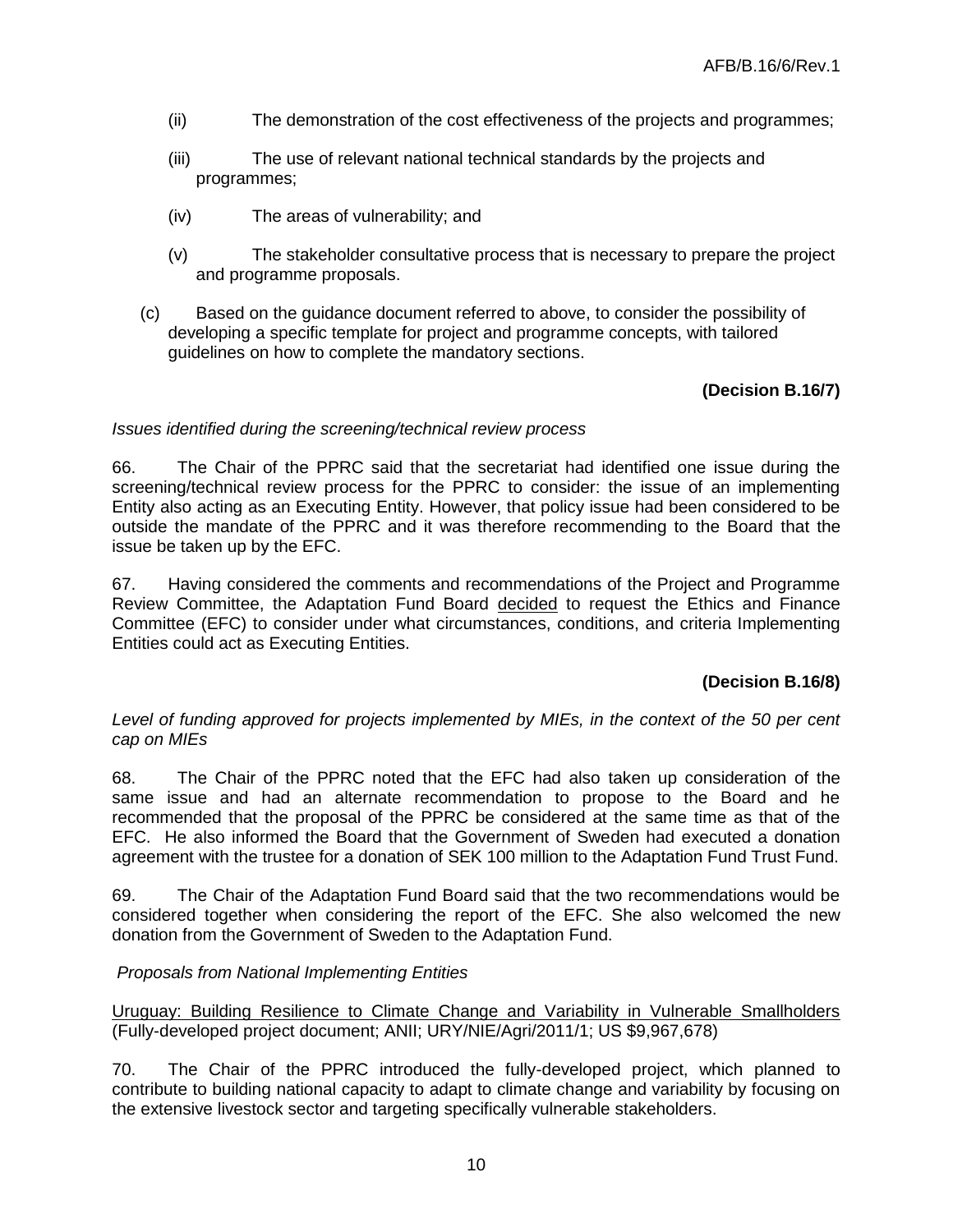71. Having considered the comments and recommendations of the Project and Programme Review Committee, the Adaptation Fund Board decided to:

- (a) Approve the project document, as supplemented by the clarification response provided by the Agencia Nacional de Investigación e Innovación (ANII) to the request made by the technical review;
- (b) Approve the funding of US \$9,967,678 for the implementation of the project, as requested by ANII; and
- (c) Request the secretariat to draft an agreement with ANII as the National Implementing Entity for the project.

**(Decision B.16/9**)

## *Proposals from Multilateral Implementing Entities*

Cambodia: Enhancing Climate Resilience of Rural Communities Living in Protected Areas of Cambodia (Project concept; UNEP; KHM/MIE/Food/2011/1; US \$4,915,362)

72. The Chair of the PPRC introduced the project concept, which planned to address the reduction in food supplies caused by climate change hazards of erratic rainfall in protected areas in Northern Cambodia.

- (a) Not endorse the project concept, as supplemented by the clarification response provided by the United Nations Environment Programme (UNEP) to the request made by the technical review;
- (b) Request that UNEP reformulate the proposal taking into account the following:
	- (i) The project design should be expanded to represent a comprehensive approach to landscape management in order to achieve adaptation benefits for communities, drawing on the stated preferences of the communities, and addressing also: (i) the sustainability of the approach and (ii) earlier experience in the region with such approaches;
	- (ii) The proposal should elaborate on the expected impact of the proposed project outside the immediate target community protected areas (CPAs), through the above-mentioned landscape-level ecosystem management and through changes in stakeholder behaviour and arrangements related to, for example, forest law enforcement and land tenure;
	- (iii) The proposal should consider including ways to strengthen the currently weak knowledge base of climate change impacts on landscapes and production systems, for example, through simple ways of monitoring the impacts of project activities on the outlined adaptation challenges;
	- (iv) The proposal should assess whether and what kind of input is needed for the establishment of home gardens, which form a part of the traditional culture and have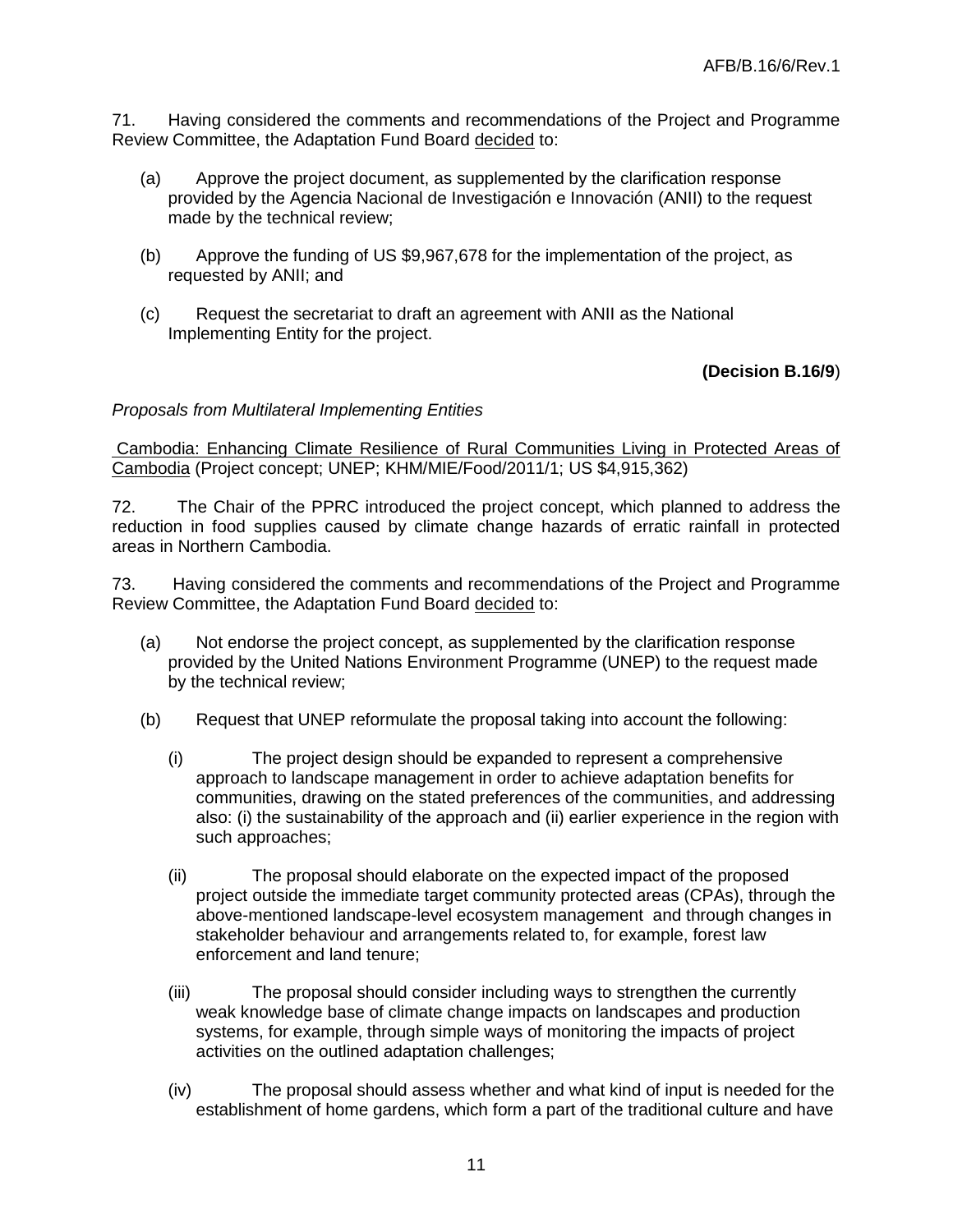been established without external incentives, considering that offering financial subsidies to such activity might undermine sustainability and stakeholder commitment; and

- (v) The proposal should re-assess its scaling up strategy, to be able to draw on the project results, and base any recommendation on the adaptation impact foreseen.
- (c) Request UNEP to transmit the observations referred to under item (b) above to the Government of Cambodia.

## **(Decision B.16/10**)

Cook Islands: Akamatutu'anga i te iti tangata no te tuatau manakokore ia e te taui'anga reva - Strengthening the Resilience of our Islands and our Communities to Climate Change (SRIC - CC) (Fully-developed programme document; UNDP; COK/MIE/Multi/2011/1; US \$5,381,600)

74. The Chair of the PPRC introduced the fully-developed programme, which planned to strengthen the ability of all Cook Island communities, and the public service, to make informed decisions and manage anticipated climate change driven pressures, including extreme events, in a pro-active, integrated and strategic manner.

75. Having considered the comments and recommendations of the Project and Programme Review Committee, the Adaptation Fund Board decided to:

- (a) Approve the programme document;
- (b) Approve the funding of US \$5,381,600 for the implementation of the programme, as requested by the United Nations Development Programme (UNDP); and
- (c) Request the secretariat to draft an agreement with UNDP as the Multilateral Implementing Entity for the programme.

#### **(Decision B.16/11**)

Egypt: Building Resilient Food Security Systems to Benefit the Southern Egypt Region (Project Concept; WFP; EGY/MIE/Food/2011/1; US \$7,287,658)

76. The Chair of the PPRC introduced the project concept, which targeted major climate change risks and vulnerabilities in Egypt, especially for the agricultural sector and implications for food security in the middle and southern regions of Egypt.

- (a) Endorse the project concept, as supplemented by the clarification response provided by the World Food Programme (WFP) to the request made by the technical review;
- (b) Request the secretariat to transmit to WFP the following observations: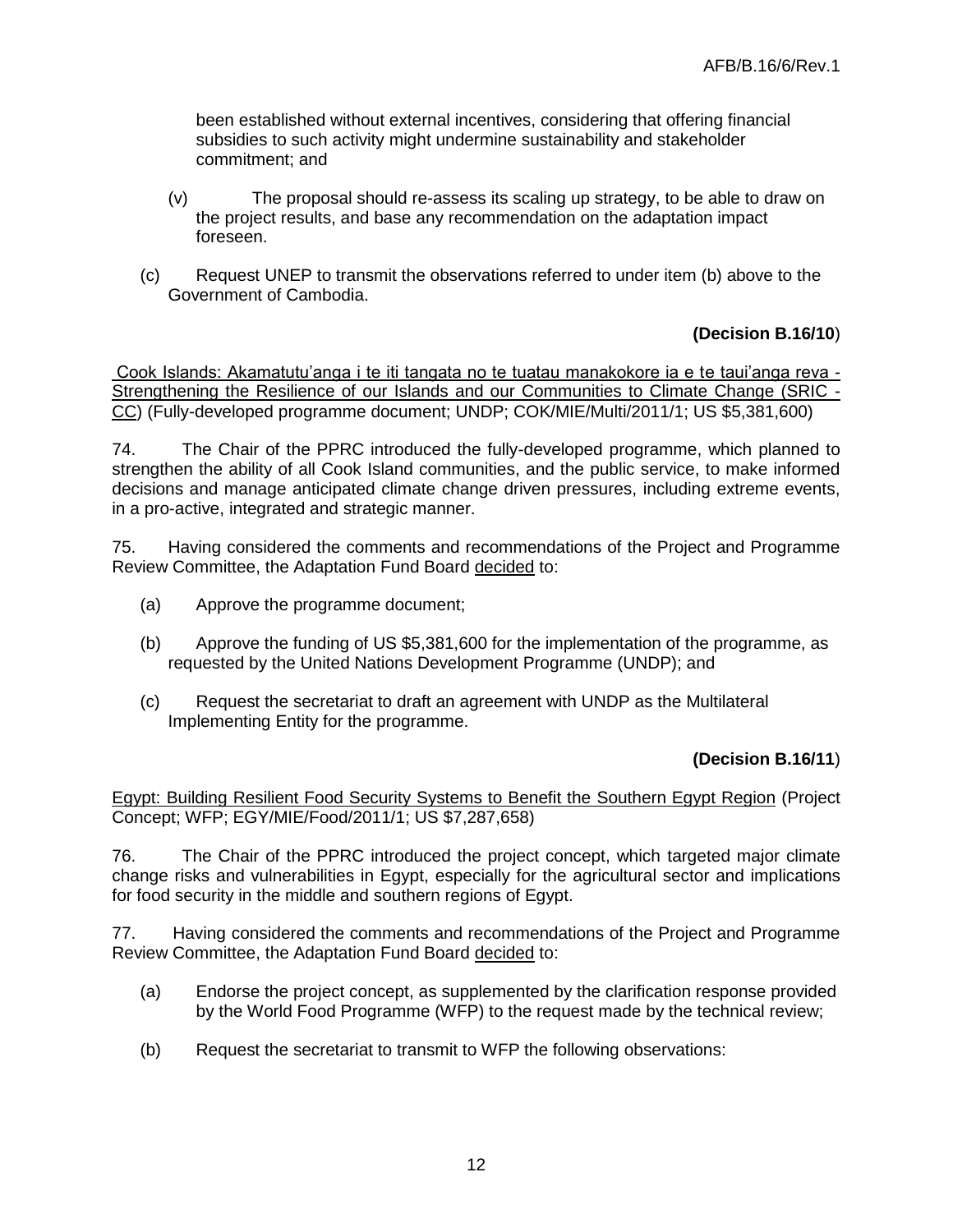- (i) The revised proposal indicates that the project budget had been lowered, which has not resulted in any adjustment of project or component cost, and the full proposal must reflect the cost efficiencies referenced in that revision; and
- (ii) Although the issues related to project risks, including political and securityrelated issues, had not been considered during the technical review of the project concept, those issues should be given further attention during the development of the fully-developed project document.
- (c) Request WFP to transmit the observations under item (b) to the Government of Egypt; and
- (d) Encourage the Government of Egypt to submit through WFP a fully-developed project proposal that would address the observations under item (b).

## **(Decision B.16/12**)

Georgia: Developing Climate Resilient Flood and Flash Flood Management Practices to Protect Vulnerable Communities of Georgia (Fully-developed project document; UNDP; GEO/MIE/DRR/2010/1; US \$5,316,500)

78. The Chair of the PPRC introduced the fully-developed project, the objective of which was to improve the resilience of highly exposed regions in Georgia to hydro-meteorological threats that were increasing in frequency and intensity as a result of climate change.

79. Having considered the comments and recommendations of the Project and Programme Review Committee, the Adaptation Fund Board decided to:

- (a) Approve the project document, as supplemented by the clarification response provided by the United Nations Development Programme (UNDP) to the request made by the technical review;
- (b) Approve the funding of US\$ 5,316,500 for the implementation of the project, as requested by UNDP; and
- (c) Request the secretariat to draft an agreement with UNDP as the Multilateral Implementing Entity for this project.

## **(Decision B.16/13**)

Madagascar: Promoting Climate Resilience in the Rice Sector through Pilot Investments in Alaotra-Mangoro Region (Fully-developed project document; UNEP; MAD/MIE/Agri/2010/1; US \$5,104,925)

80. The Chair of the PPRC introduced the fully-developed project, which sought to address the vulnerability of the rice sub-sector to climate variability and projected climate change, as the potential basis for agricultural and rural growth.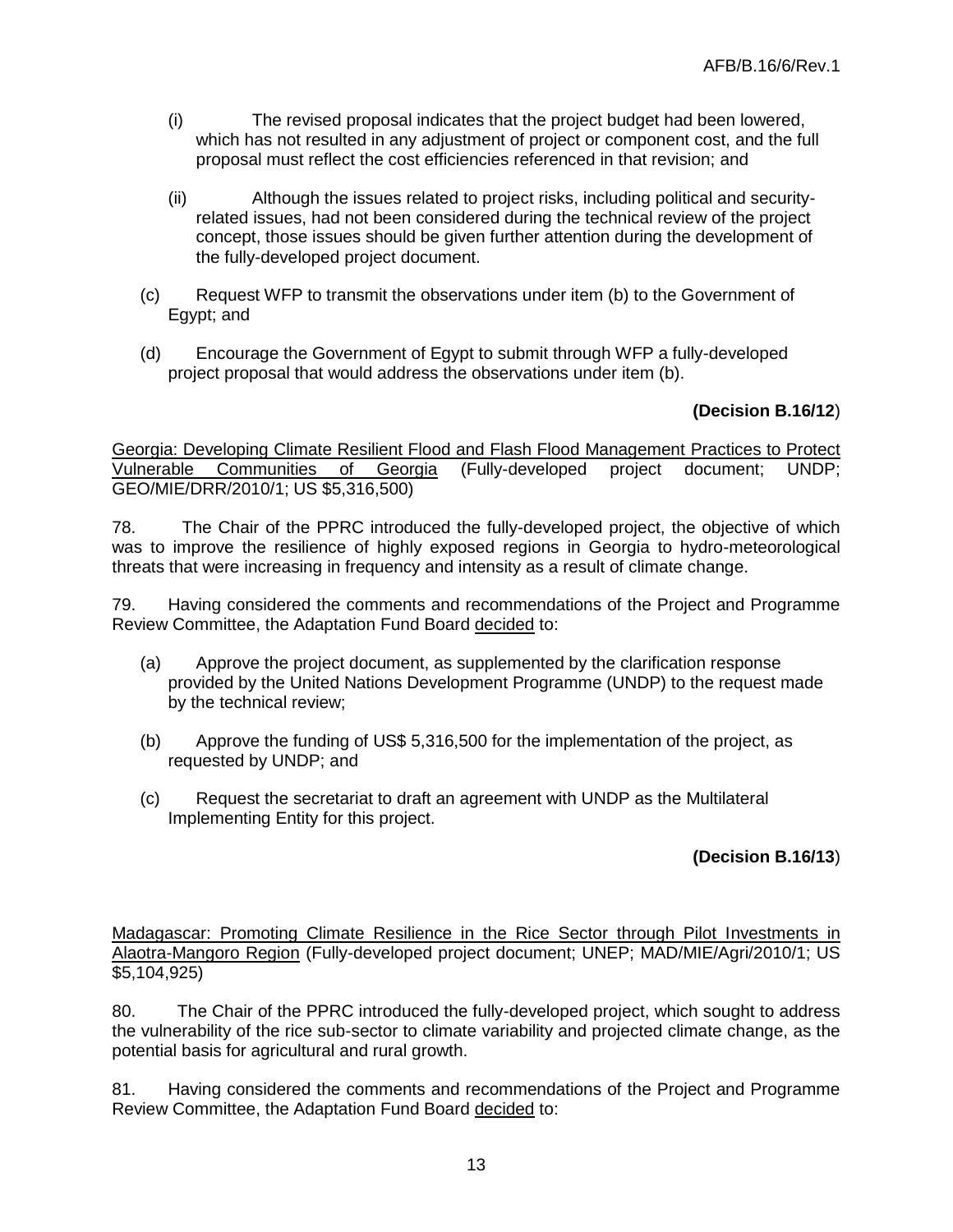- (a) Approve the project document, as supplemented by the clarification response provided by the United Nations Environment Programme (UNEP) to the request made by the technical review;
- (b) Approve the funding of US \$5,104,925 for the implementation of the project, as requested by UNEP; and
- (c) Request the secretariat to draft an agreement with UNEP as the Multilateral Implementing Entity for this project.

## **(Decision B.16/14**)

Mauritania: Enhancing Resilience of Communities to the Adverse Effects of Climate Change on Food Security in Mauritania (Project concept; WFP; MTN/MIE/Food/2011/1; US \$7,639,287)

82. The Chair of the PPRC introduced the project concept, which planned to increase the resilience and food security of communities to the impacts of climate change by providing them the information, organization, skills and means to improve the foundations on which their livelihoods were based.

- (a) Endorse the project concept, as supplemented by the clarification response provided by the World Food Programme (WFP) to the request made by the technical review;
- (b) Request the secretariat to transmit to WFP the following observations:
	- (i) At the full proposal stage, more information should be provided on the technical staff that will be trained and the specific services that will be supported, as well as their current capacities, including the size and level of coverage at the communal, regional, national levels;
	- (ii) New tools and technologies to be implemented under this project should be compatible with existing tools and frameworks in use by the Government. That also applies to any methodologies and approaches that have not been developed in coordination with WFP;
	- (iii) More details on the amount of investment and training costs will be needed in the full project proposal in order to be able to assess the cost-effectiveness of these interventions. Different activities under component 3 require different amounts of physical investments vs. training, and that should be clearly reflected;
	- (iv) Evaluate the possibility of establishing an ecological monitoring system, which would be essential to assess the success of the restoration activities. In doing so, it should also assess which scope would fit best for such a system;
	- (v) Include more detailed analysis and description of the proposed safety nets (cash or food for work) in the full project proposal; and
	- (vi) Ensure that costing efficiencies will be looked at, for all project activities, during the full proposal preparation stage.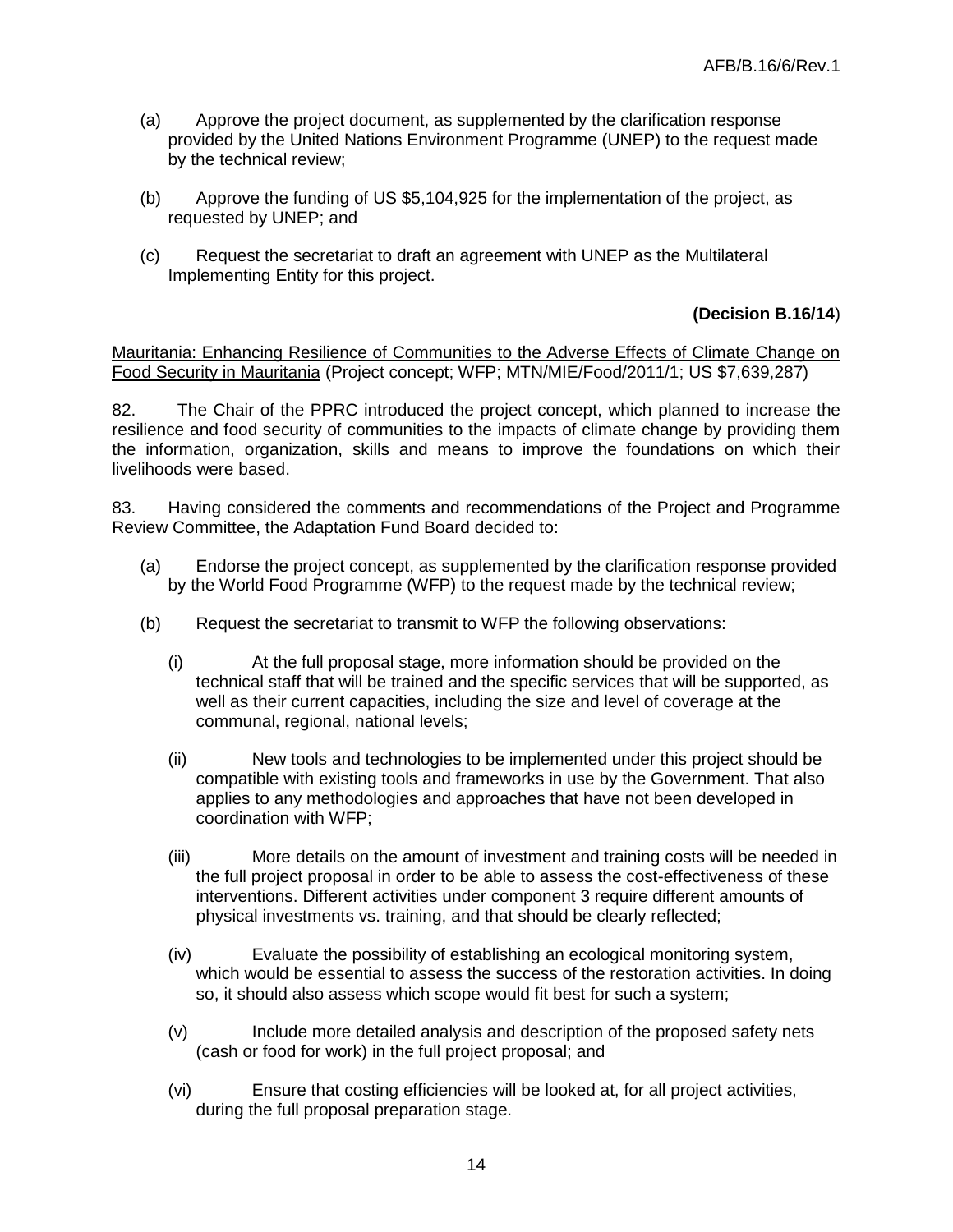- (c) Request WFP to transmit the observations under item (b) to the Government of Mauritania; and
- (d) Encourage the Government of Mauritania to submit through WFP a fully-developed project proposal that would address the observations under item (b).

## **(Decision B.16/15**)

#### Myanmar: Addressing Climate Change Risks on Water Resources and Food Security in the Dry Zone of Myanmar (Project Concept; UNDP; MMR/MIE/Rural/2011/1; US \$7,909,026)

84. The Chair of the PPRC introduced the project concept, which focused on the dry zone of Myanmar, responding to the high vulnerability of local rural communities to rainfall variability and drought, and addressed the improvement of the adaptive capacity of farmers. He said that the proposal also raised the issue of an Implementing Entity acting as an Executing Entity as well, which was an issue that had also been discussed as a matter arising out of the screening/technical review process. He pointed out that the Implementing Entity had been proactive as it had not needed to disclose its implementation arrangements at the concept stage, although it would have to expand on the implementation and execution arrangements in the full proposal.

- (a) Endorse the project concept, as supplemented by the clarification response provided by the United Nations Development Programme (UNDP) to the request made by the technical review;
- (b) Request the secretariat to transmit to UNDP the following observations:
	- (i) The proposal should be more precise, in terms of citing specific time frames, with climate change projections, with particular emphasis on how they have informed the project;
	- (ii) While the proposal is based on participatory selection of activities, community consultation is required for the project preparation phase. Many of the assessments envisioned for the implementation phase may be more appropriately reflected in the fully-developed proposal and should contribute to the design of the project;
	- (iii) The fully-developed proposal should present a balanced approach that incorporates existing traditional practices and indigenous knowledge and introduces innovations, new species, and enhanced practices in a participatory way; and
	- (iv) The proponent should expand on the implementation/execution arrangements in the full proposal, including the separation of functions and responsibilities, as well as explore cost efficiencies given UNDP's role as both Implementing and Executing Entity.
- (c) Request UNDP to transmit the observations under item (b) to the Government of Myanmar; and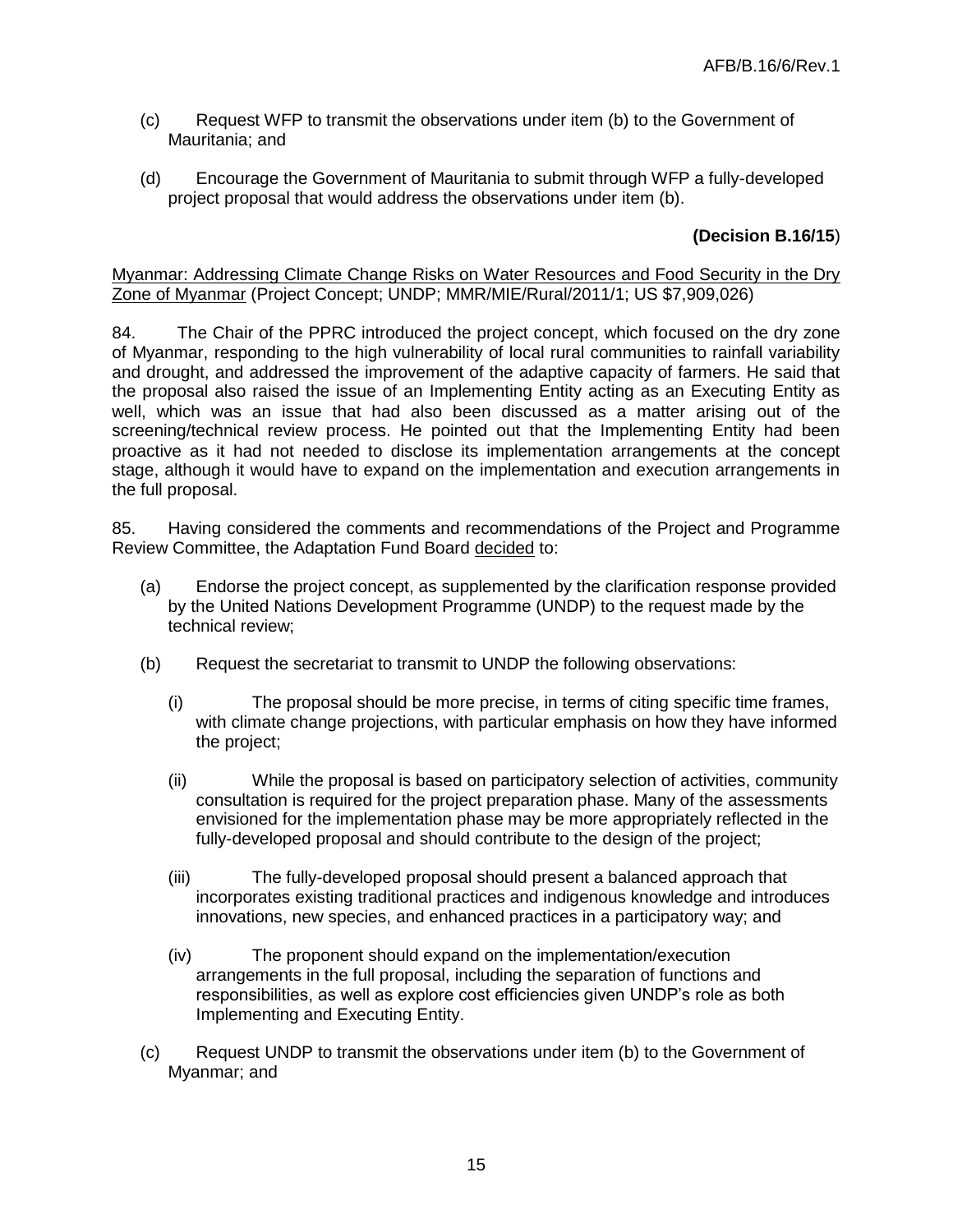(d) Encourage the Government of Myanmar to submit through UNDP a fully-developed project proposal that would address the observations under item (b).

## **(Decision B.16/16**)

Papua New Guinea: Enhancing adaptive capacity of communities to climate change-related floods in the North Coast and Islands Region of Papua New Guinea (Fully-developed programme document; UNDP; PNG/MIE/DRR/2010/1; US \$6,530,373)

86. The Chair of the PPRC introduced the fully-developed programme, which aimed to strengthen the ability of communities in Papua New Guinea to make informed decisions about and adapt to climate change driven hazards affecting both coastal and riverine communities. He also said that the programme had already been considered twice as a programme concept and twice as a fully-developed programme.

87. Having considered the comments and recommendations of the Project and Programme Review Committee, the Adaptation Fund Board decided to:

- (a) Not approve the programme document, as supplemented by the clarification response provided by the United Nations Development Programme (UNDP) to the request made by the technical review;
- (b) Suggest that UNDP reformulates the proposal taking into account the following:
	- (i) The cost of the establishment of mangroves, which had been raised as a concern in the review, is very high. The explanation given to justify such a rate was not adequate, as it draws on a single example of another budget, the cost per hectare for which was significantly higher than other rates given in literature, and did not provide any additional reasoning for those high costs; and
	- (ii) The proposal has not explained how it could ensure sustainable management of the mangrove to be established, in a situation where forest law alone has not been successful in halting deforestation. Elaboration of control mechanisms based on the activity of the communities themselves was also not provided.
- (c) Request UNDP to transmit the observations referred to in paragraph (b) above to the Government of Papua New Guinea.

## **(Decision B.16/17**)

Samoa: Enhancing resilience of coastal communities of Samoa to climate change (Fullydeveloped programme document; UNDP; WSM/MIE/Multi/2011/1; US \$8,732,351)

88. The Chair of the PPRC introduced the fully-developed programme, which aimed to strengthen the ability of Samoan communities and the public service to make informed decisions and manage likely climate change driven pressures in a pro-active, integrated and strategic manner.

89. Having considered the comments and recommendations of the Project and Programme Review Committee, the Adaptation Fund Board decided to:

(a) Approve the programme document;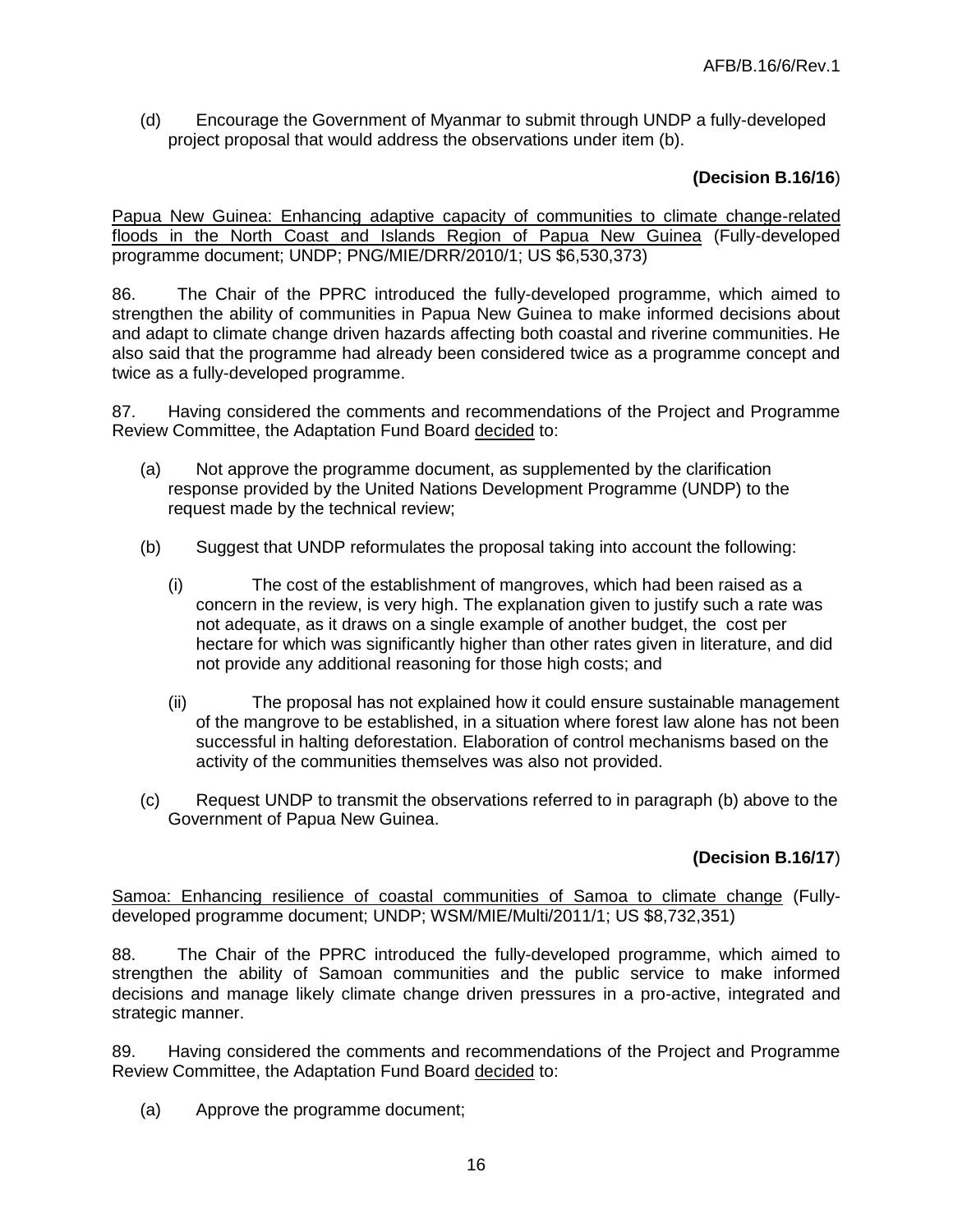- (b) Approve the funding of US \$8,732,351 for the implementation of the programme, as requested by the United Nations Development Programme (UNDP); and
- (c) Request the secretariat to draft an agreement with UNDP as the Multilateral Implementing Entity for this programme.

## **(Decision B.16/18**)

Tanzania (United Republic of): Implementation of concrete adaptation measures to reduce vulnerability of livelihoods and economy of coastal communities of Tanzania (Fully-developed project document; UNEP; TZA/MIE/Coastal/2010/1; US \$5,008,564)

90. The Chair of the PPRC introduced the fully-developed project, which responded to the impacts of sea-level rise and changes in precipitation patterns caused by climate change and their direct and indirect effects, such as droughts, floods, infrastructure degradation and environmental degradation. The objective of the project was to reduce vulnerability of livelihoods, ecosystems, infrastructures and economy in Tanzania through the implementation of concrete and urgent adaptation measures.

91. Having considered the recommendation of the Project and Programme Review Committee , the Adaptation Fund Board decided to:

- (a) Approve the project document, as supplemented by the clarification response provided by the United Nations Environment Programme (UNEP) to the request made by the technical review;
- (b) Approve the funding of US \$5,008,564 for the implementation of the project, as requested by the United Nations Environment Programme (UNEP); and
- (c) Request the secretariat to draft an agreement with UNEP as the Multilateral Implementing Entity for this project.

### **(Decision B.16/19)**

#### **Agenda item 7: Report of the seventh meeting of the Ethics and Finance Committee (EFC)**

92. The Chair of the EFC, Mr. Zaheer Fakir (South Africa, African Group) gave a report on the seventh meeting of the Ethics and Finance Committee, described in detail in document AFB/EFC.7/L.1 He noted that he had alerted the Committee to the need to start consultations on a new Chair and Vice-Chair. He had also asked the EFC members to declare any conflicts of interest they might have in relation to any items on the agenda, of which there were none.

### *Reports on project/programme implementation: CSE*

93. The Chair recalled that at its 11th meeting the Board had decided to approve funding for the programme "Adaptation to coastal erosion in vulnerable areas" (Senegal), to be implemented by the NIE Centre de Suivi Ecologique (CSE). The agreement signed between the Board and CSE had stated that CSE shall provide to the Board semi-annual progress reports on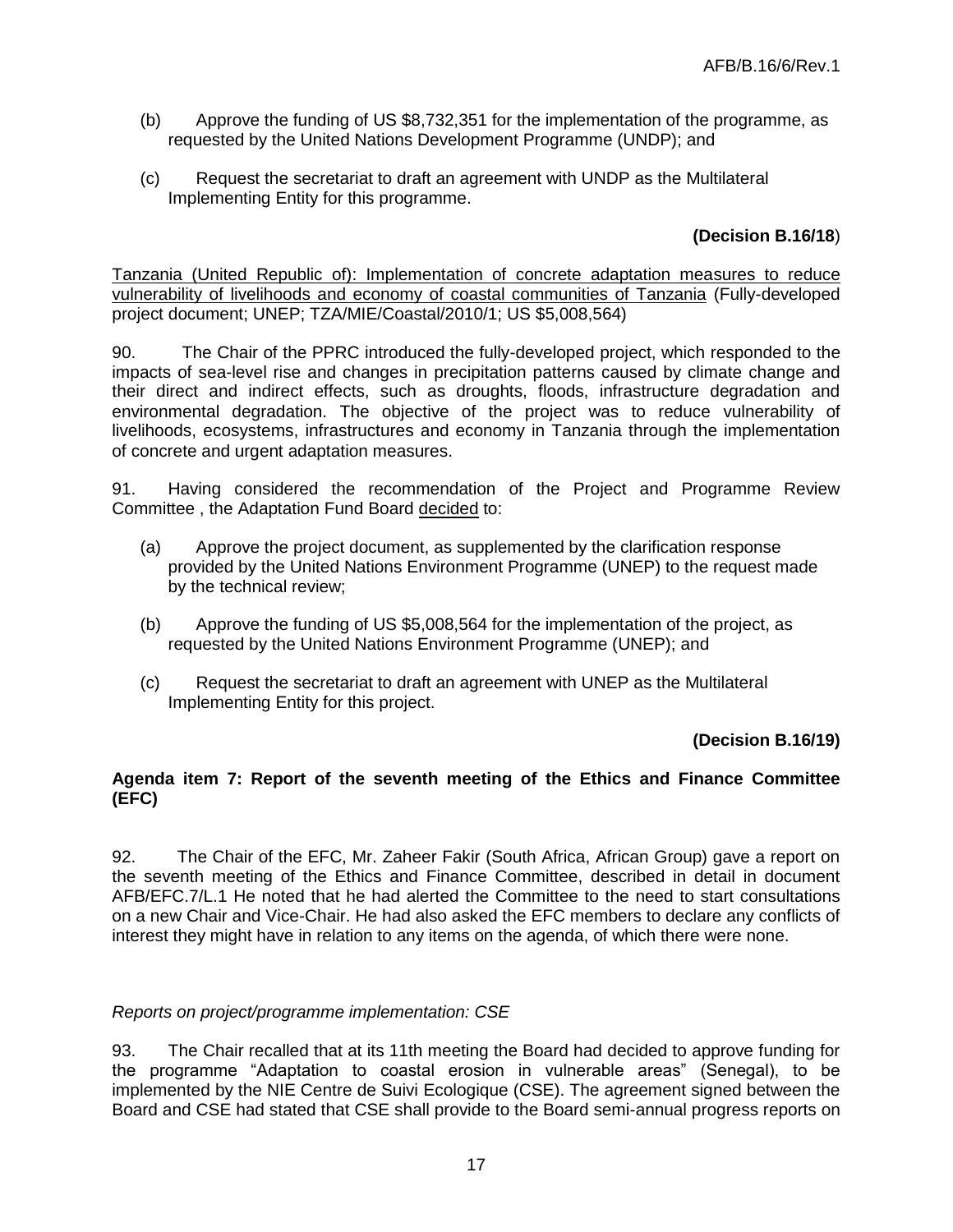the status of the programme implementation, including the disbursements made during the relevant period. The Board at its 15th meeting had considered the first report submitted by CSE and requested further clarifications on a number of issues. CSE had provided additional data and information to the secretariat on October 12, 2011, which was contained in the Annex to document AFB/EFC.7/3.

94. The representative of the secretariat had reported that the information provided sufficiently addressed the secretariat's concerns, giving more detailed information on disbursements to date, the work plan and associated disbursement schedule for the coming year, and procurement details. Having considered the recommendation of the Ethics and Finance Committee, the Adaptation Fund Board decided to approve the disbursement of the second tranche of funds to CSE in the amount of US \$1,765,000.

## **(Decision B.16/20)**

### *Annual Performance Report*

95. The representative of the secretariat had introduced document AFB/EFC.7/4, clarifying that since it was the first performance report for the Fund, and since at present only a handful of projects were under implementation, the bulk of the repo**r**t dealt with proposed reporting procedures and the proposed reporting template.

96. In order to define exactly when a project started, so as to have a firm point in time against which to measure its progress, the secretariat was proposing that the Implementing Entity should send an inception workshop report; the date of the workshop would then be taken as the start date of the project. The Implementing Entity would then be required to submit annual performance reports, and a completion report six months after the close of the project. It would also have to submit an audited financial statement, six months after the end of its own fiscal year in which a project was completed.

97. Information from individual reports would be amalgamated into the Annual Performance Report to the Board, for which it was proposed that its coverage period should be 1 July to 30 June. A major goal was to tie the reporting process to the disbursement schedule.

98. She also presented the proposed Project Performance Reporting Template, contained in Annex 3 of document AFB/EFC.7/4/Rev.2, adding that the secretariat would be preparing guidelines for completing the template, and intended to have them completed by the seventeenth Board meeting.

99. The representative of the secretariat revised the document taking into consideration suggestions from the Committee and resubmitted a new version before the end of the meeting (submitted as document AFB/EFC.7/4/Rev.2).

100. Having considered the recommendation of the Ethics and Finance Committee, the Adaptation Fund Board decided to:

- (a) Approve:
	- (i) The reporting process contained in the document AFB/EFC.7/4/Rev.2 (attached as Annex IV to the meeting report) including the request to Implementing Entities to submit inception workshop reports;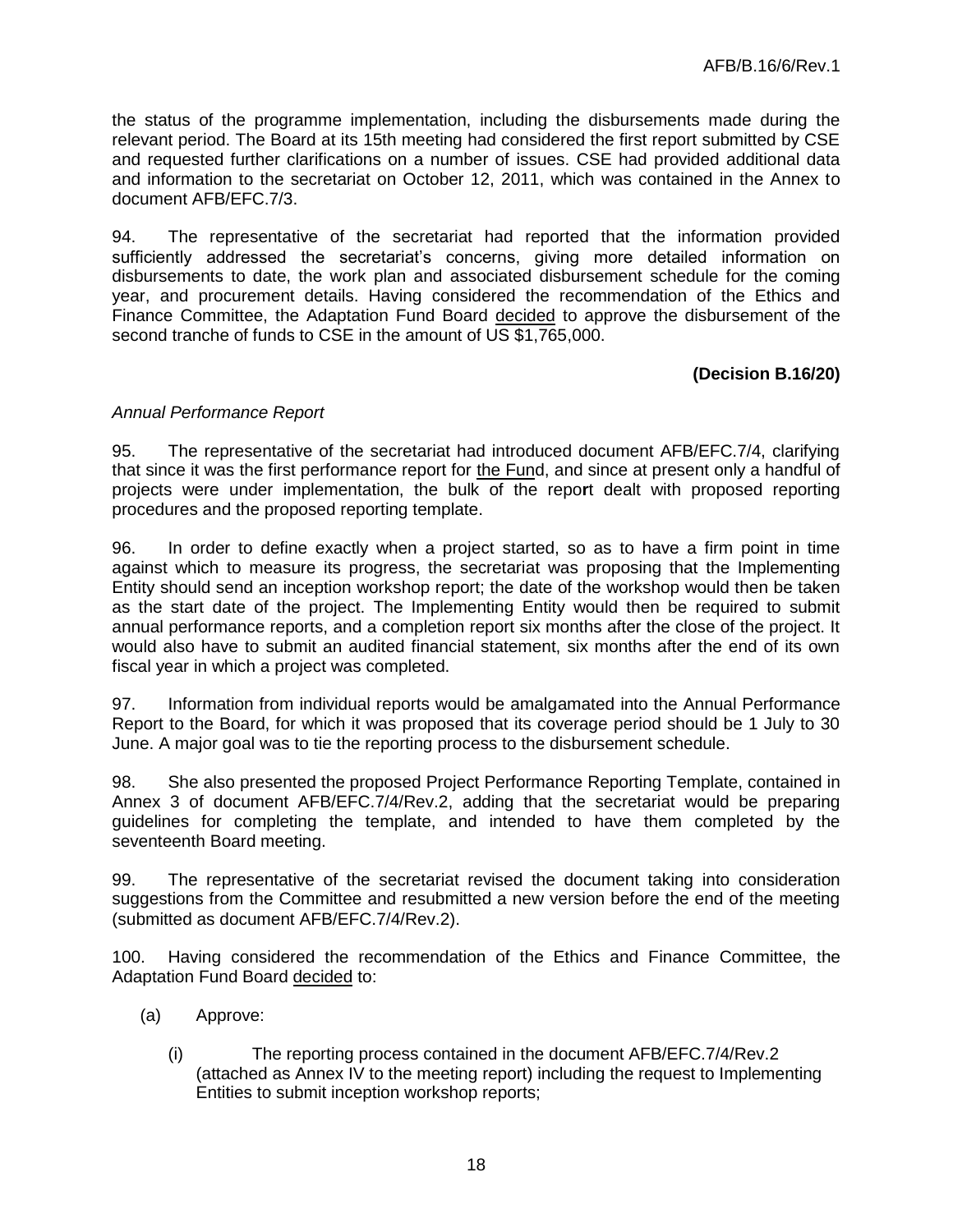- (ii) The Project Performance Report (PPR) Template as contained in Annex 3 of document AFB/EFC.7/4/Rev.2;
- (iii) The Adaptation Fund Level Effectiveness and Efficiency Results Framework as contained in the document, requesting the Trustee to identify additional appropriate financial indicators to measure, in particular, the performance of the CER monetization process vis-à-vis relevant market benchmarks; and the secretariat to explore adequate performance indicators related to AFB performance in attracting additional donor contributions for inclusion in future reports;
- (iv) The proposed disbursement procedures outlined in paragraph 10, including linking the submission of a project's annual report to the disbursement schedule. The secretariat's review of the PPR and recommendation will be circulated intersessionally to the Board for two weeks on a "non-objection" basis. If any Board member objects to the recommendation, then the PPR will be discussed at the next Board meeting. If there are no objections, the Chair of the Board will direct the Trustee to transfer the next tranche of funds; and
- (v) The disbursement template contained in Annex 4 of document AFB/EFC.7/4/Rev.2; requesting the secretariat to include the template as part of the project agreements.
- (b) Request:
	- (i) The secretariat to develop a review process of the PPRs and establish a set of criteria for clearing PPRs. The procedures and criteria should be presented to the EFC at the 17th meeting of the Adaptation Fund Board.

### **(Decision B.16/21)**

### *Investigation to address cases of misuse of funds*

101. The Manager of the secretariat had recalled that the Board at its 15th meeting had decided to request the secretariat to present at the next EFC meeting a document on how to trigger a review or an investigation, including to address cases of financial mismanagement. Following this request, the secretariat had prepared document AFB/EFC.7/5, which contained a summary of the rules and procedures of other funds, an overview of relevant provisions and suggestions on how to move forward.

102. The examination of the procedures of other funds had revealed a distinction between funds that relied on the investigative rules and procedures of their Implementing Entities, and those that had established an investigative function. Examples of the first were the Climate Investment Funds (CIF), the GEF, and the Multilateral Fund for the implementation of the Montreal Protocol. Examples of the second kind included the GAVI Alliance, which had established an internal audit function under the Internal Audit Director, and the Global Fund, which had an Office of the Inspector General, an independent unit reporting to the Fund's Board.

103. In the case of the Adaptation Fund, the Operational Policies and Guidelines conferred on the Board the right to carry out independent reviews, evaluations or investigations of projects and programmes; the right to investigate the use of Fund resources, if there was any indication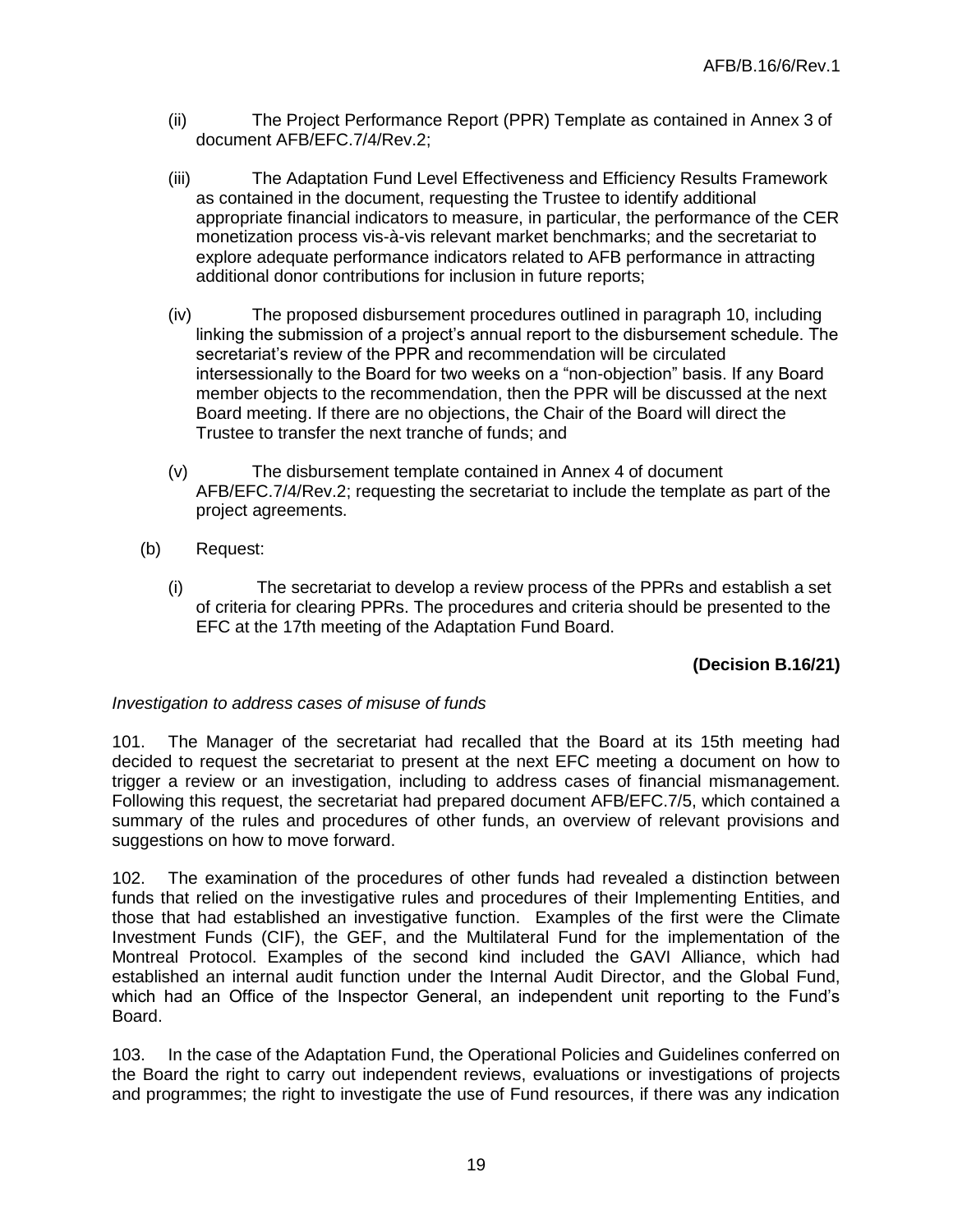of inappropriate allocations; the right to suspend or cancel accreditation if an Implementing Entity provided intentionally false information at the time of accreditation or when submitting proposals; and to suspend transfer of funds if there was evidence of misappropriation. The Fund's standard legal agreement provided for suspension of a project in case of financial irregularities. Reporting obligations for Implementing Entities were tools to detect irregularities, which might be revealed by annual progress reports, project completion reports, mid-term or final evaluation, or the final audited financial statements of an Implementing Entity grant account.

104. However, there was a lack of specific rules or procedures on how to carry out investigation, and no specific investigative function at the Board or secretariat level.

105. If the Board were to decide to set up such a function, it would need to choose between having an independent investigative officer or unit accountable to the Board (option (a)), or a dedicated staff position within the secretariat (option (b)). It would also be necessary to decide whether or not the results of an investigation should be communicated to the relevant Party; to consider the steps to take pending the outcome of an investigation and in the event that corruption/mismanagement were proven; and to examine the case for including information on the Fund's website about mechanisms for handling complaints concerning an accredited Implementing Entity.

106. Since all of the Implementing Entities had to have mechanisms and channels for dealing with misuse and corruption in order to be accredited, the Fund's website should contain indications to draw people's attention to those mechanisms and channels. Similarly, any investigative function that the Board was to develop should complement whatever mechanisms the Implementing Entities already had.

107. The issue of a complaint lodged against the Implementing Entity itself had been raised: could it be relied on to investigate conscientiously? One representative had suggested that in such cases, a complainant could approach the secretariat rather than the Implementing Entity. Another had suggested that the secretariat might undertake initial investigations, and if it found that a complaint had merit, it could then refer the matter to whatever mechanism the Board had established.

108. Having considered the recommendation of the Ethics and Finance Committee, the Adaptation Fund Board decided to:

- (a) Request the secretariat to present a proposal for an investigative procedure for consideration at the next EFC meeting, including the cost implications of implementing such proposal and taking into account any possible conflict of interest;
- (b) Instruct the secretariat that the procedure should contain the following elements:
	- (i) Establishment of a specific function to carry out investigations (option a) or b) above);
	- (ii) Adequate mandate to initiate, undertake and complete an investigation to address cases of corruption/mismanagement of funds that may have occurred in the context of project/programme preparation and implementation;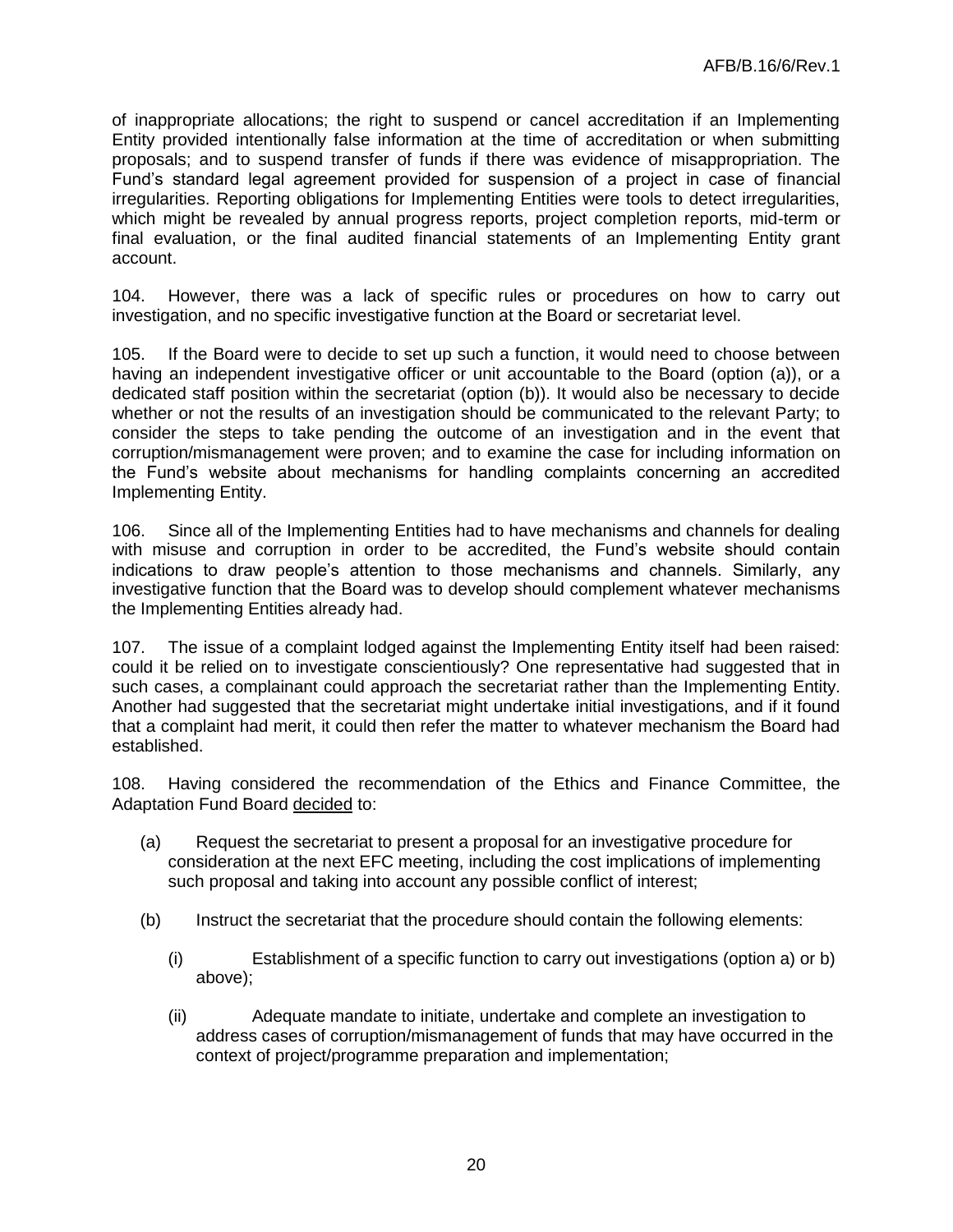- (iii) The outcome of an investigation will be shared with the relevant Party so that the process at the domestic level is initiated. The process will establish the nature of the communications related to the case under investigation;
- (iv) The EFC will consider the outcome of the investigation and subsequently forward a recommendation to the Board for a decision;
- (v) The procedure shall clearly establish the steps to take pending the outcome of an investigation and in the event that the case of corruption/mismanagement is proven.
- (c) Pending the establishment of an investigative procedure, request the secretariat to:
	- (i) Include information on the Fund's website about the mechanisms for handling complaints about accredited Implementing Entities and the possibility to communicate directly with the secretariat;
	- (ii) Assign one of its staff members the task of receiving complaints related to project implementation on a temporary basis until the investigative mechanism is fully established.

## **(Decision B.16/22)**

#### Level of funding approved for projects and programmes implemented by MIEs, in the context of *the 50% cap on MIEs*

109. The Manager of the secretariat had reported that as of 30 September 2011, the cumulative funding decisions for projects and programmes submitted by MIEs (US \$61.07 million) represented 25.7 per cent of the sum of cumulative project funding decisions and funds available to support funding decisions (US \$237.18 million). If all fully-developed proposals considered in the current meeting were to be approved, the cumulative budget allocation would represent 41.0% of the sum of cumulative project funding decisions and funds available to support funding decisions.

110. The endorsed concepts submitted by MIEs as of 30 September 2011 totalled US \$52.12 million. If all of those were to be approved as full proposals with their endorsement-stage budgets, the total funding allocation to MIEs would be US \$113.19 million, which equated to 47.7 per cent. If, together, all currently considered full proposals and the endorsed concepts that were not being considered at the present meeting were to be approved, the total funding allocation to MIEs would be US \$145.27 million, equal to 61.2 per cent.

111. The Chair of the EFC pointed out that it was a fundamental aim of the Fund to stimulate more NIEs to emerge, and to prevent their being crowded out by MIEs. For many countries, it would seem easier to assign their national projects to an MIE rather than accredit an NIE, but gradually, the number of NIEs was increasing, and this trend could be expected to accelerate as more training workshops were given. The 50 per cent cap was there to ensure them a share of the funding. At the same time, the aim was not to stop adaptation projects and programmes altogether, by reaching the 50 per cent cap for MIEs too soon. It was for that reason that the EFC favoured not counting endorsed concepts towards the 50 per cent.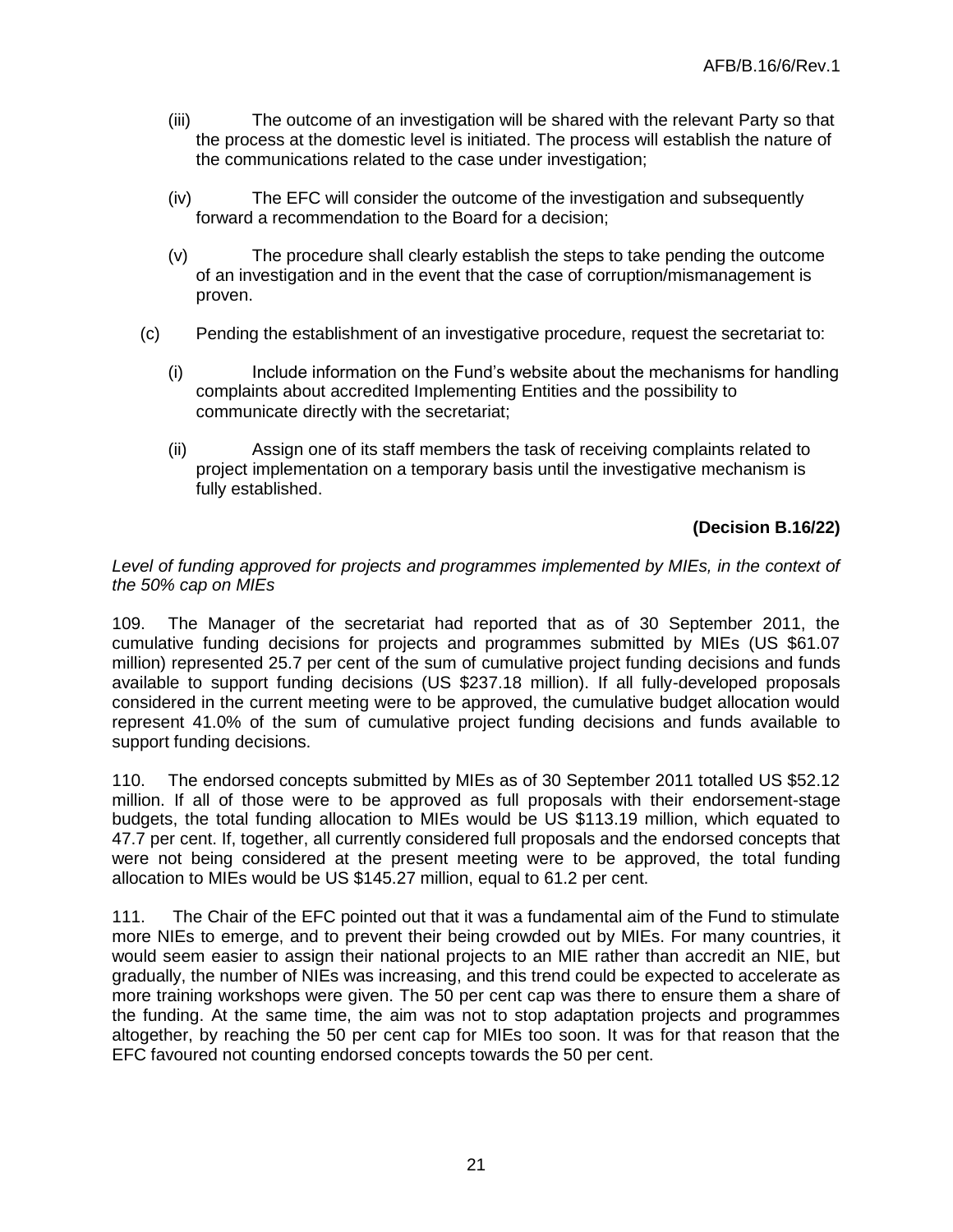112. It was also suggested that before reaching a point where projects and programmes from MIEs would have to be refused because the 50 per cent level had been reached, those entities should be encouraged to slow down their rate of project submission, and also to slow down the development of endorsed concepts into full projects. Even if the accreditation process was slow, the Board must stop approving new MIE projects at 50 per cent, in order to give NIEs time to be accredited, which was the fundamental reason for the cap to be established.

113. It was suggested that a prioritization criteria would have to be developed, at the latest by the next Board meeting. One approach would be to consider which areas of adaptation were to be prioritized, rather than simply approving projects in the order in which they had been received. It was suggested that the secretariat should prepare, for the seventeenth meeting of the Board, an approach to prioritization to assist decisions on which projects had to go forward and which could be delayed. Members of the Board were urged to submit suggestions for that prioritization process.

114. It was pointed out that a related and fundamental problem was the Fund's modest level of resources, caused in part by low CER prices. It was suggested that the Manager of the secretariat should undertake a specific campaign to seek funds, particularly from donor governments, and should inform the Board periodically of its progress. However, if fundraising was to be attempted, it should be done in a structured fashion. The secretariat was asked to prepare a fundraising strategy for the seventeenth meeting of the Board.

115. The Chair recalled the unsuccessful attempts to raise private donations through its website. However, the Chair suggested that the secretariat should continue efforts to establish a partnership with the United Nations Foundation, and report on progress at the next meeting of the Board.

116. In response to questions from the Chair related to the trustee's investment management strategy for undisbursed balances in the Adaptation Fund Trust Fund, the trustee explained that the US \$229 million of funds currently held in trust was invested in a "tranche zero" cash account, which was an investment pool of trust fund monies that needed to be immediately available in liquid form for cash transfer requests by the Board for projects and programs. The total amount in the World Bank tranche zero pool amounted to about US \$4 billion, and while the rate of return on the cash tranche was very low, capital preservation, not income maximization, was the goal, in accordance with the Terms and Conditions of Service of the trustee with the CMP. Despite financial market volatility, this tranche had never exhibited negative returns. The Trustee indicated that, however, if the Board could confirm a minimum level of resources that it knew it would not need for projects and programs for at least, one year, then it would be possible to look at investment possibilities with a longer time horizon.

117. While appreciating the work of the trustee and encouraging a continued safe and sound investment policy, the Chair requested the trustee to further facilitate the understanding of the Board by presenting at its next meeting the investment management strategy for the investment of the Trust Fund resources and also by discussing other potential investment options. She then made a proposal with regard to the 50% cap for MIEs.

118. Having considered the comments and recommendations of the PPRC and EFC on the 50 per cent cap on MIEs, and after examination of the Chair's proposal, the Adaptation Fund Board decided to: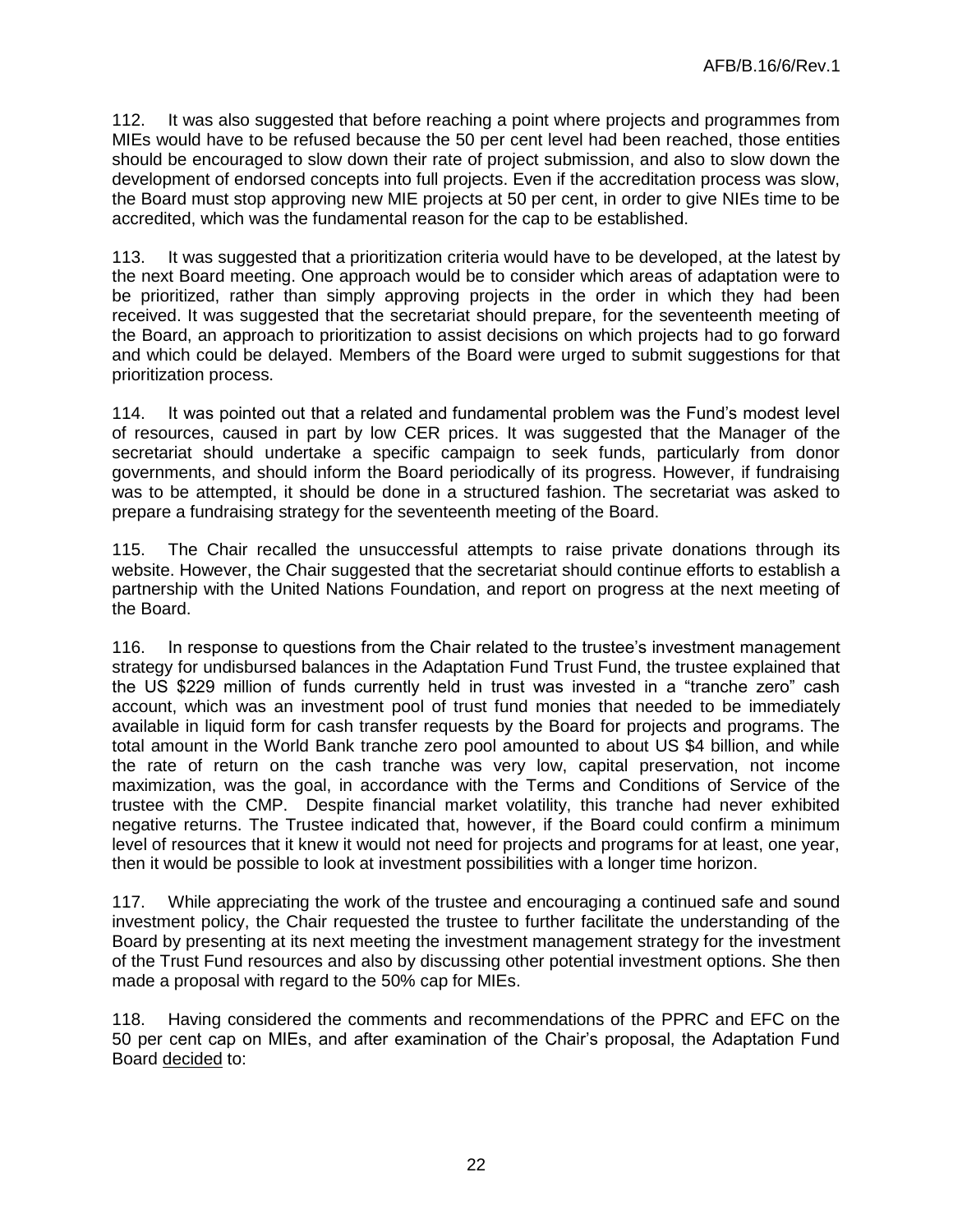- (a) Maintain the 50 per cent cap for fully-developed proposals submitted by Multilateral Implementing Entities (MIEs);
- (b) Invite the members of the Board to submit by 15 January 2012 proposals to the secretariat on how best implement the 50 per cent cap and on how to prioritize new project/programme proposals submitted by MIEs;
- (c) Request the secretariat to provide a report for consideration by the Chairs and Vice-Chairs of the PPRC and EFC on the submissions related to the prioritization criteria for new proposals; and for consideration by the EFC the implementation of the 50 percent cap, which should also contain all the relevant figures and financial implications for the implementation of the cap;
- (d) Prioritize project/programme concepts submitted by MIEs endorsed up to and including the 16th Board meeting, in compliance with the cap referred to in (a); and
- (e) Encourage National Implementing Entities to expedite the submission of their project and programme proposals.

**(Decision B.16/23)**

- 119. Concerning the need to raise additional funds, the Board also decided to request:
	- (a) The Manager of the Adaptation Fund Board secretariat to undertake fundraising activities with donors in consultation with the Board Chair;
	- (b) The secretariat to report to the Board at its 17th meeting on its fundraising activities and its negotiations with the United Nations Foundation to facilitate the collection of private donations, as well as options for a fundraising campaign and strategy, in collaboration with the Trustee; and
	- (c) The Trustee to provide advice at the Board's 17th meeting on options for potential investments taking into account its mandate and the Adaptation Fund risk profile and liquidity needs.

### **(Decision B.16/24)**

*Implementation of the code of conduct*

120. No issues had been raised under this agenda item.

#### *Financial status of the Adaptation Fund Trust Fund*

121. The Committee received an analysis of the current CER market situation and options for consideration from the trustee, contained in document AFB/B.16/Inf.5, as well as a report by the trustee on the financial status of the Adaptation Fund Trust Fund, the content of which is more fully described in document AFB/EFC.7/6. The trustee pointed out that there had not been significant changes since the previous meeting. CER monetization had continued until 5 October 2011, when the CDM registry had closed in order to improve its security procedures following an attempted theft of CERs. The registry remained closed; and the CDM registry had given no date for its reopening. The trustee had not sold any CERs since 5 October 2011.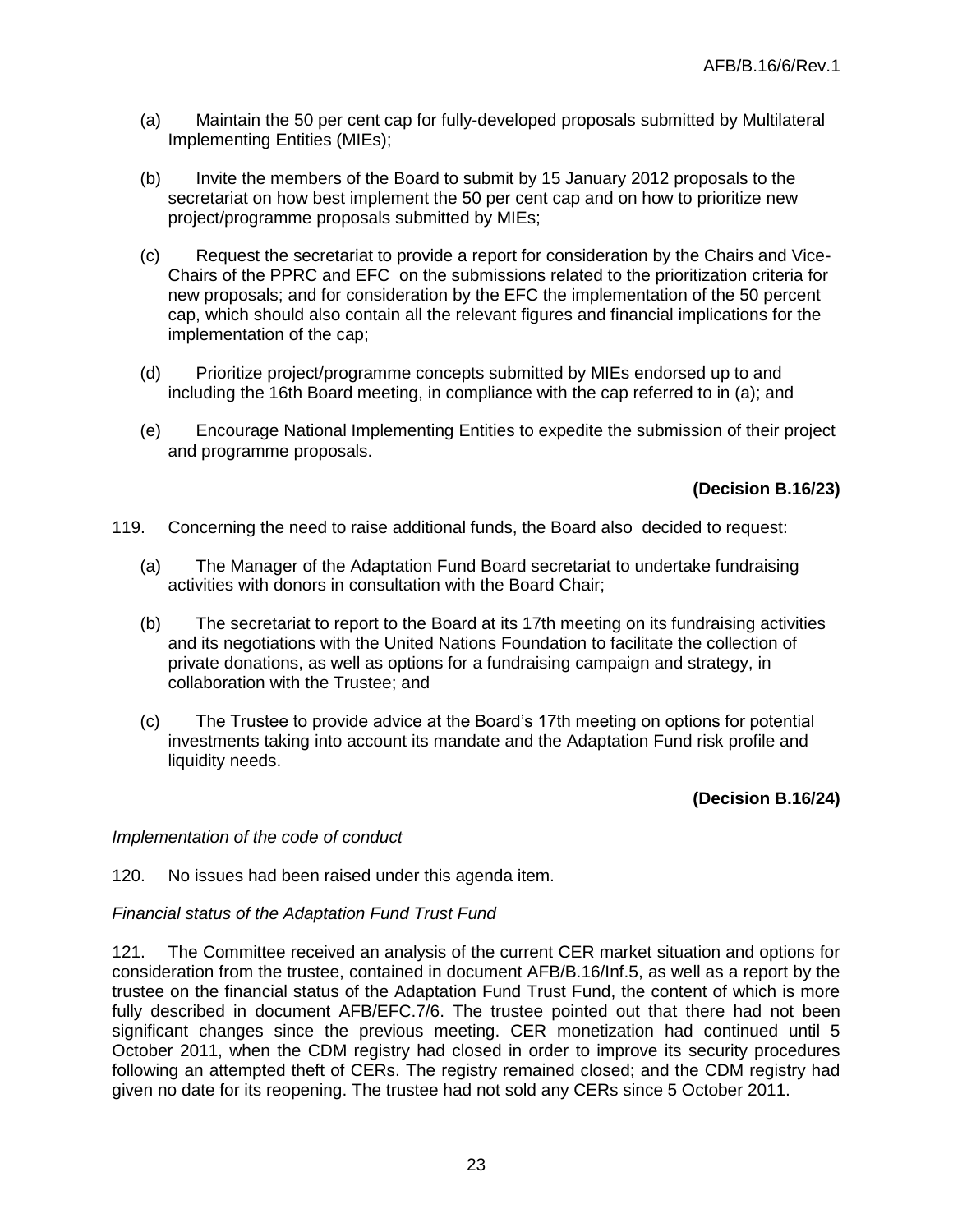122. Cash transfers for projects were at the same level as in the previous report. Total donations to date were US \$86 million, and there had been investment income of about US \$1 million – a low return, resulting from low rates prevailing in the market and the need to maintain Adaptation Fund trust fund balances in highly liquid short-term investments to meet the expected disbursement needs. Resources available to support funding decisions currently totalled US \$167 million.

123. The trustee drew attention to Table 5 in the above-referenced report, which gave estimates of total resources available up to the end of December 2012, based on different assumptions regarding the projected rate of CER issuance by the CDM, and low, medium and high price scenarios for CERs and exchange rates.

124. In response to questions, the trustee reported that about 5.5 million CERs were still available to be monetized, but up to 12.6 million of additional CERs could be available to the Adaptation Fund, based on the UNEP Risø Centre (URC) estimates of CER issuance to end-2012. Based on historical CER issuance, of those 12.6 million, two-thirds could reasonably be assumed to represent industrial gases, primarily HFC23, and those should be sold within the course of 2012. The remaining third could be assumed to be so-called "green CERs," which would be marketable up to 2015. So far, 9.6 million CERs had been sold by the trustee, locking in the much higher historical prices.

125. The trustee pointed out that it had been following the Monetization Guidelines and had not engaged in large OTC trades as there had not been a requirement for additional liquidity for projects and programs, and market conditions were poor. On 22 November the Board had instructed the trustee not to sell any more CERs while the price was still below a defined price level. The trustee noted, however, that it would not be advisable to stay out of the market for too long: some sales should re-start reasonably soon, in order to avoid building up an excessive inventory of Adaptation Fund CERs.

126. Several speakers had expressed concern that there might at some point be insufficient liquidity. It had been suggested that a strategy should be developed to ensure that there was always an amount of around US \$200 million available at each Board meeting, when funding decisions were to be taken.

127. The trustee noted that the key objective of the CER monetization program deriving from Decision 1/CMP.3 was to monetize CERs to provide liquidity for projects and programs, and pointed out that several major players in the market had widely differing views of how prices were going to move in the future. Some private sector analysts have suggested that prices might be expected to rise somewhat in February, when demand would begin to rise for compliance reasons, and others had differing views. The trustee added that it would recommend a change in the CER Monetization Guidelines on the need to hold a minimum level of about 1 million CERs, to ensure that all of the industrial gases CERs were monetized.

128. Having considered the recommendation of the Ethics and Finance Committee, the Adaptation Fund Board decided to instruct the trustee to continue to refrain from CER sales until market prices increased to a level defined by the Board. If CER prices did not increase to the defined price level set by the Board, by the defined date set by the Board, the trustee would nevertheless resume sales as of that date, according to the CER Monetization Guidelines of the Adaptation Fund, unless otherwise instructed by the Board. As the level and date must remain confidential they would be communicated to the trustee in a separate letter from the Chair of the Adaptation Board.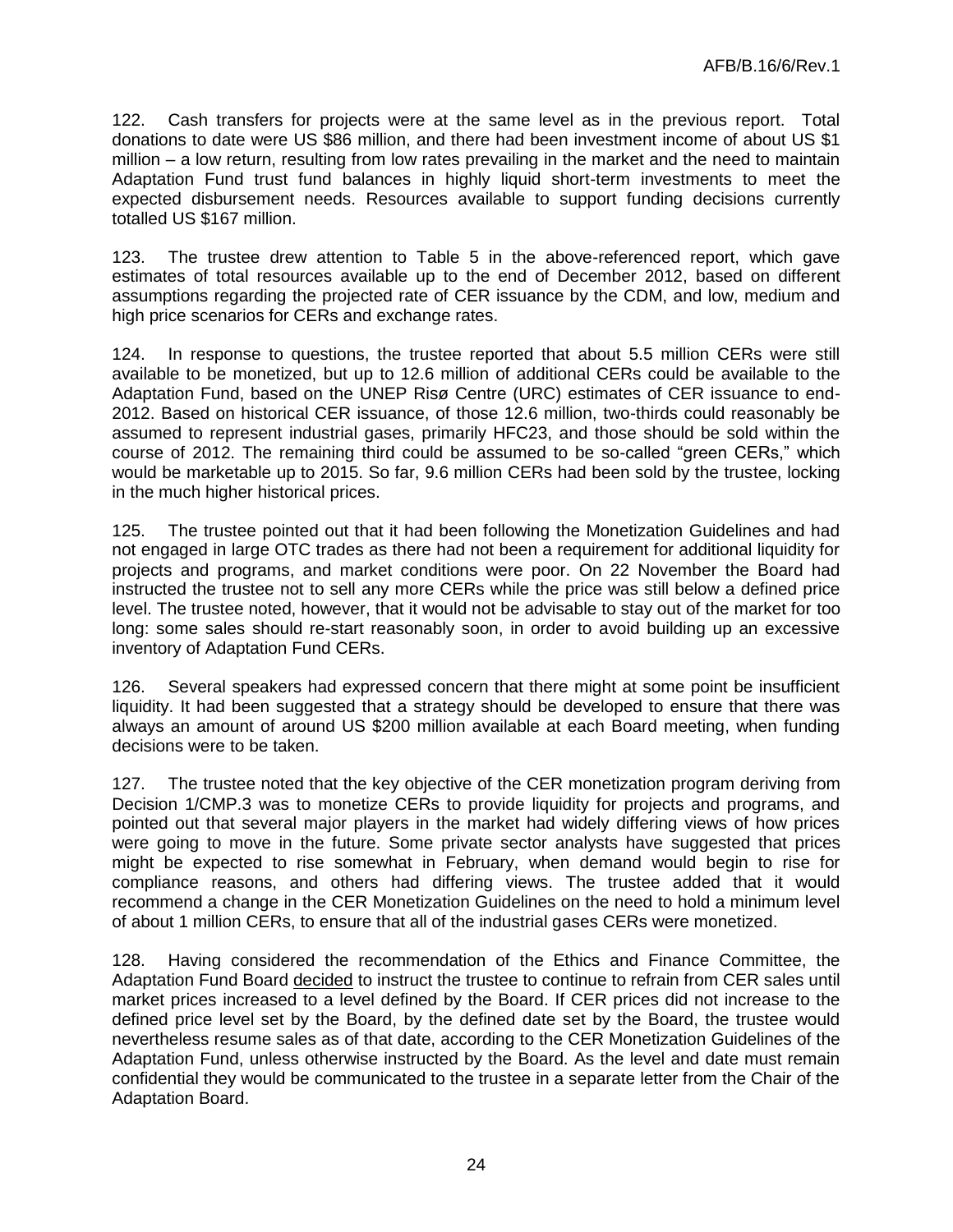129. Taking into account the instructions contained in the paragraph above, the Adaptation Fund Board also decided to request the trustee to:

- (a) Sell the Adaptation Fund's CERs related to HFCs as a matter of priority;
- (b) Continue to provide the Board with relevant information and continuous advice which would guide it on the above decision; and
- (c) Continue to report on the individual and average prices for the CERs sold and how they compared with the market prices to facilitate the Board's understanding of the monetization process.

## **(Decision B.16/26)**

## *Letters received from UNDP, UNEP and the World Food Programme (WFP)*

130. The Manager of the secretariat had recalled that this agenda item refers to the standard legal agreement approved by the Board at its  $12<sup>th</sup>$  meeting after consultation with the accredited implementing entities. Since February 2011 the UNDP and WFP had returned to the Manager of the secretariat original copies of the agreements for each of the projects approved for funding, together with letters questioning some of the provisions of the agreement, notably with regard to the application and precedence of the Adaptation Fund's operational policies and guidelines in relation to the implementation of projects and programmes funded by the Fund, and the requirement to submit audited financial statements, among others. They had also proposed changes to the agreement. On that occasion, following the mandate by the Board, the Chair had responded in writing reaffirming the terms of the agreement as approved by the Board. The Manager of the secretariat had also recalled that, on 30 November 2011, Board members had received a new letter sent jointly by UNDP, UNEP and WFP, with similar text. This time around, the MIEs had stated that they were not in a position to sign the agreement. They had also questioned the amendment to the operational policies and guidelines (new paragraph 37), in particular the reference to an independent audit of the use of the Fund resources. On the latter, the MIEs had referred to the single audit principle for UN organizations.

131. The Committee had felt strongly that the Board's Operational Policies and Guidelines took precedence over the rules of any individual MIE. Therefore, it should be made clear to the MIEs that the Fund would require an independent audit only of the Adaptation Fund projects/programmes that the implementing entities were implementing; not, as they interpreted, all of the entity's operations. Further, the audit by the UN was considered an independent audit.

132. Having considered the recommendations of the Ethics and Finance Committee, including to consider the matter in an open session, the Adaptation Fund Board decided to:

(a) Reinforce its previous position on the matter, clarifying that the audit referred to in the standard legal agreement and in paragraph 37 of the Operational Policies and Guidelines was an independent audit of the project/programmes funded by the Adaptation Fund;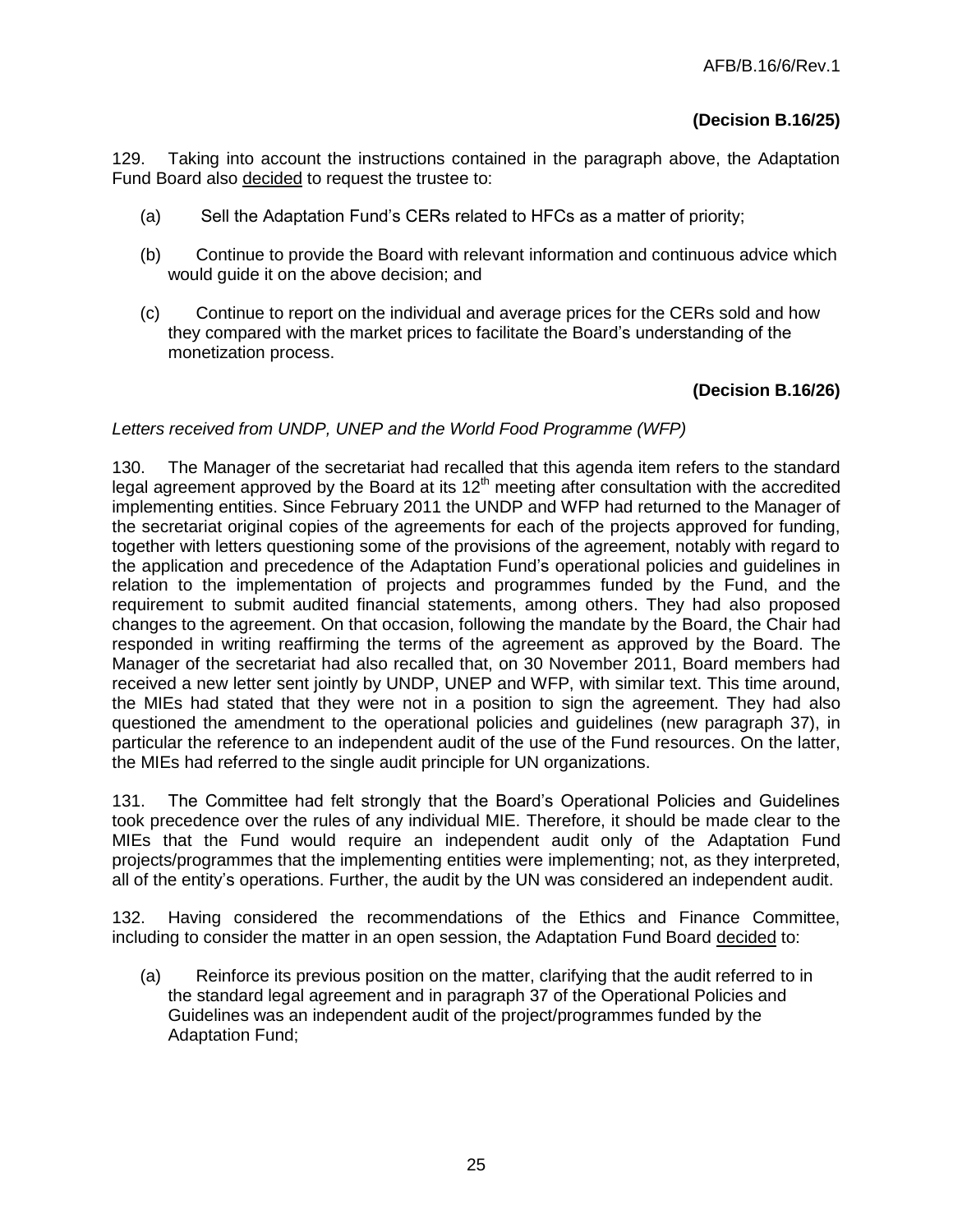- (b) Request the secretariat to send letters to the relevant designated authorities informing them about the delays resulting from the legal issues raised by these Multilateral Implementing Entities (MIEs);
- (c) Request the secretariat to send letters to all designated authorities or focal points informing them about the legal issues related to these MIEs.

## **(Decision B.16/27)**

## **Agenda item 8: Issues remaining from the 15th Board meeting**

#### *Consideration of issues related to regional project/programmes*

133. The representative of the secretariat reminded the Board that it had decided at its 13th meeting, as a temporary measure, to approve a cap of US \$10 million for each country and had requested the secretariat to present a proposal on how regional projects and programmes would be considered within that cap. At the 15th meeting the secretariat had presented a document that had elaborated this issue, after which the Board had requested the secretariat to revise its paper taking into consideration the experience on regional projects and programmes gained by other agencies, such as the United Nations Environment Programme, the Global Environment Facility, the World Bank, the Pilot Programme on Climate Resilience, as well as that of the regional development banks; and present a proposal on the definition of regions in the context of regional projects and programmes at its 16th meeting.

134. In his presentation of the issues, which were more fully described in document AFB/B.16/5/Rev.2, the representative of the secretariat explained the value added and additional challenges related to regional approaches, the definition of "region", "regional projects" and "regional programmes", the allocation of funds among countries to regional projects and programmes, the quality considerations in regional projects and programmes, and the related project/programme review criteria, as well as draft recommendations that the Board might wish to consider.

135. In response to a question on the recommendation that each regional project and programme could be granted up to US \$5 million in additional funds above the temporary country cap, the representative of the secretariat said that there were two ways to establish incentives for regional projects and programmes. One way was to provide an additional cap on the cap of US \$10 million per country, although some concerns had been expressed whether such a cap was the best way to allocate resources. The other possibility was the allocation of an additional US \$5 million dollars per regional project or programme.

136. It was also pointed out by the Board that it would be important to look at concrete examples of cross-border adaptation challenges and how they had been addressed by regional institutions as well as countries. It was also suggested that transboundary issues could be addressed by working with organizations undertaking regional projects as well as through regional organizations, and that while it was also important to get countries to work together to undertake adaptation activities, the proposed amount of US\$ 5 million per project or programme was too low to capitalize on the work already being done.

137. The representative of the secretariat explained that once a country had used its country cap it could only access a proportional amount from the US \$5 million for its regional participation. The suggested additional allocation was not an additional US \$5 million per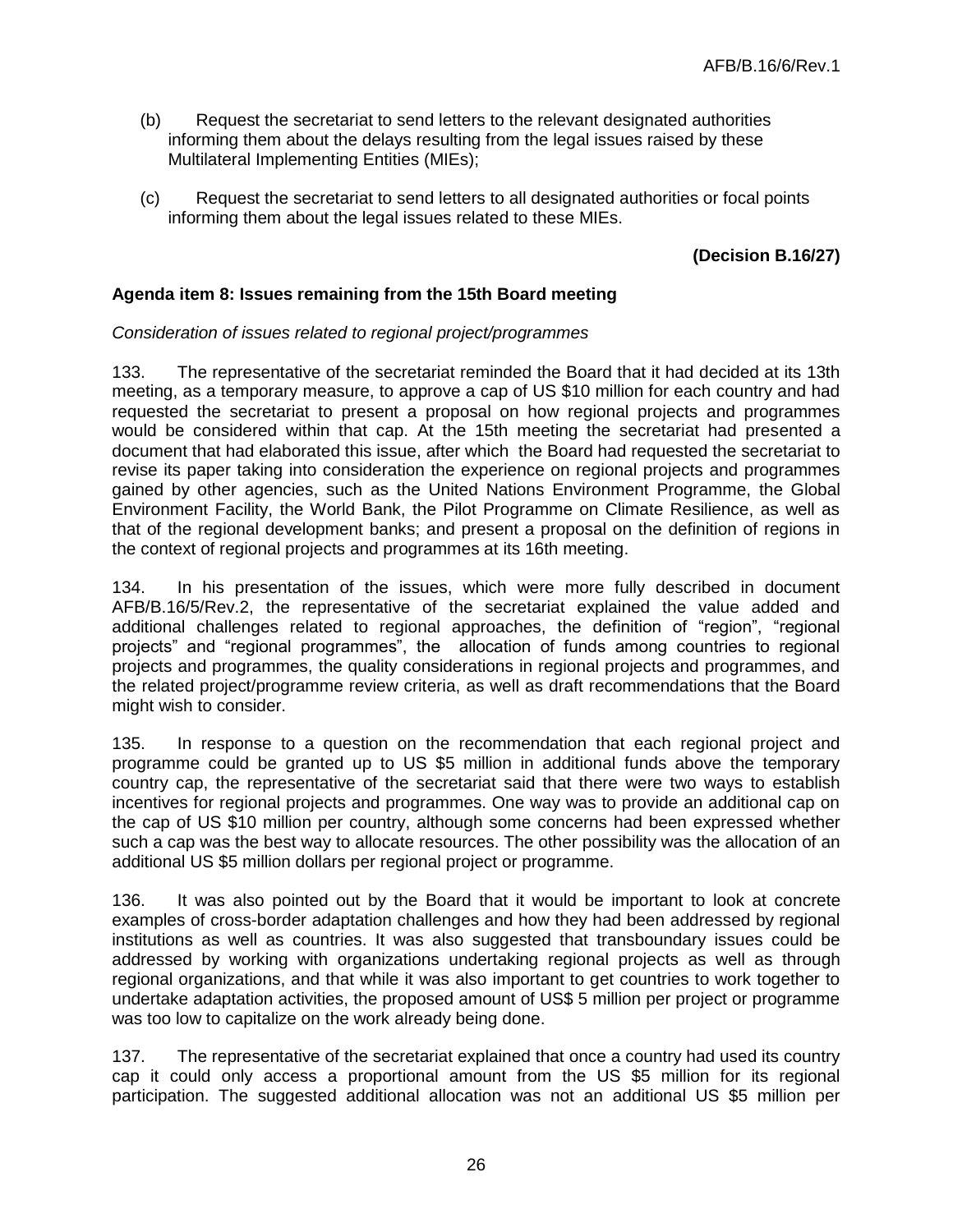country participating in the regional activity but an additional US \$5 million to be divided among the countries participating in the activity.

138. He also explained, in response to a question on whether the only risk to regional projects and programmes was that of a lack of coordination and cooperation, that political risks were always a real issue with the use of cross-border natural resources. He also said that the secretariat had not considered the issue of how single-country MIE projects could be linked to regional projects. The representative of the secretariat concluded by responding to a question on whether National Implementing Entities could function in the role of Executing Entities in regional projects or programmes funded by the Fund by stating that there was no reason, in principle, to prevent this but that the secretariat had not considered the possibility when preparing the document..

139. Having heard the report of the secretariat on the issues related to regional project/programmes, the Board decided to:

- (a) Request the secretariat to prepare a revised paper that took into account the comments made during the discussion at the present meeting;
- (b) Request the Project and Programme Review Committee (PPRC) to consider the revised paper mentioned above, excluding the issues of the effect of the 50 per cent cap on the MIEs and the granting of an additional US\$ 5 million for regional projects;
- (c) Request that the Ethics and Finance Committee (EFC) consider the revised paper mentioned above specifically with respect to the issues of the effect of the 50 per cent cap on the MIEs and the granting of an additional US \$5 million for regional projects; and
- (d) Taking into account the recommendations of the EFC and the PPRC, consider developing a policy on the approval of regional projects and programmes at its 17th meeting.

### **(Decision B.16/28)**

### *Implementation of decision B.15/25, paragraph (c)*

140. The Chair recalled that by its decision B.15/25 the Board had recalled the importance of maintaining trust and integrity among the Board members, had reminded members that engaging in lobbying activities constituted a breach of the code of conduct; and had requested the member whose behaviour had been brought to the attention of the EFC to explain the situation presented by the PPRC Chair to the Board for its further consideration. She said that by examining the issues raised by decision B.15/25, the Board was sending a signal that it took itself and its functions seriously.

141. One member expressed the view that the issue was not the behaviour of one individual, but the very integrity and professionalism of the Board. Another added that as the Fund was seeking to obtain the trust and confidence of donors and governments, such professionalism was highly necessary.

142. While all members agreed that improper lobbying was unacceptable, some cautioned that a clear definition of what constituted lobbying was needed. Without such a definition, a perfectly harmless conversation between Board members might be misconstrued as improper.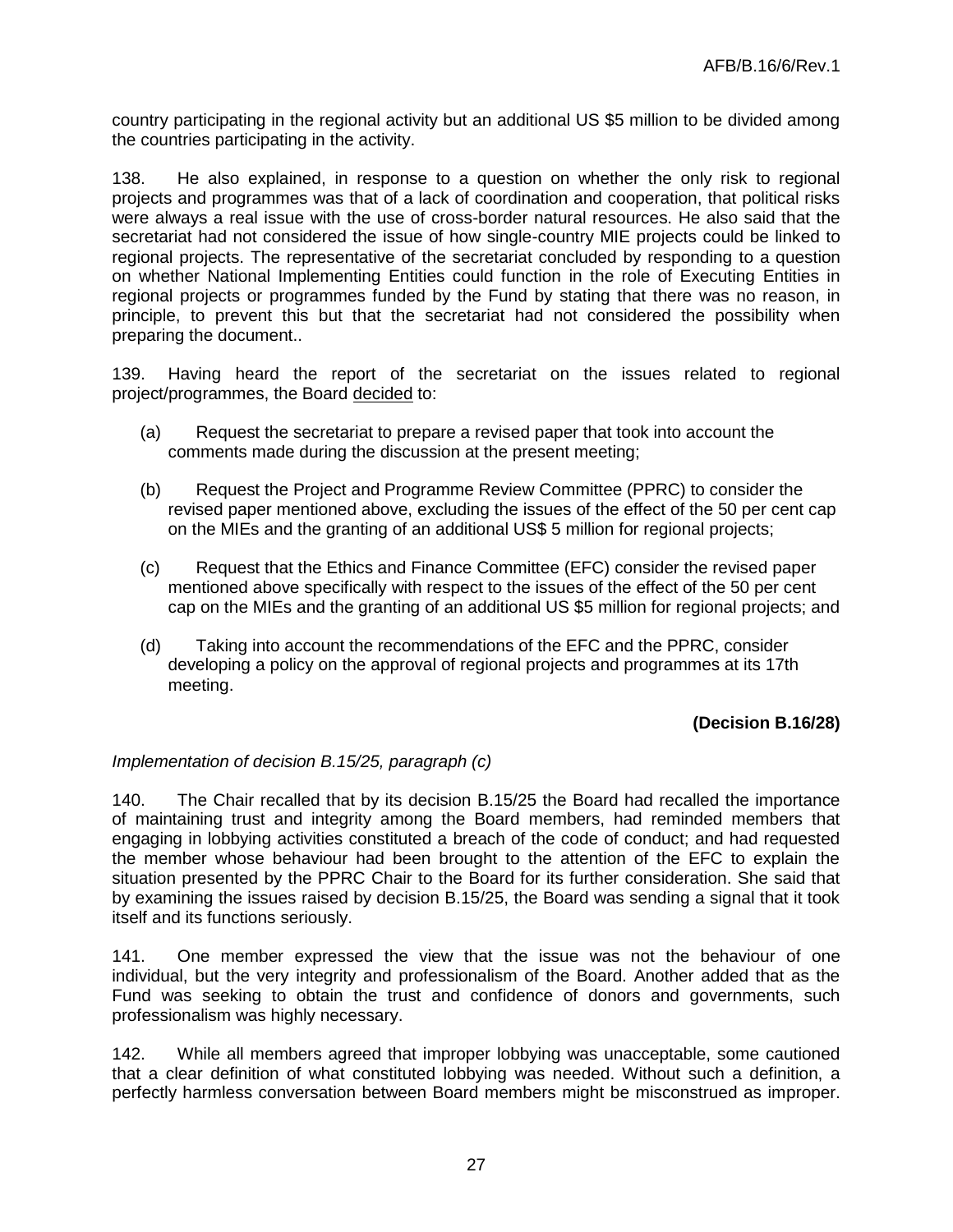Furthermore, other members suggested that a formal process should be defined to address such cases in the future.

143. Having considered the views expressed by its members, given the absence of the Board member concerned, the Board decided to:

- (a) Defer consideration of the agenda item until its 17th meeting; and
- (b) Request the EFC to consider the implementation of the code of conduct at its next meeting.

### **(Decision B.16/29)**

#### *Regional workshops on the accreditation of NIEs*

144. Discussion of the agenda item took place under agenda item 5: "Report on the Accreditation Panel".

#### *Dialogue with bilateral and multilateral entities on support to accreditation*

145. The Chair reported on the dialogue with bilateral and multilateral entities to support NIEs which had taken place back-to back with the present meeting. She said that those entities that participated presented their experience so far in assisting countries in the preparation of their application for NIE accreditation. . Questions were raised related to the working language of the accreditation process, and the application for accreditation of regional implementing entities. Although the working language of the Accreditation Panel is English, it is necessary to translate essential documents into English. On the applications submitted by Regional Implementing Entities, the amended Operational Polices and Guidelines state that the application had to be endorsed by the designated authorities of at least two countries in the region.

146. The Board took note of the report by the Chair.

#### *Performance review of the secretariat and trustee*

147. The Chair recalled that the Board had already received the final report of Mr. Tarek Rouchdy, the consultant selected by the Board to prepare the performance review of the secretariat and the trustee. She also recalled that CMP 7 had requested the Board to submit to UNFCCC secretariat its views on the report as soon as possible after the first Board meeting of 2012, for consideration by the Subsidiary Body for Implementation (SBI) at its  $36<sup>th</sup>$  session. She suggested that the Board create a working group to consider the performance review of the secretariat and trustee and report back to the Board at its 17th meeting.

#### 148. The Board decided to:

- (a) Establish a working group composed of:
	- (i) Mr. Peceli Vocea (Fiji, SIDS);
	- (ii) Ms. Angela Churie-Kallhauge (Sweden, WEOG);
	- (iii) Mr. Yutaka Matsuzawa (Japan, Annex I);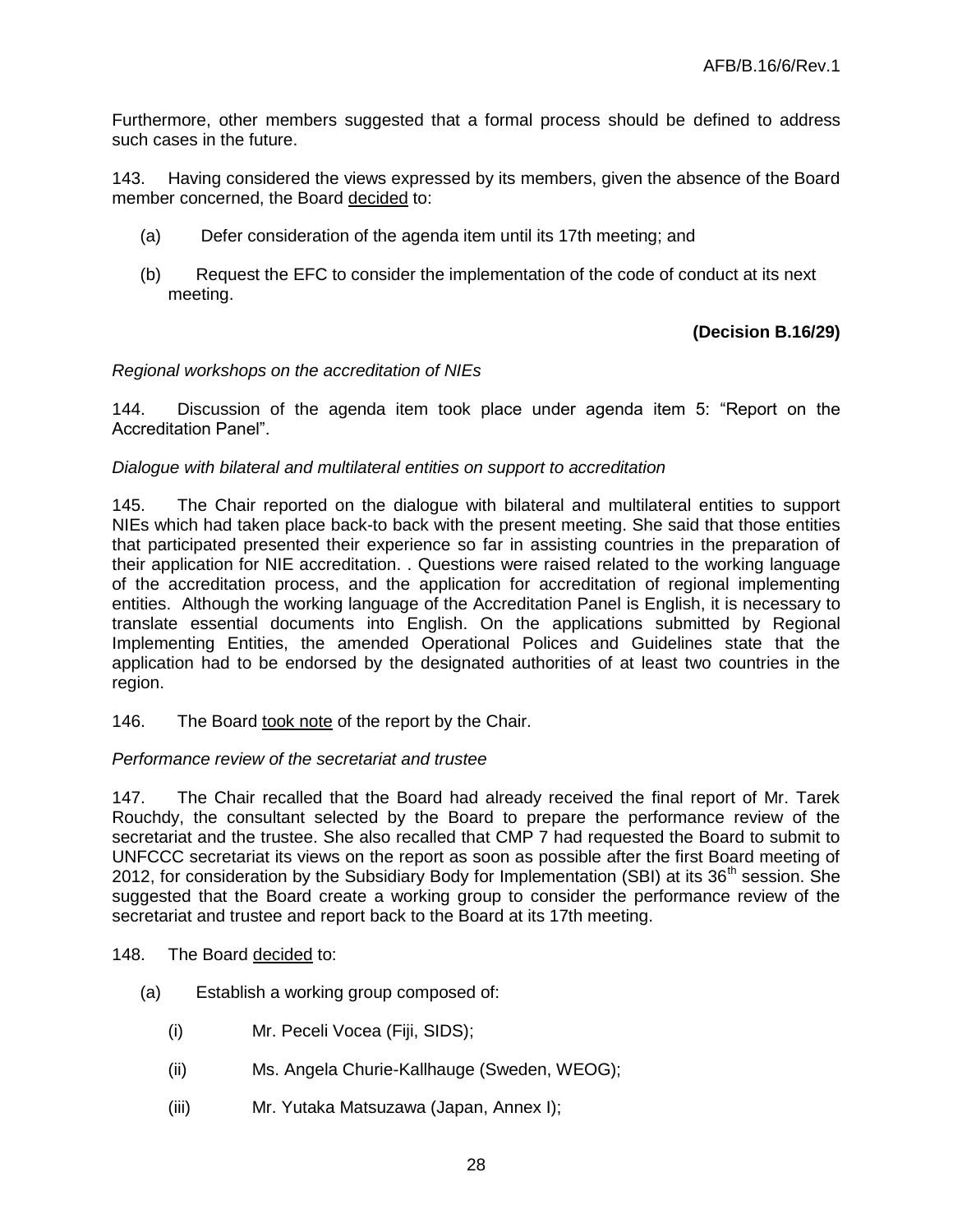- (iv) Mr. Jeffery Spooner (Jamaica, GRULAC);
- (v) Mr. Luis Santos (Uruguay, GRULAC); and
- (vi) Ms. Ana Fornells de Frutos (Spain, Annex I).
- (b) Request the working group to consider the performance review of the secretariat and trustee and report to the Board at its 17th meeting.

## **(Decision B.16/30)**

## **Agenda item 9: Issues arising from CMP 7**

149. The Board decided to defer consideration of the agenda item until its 17th meeting.

## **(Decision B.16/31)**

## **Agenda item 10: Accreditation of non-invited MIEs (decision B.13/28)**

150. The Chair said that in view of the ongoing deliberations on the 50 per cent cap for MIEs the consideration of the issue of non-invited MIEs would be deferred until a later point.

151. The Board decided not to invite any additional MIEs to apply for accreditation and to reconsider the issue of the accreditation of non-invited multilateral institutions at a later point.

## **(Decision B.16/32)**

### **Agenda item 11: Communications**

### *Website*

152. The Manager of the secretariat acknowledged that there had been some problems in updating the website, and in keeping the information displayed current. She said that the secretariat had recently engaged an intern, at a modest monthly salary, to work on those aspects. The intern would start working at the secretariat immediately after the current meeting, initially for a trial period of three months.

153. In addition, the secretariat was engaging a consultant to help develop the workflow of accreditation applications, to which she had already alluded.

### *Photo contest: further steps*

154. The Board discussed how to build on the success of the photo contest. If it was to become a permanent feature of the Fund's work, there would be a need to establish a standardized procedure for it, with a fixed timetable for receiving the entries, and a process that would allow better management of the amount of work involved. It would probably be advantageous if the rules of the contest stipulated that the pictures should concentrate on adaptation projects financed by the Fund.

155. It was suggested that one or more NGOs might be willing and able to help with organizing the contest.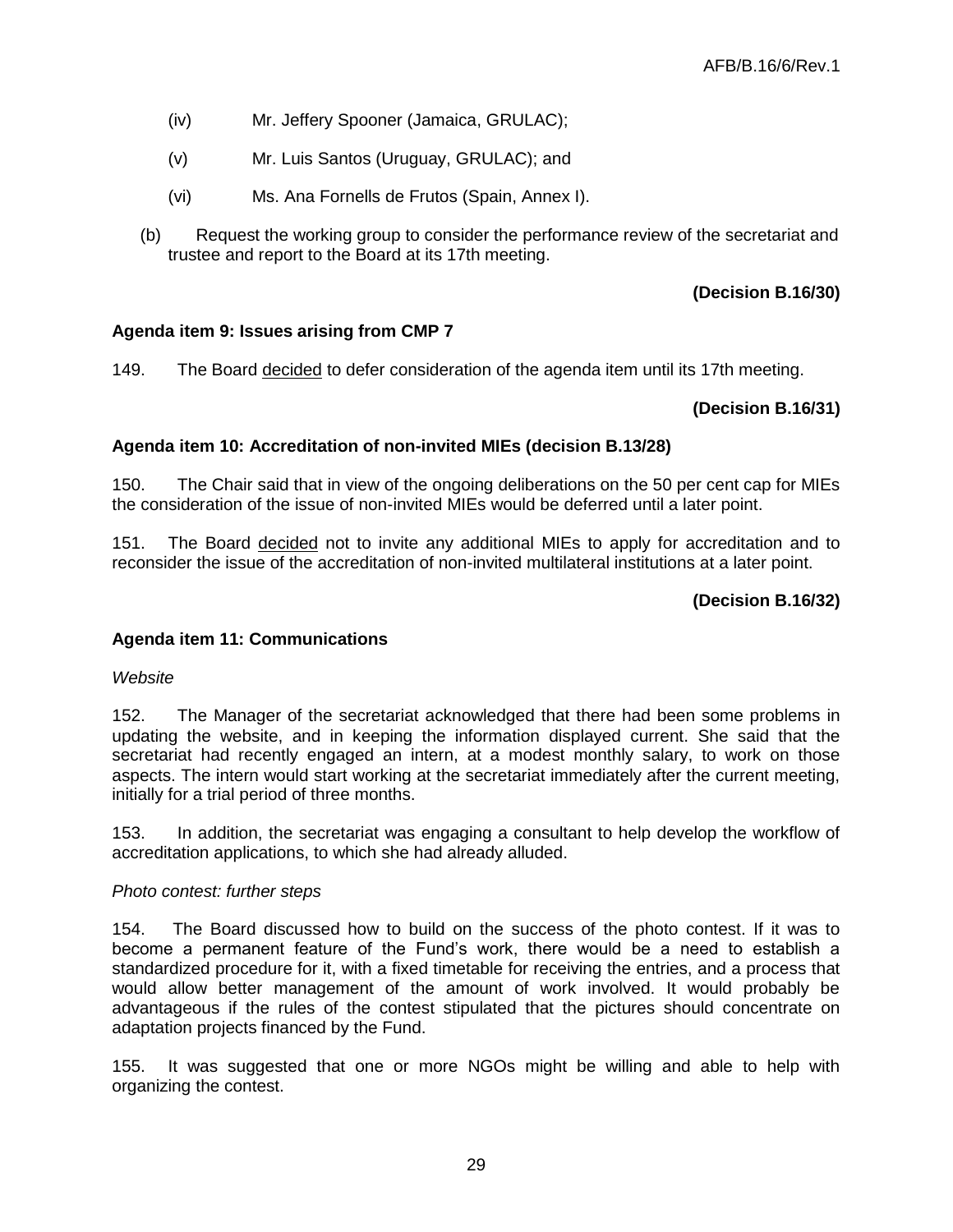156. A representative of an NGO present at the meeting said that his organization (German Watch), and the network to which it belonged (Adaptation Fund NGO Network), would be pleased to help with the contest. It was agreed that future action should be discussed between the organization and the secretariat.

- 157. The Board decided to:
	- (a) Request the secretariat to consult with civil society organizations, including the Adaptation Fund NGO Network, to help organize a second photography contest; and
	- (b) Maintain the photography contest as an annual event.

### **(Decision B.16/33)**

### **Agenda item 12: Report on Pilot Programme on Climate Resilience Subcommittee meeting**

158. Mr. Zaheer Fakir (South Africa, Africa) gave a report on his attendance at the Pilot Programme on Climate Resilience (PPCR) Subcommittee meeting, which had been held on 2 November 2011.

159. The PPCR Subcommittee had reviewed the Semi-Annual Report on PPCR Operations, and had expressed a wish for more detailed information on the projects being developed and implemented, including a breakdown of co-financing and its sources.

160. The Subcommittee had heard a presentation by the Caribbean Community Climate Change Centre on progress in developing the regional track of the Caribbean programme, to be submitted for endorsement by December 2011. It had then heard a presentation by the Asian Development Bank on progress in developing the regional track of the Pacific programme, to be submitted for endorsement by March 2012. The specific programmes for Papua New Guinea and Tonga were expected to be available by December 2011 and January 2012, respectively.

161. The Subcommittee had examined issues of debt sustainability*,* and had agreed that countries assessed as being at high risk of debt distress were not eligible to access PPCR credits for public sector projects. However, all countries could utilize PPCR credits for private sector investments.

162. Countries assessed as being at moderate risk of debt distress could access PPCR credits for public sector investments provided that they conducted a macro-economic analysis to evaluate the potential for PPCR credits to impact their debt sustainability.

163. The PPCR Subcommittee, having reviewed the Strategic Programme for Climate Resilience for Bolivia, had taken note of the requested funding of US \$50 million in grant funding and US \$60 million in other concessional resources. The range of funding agreed for a single country pilot programme was US \$40-50 million in grant resources, and US \$36 million in other concessional resources. It had also approved a total of US \$2.5 million in PPCR funding as a preparation grant.

164. The Subcommittee had then reviewed the Strategic Programme for Climate Resilience for Jamaica, as part of the Caribbean Regional Programme, and taken note of the requested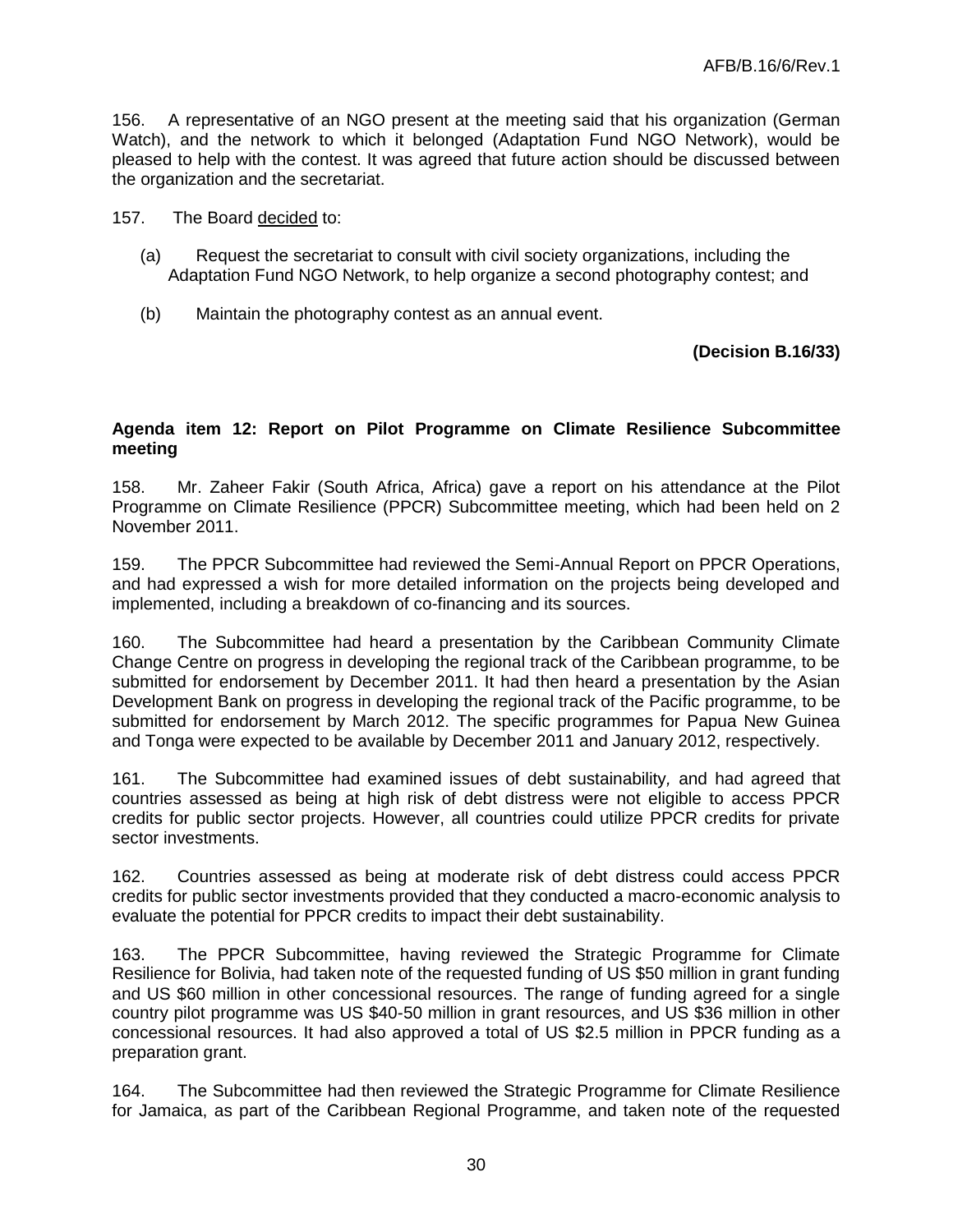funding of US \$15 million in grant funding and US \$10 million in other concessional resources. The range of funding agreed for a regional pilot programme was US \$60-75 million in grant resources, and US \$36 million in other concessional resources. The Subcommittee had approved a total of US \$300,000 in PPCR funding as a preparation grant.

165. The Subcommittee had reviewed the Strategic Programme for Climate Resilience for Yemen, and had requested the Government of Yemen, once the World Bank had lifted its temporary suspension, to consult with the Subcommittee prior to submitting a revised programme for endorsement, as a basis for the further development of the projects and approval of PPCR funding.

166. The Subcommittee had approved an allocation of US \$7 million in PPCR grant resources and US \$10 million in PPCR credits for the project entitled Cambodia: Provincial Roads Improvement Project submitted by the Asian Development Bank on behalf of the Government of Cambodia.

167. On the issue of the gender balance in the PPCR roster of experts, the Subcommittee had requested the CIF Administrative Unit to undertake efforts to improve it. It had noted that the CIF Administrative Unit was currently reviewing the resumes of seven additional female candidates to be included in the roster.

168. The Board took note of the report of Mr. Fakir's attendance at the Pilot Programme on Climate Resilience Subcommittee meeting.

## **Agenda item 13: Financial Issues**

### *CER monetization*

169. The Board heard an update by the trustee on the CER monetization programme as well as recent events in the carbon markets. Over the course of the CER monetization programme to date, the trustee had sold 9.96 million CERs, at an average price of EUR 12.43. The current low CER prices could be attributed to two separate factors: uncertainty and perceived risk caused by the ongoing European debt crisis and the economic repercussions; and the large supply of carbon credits that had recently come onto the market. CER issuance had increased significantly in recent months and continued at a record pace. Also, due to the closure of the CDM registry in order to improve its security procedures, the trustee had not sold any CERs since October 5, 2011.

170. In response to a question about the attempted theft of the CERs from the CDM registry the representative of the trustee explained that the security procedures at the CDM had already been improved after the thefts of European Union Allowances (EUAs) from several national registries which had taken place early in 2011, and that although the thieves had penetrated the security system of the CDM they had not actually been able to remove any CERs from the registry.

171. The Board took note of the report by the trustee on CER monetization.

### *Financial status of the Adaptation Fund Trust Fund*

172. The trustee reported that the Single Audit of the Adaptation Fund Trust Fund had been distributed to all the members of the Board by e-mail and that the External Audit of the trust fund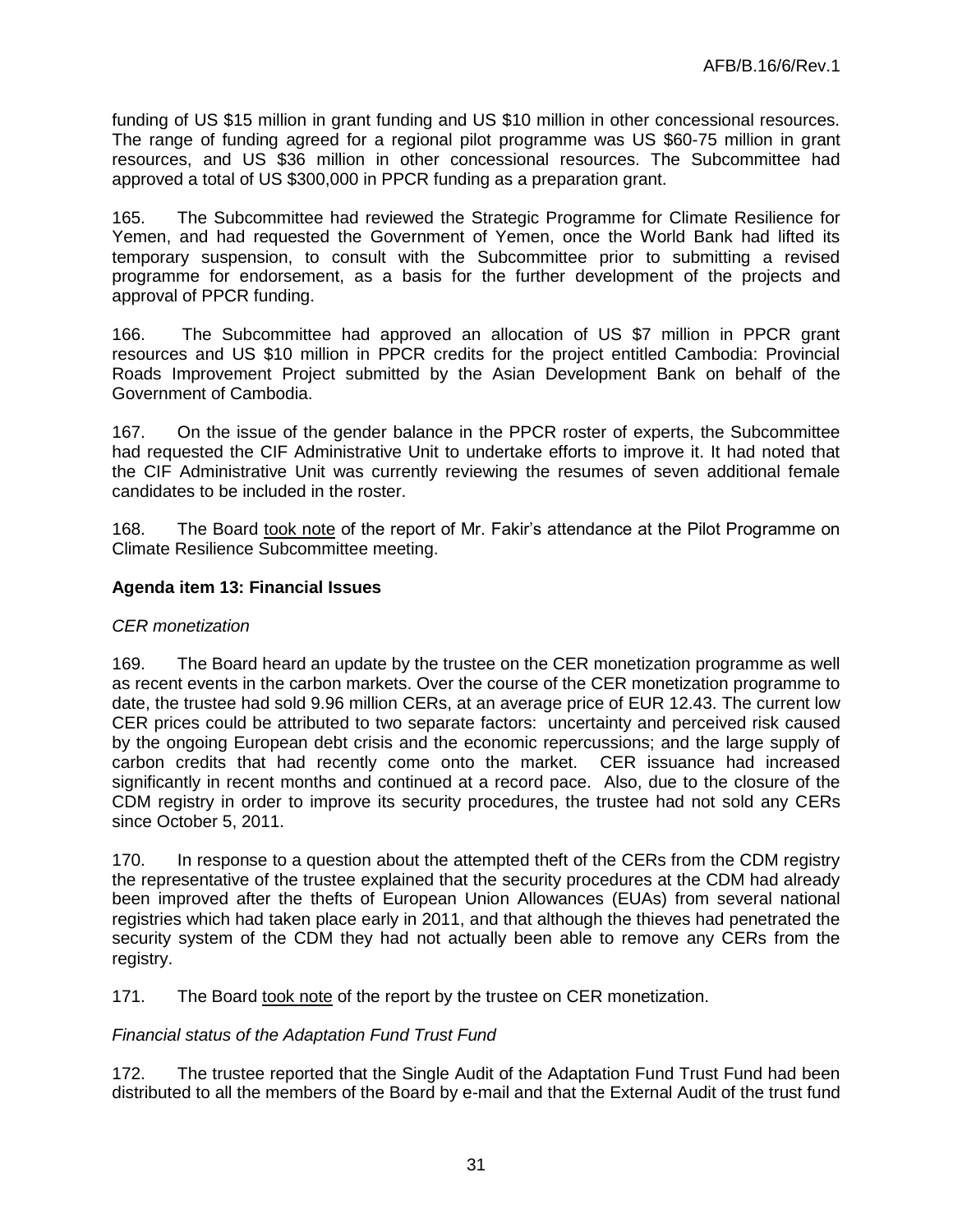was currently being finalized by the Bank's external auditors and would be available shortly. As reported by the trustee in AFB/EFC.6/6, the financial situation of the trust fund as at end-September 2011 was little changed from end-June 2011. Cumulative receipts from CER sales, donations and investment income amounted to US \$254.9 million as at that date, funds held in trust amounted to US \$229.3 million, and the amount available to support new Adaptation Fund Board funding decisions was US \$167.4 million. The total potential resources available to the fund to the end-2012 at current (record low) prices could amount to approximately US \$250 million. The trustee also informed the Board it had just signed a donation agreement with Sweden for SEK 100 million.

173. On the subject of investment income, the trustee reported that recent returns were low, but positive, as the Adaptation Fund trust fund liquid balance was invested in a pool following a very conservative strategy. The trustee noted that the uncertainty of the Adaptation Fund's project and program disbursement timetable made liquidity a primary consideration for the investment portfolio.

174. The Board took note of the presentation by the trustee.

#### **Agenda item 14: Election of Board Chair and Vice-Chair for the term of office starting at the 17th Board Meeting (March 2012)**

175. Following a discussion, the Board decided to endorse the nominations by both developed and developing countries as follows:

- (a) Mr. Luis Santos (Latin American and Caribbean Countries), will be Chair of the Adaptation Fund Board; and
- (b) Mr. Anton Hilber (Western European and Others Group), will be Vice-Chair of the Adaptation Fund Board.

### **(Decision B.16/34)**

#### **Agenda item 15: Election of the Chairs and Vice-Chairs of the PPRC and the EFC for the term of office starting at the 8th meetings (March 2012)**

176. Following a discussion, the Board decided to endorse the nominations by both developed and developing countries as follows:

- (a) Mr. Jeffery Spooner (Latin American and Caribbean Countries), will be Chair of the Project and Programme Review Committee;
- (b) Mr. Yutaka Matsuzawa (Annex I Parties), will be Chair of the Ethics and Finance Committee;
- (c) Mr. Hans Olav Ibrekk (Western European and Others Group), will be Vice-Chair of the Project and Programme Review Committee; and
- (d) Ms. Medea Inashvili (Eastern Europe), will be Vice-Chair of the Ethics and Finance Committee.

**(Decision B.16/35)**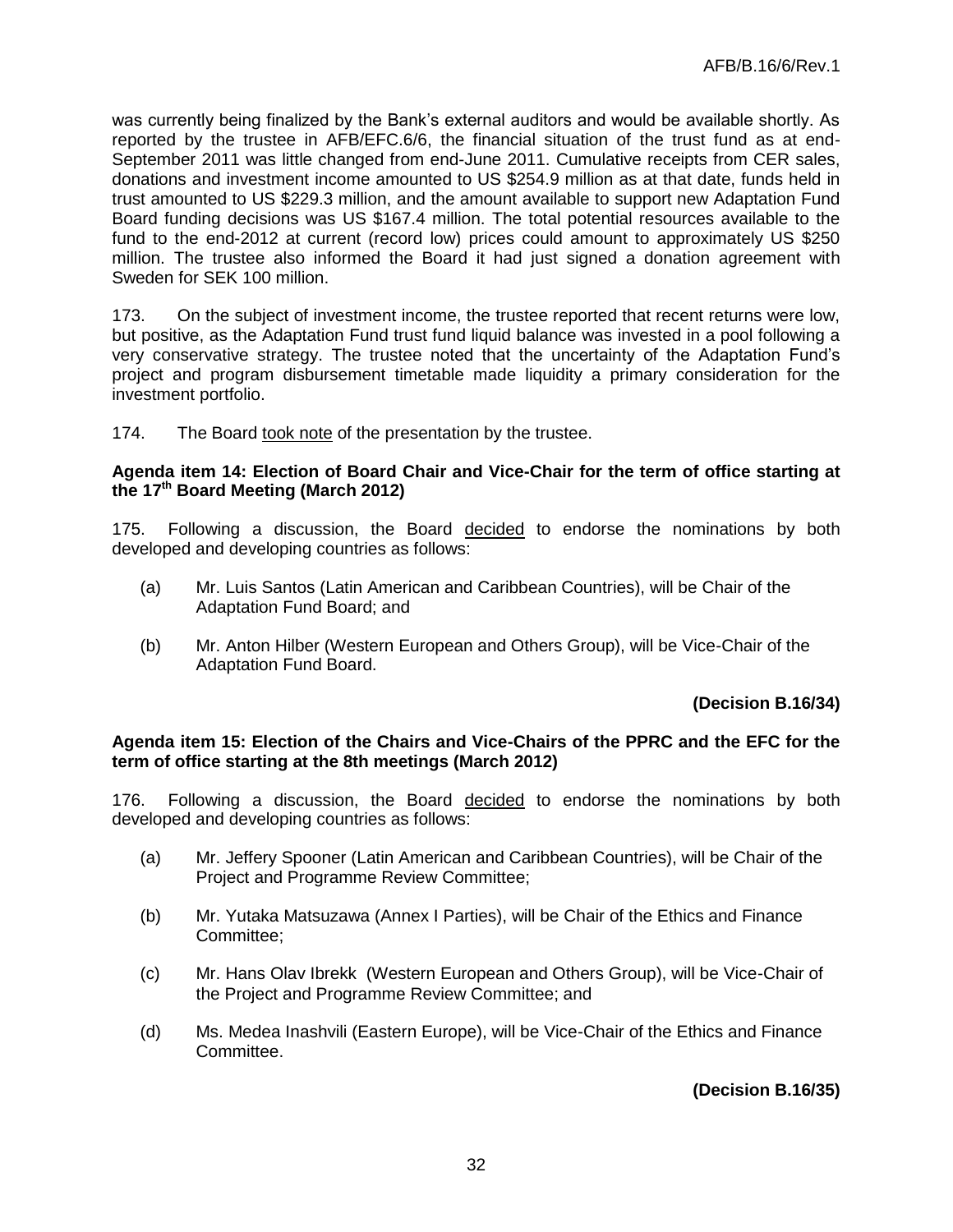#### **Agenda item 16: Election of the Accreditation Panel members among Board members for the period of office 2012-2013**

177. Following a discussion, the Board decided to endorse the nominations by both developed and developing countries as follows:

- (a) Ms. Angela Churie-Kallhauge (Western European and Others Group), will be Chair of the Accreditation Panel;
- (b) Mr. Santiago Reyna (Latin American and Caribbean Countries), will be Vice-Chair of the Accreditation Panel.

## **(Decision B.16/36)**

## **Agenda item 17: Board meetings for 2012**

178. After recalling decision B.15/32, under which the 17th meeting of the Board would be held in Bonn, Germany, from Wednesday, 14 March to Friday, 16 March 2012; the 18th would be held in Bonn from Wednesday, 20 June to Friday, 22 June 2012; and the 19th would be held in Bonn from Wednesday, 12 September to Friday, 14 September 2012, the Chair suggested that, following the pattern of 2010 and 2011, the fourth meeting in 2012 might be held immediately after the Conference of Parties to the UNFCCC.

179. A number of members questioned whether that was an advantageous idea. If the COP were to hand down any guidance for the work of the Fund, it would be better for the Board to consider it after a period of time allowing its implications to be examined. Furthermore, attendance at the COP followed by attendance at the Board meeting made members' absences from their home bases very long.

180. It was pointed out that, if it was decided not to hold the 20th meeting immediately after the COP, it could not be held immediately before it, because of the various regional consultations that would be taking place. The Manager of the secretariat added that if the fourth meeting of the year were held too early, there would not be sufficient time between the third and the fourth for the secretariat to review project proposals.

181. One member pointed out that trying to hold the meeting a few weeks after the COP would run into the various year-end festivities. One possibility would be to hold the 20th meeting early in 2013.

182. Some members suggested that, with the Board's work and procedures now firmly established, it might be time to change to a schedule of three meetings a year, possibly of slightly longer duration, rather than four. This would also allow some savings, giving the current resource availability. The issue could be discussed again at the next meeting, by which time the secretariat would have had time to assess the implications for its workload of the number of meetings in a year. Some suggested the need to consider mechanisms to avoid that the reduction in the number of meetings has a negative impact on the review of proposals and the accreditation process.

183. Following the presentation of the Manager of the Adaptation Fund Board secretariat the Board decided to: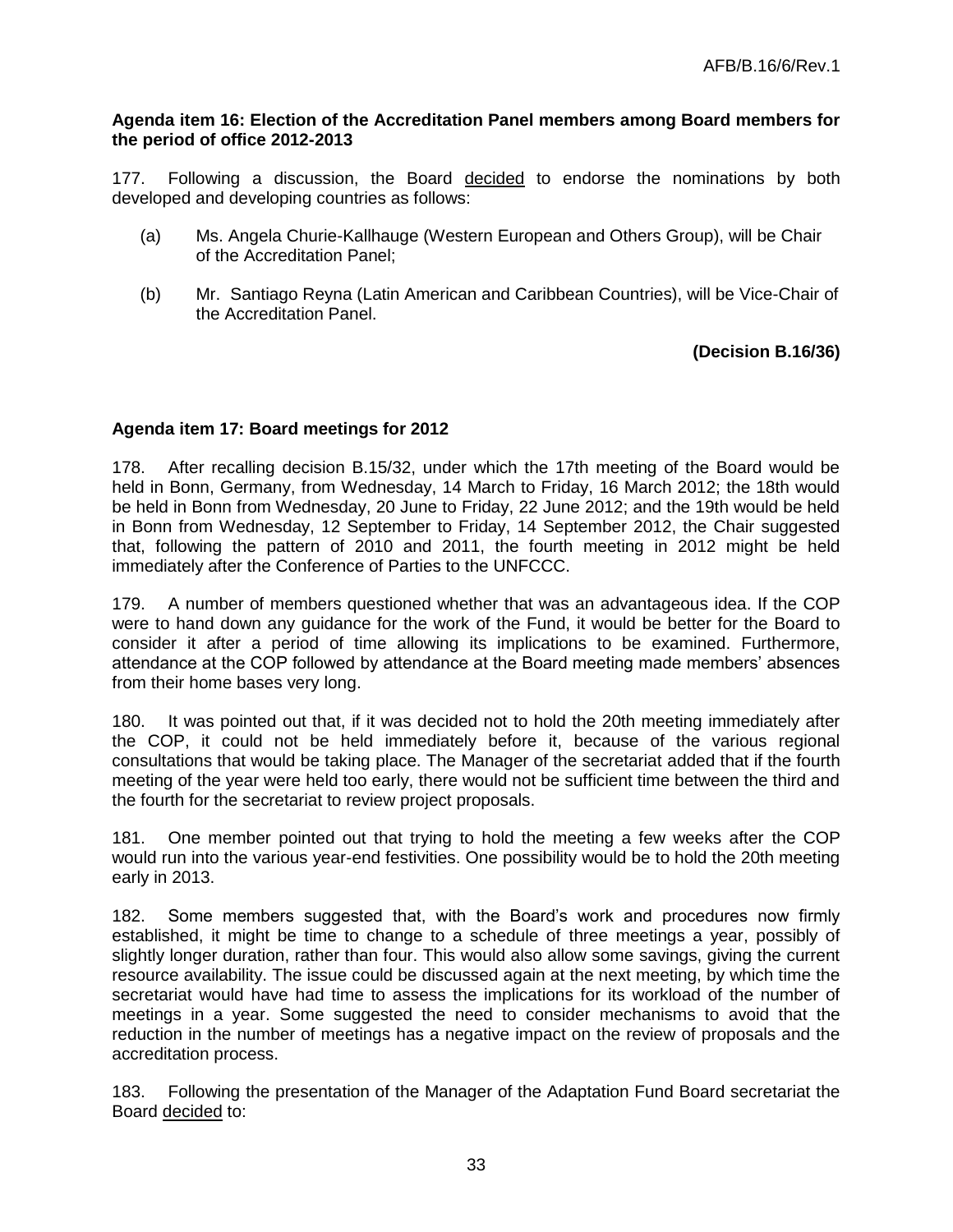- (a) Request the secretariat to present at the 17th meeting of the Board:
	- (i) Information on the cost savings of reducing the number of meetings a year to three;
	- (ii) Procedures for taking intersessional decisions in lieu of at Board meetings; and
	- (iii) Implications for both the project and programme cycle and the accreditation process on reducing the number of Board meetings held each year.
- (b) Consider the frequency of its meetings at the 17th meeting of the Board, taking into account the information presented by the secretariat.

## **(Decision B.16/37)**

### **Agenda item 18: Other matters**

184. The Chair invited the Board to discuss any other matters raised during the adoption of the agenda.

#### *Offer by the Government of Sweden to host a meeting of the Accreditation Panel*

185. Ms. Angela Churie-Kallhauge (Sweden) extended an invitation from the Government of Sweden to host the next meeting of the Accreditation Panel in Stockholm, Sweden. Since the secretariat's staff would already be in Europe for the meeting of the UNFCCC Subsidiary Bodies in Bonn and the Accreditation Panel members travels would be shorter, holding the Accreditation Panel meeting immediately afterwards would be less expensive than holding it in Washington, and it would also provide an opportunity for widening awareness of the Fund's work. The Accreditation Panel had also discussed the possibility of holding its 10th meeting in Stockholm, an option that would result in reduced logistical costs and improved access by all Panel members at that particular time.

186. The Board decided that the tenth meeting of the Accreditation Panel would take place in Stockholm, Sweden from 10 and 11 May, 2012 provided that there are no additional costs to the Adaptation Fund.

#### **(Decision B.16/38)**

#### **Agenda item 11: Adoption of the Report**

187. The Board adopted document AFB/B.16/L.1/Add.1 which contained the decisions taken by the Board at its present meeting and which were also incorporated, under the relevant agenda items, in the draft report of the meeting (AFB/B.16/L.1). The present report was prepared based on AFB/B.16/L.1 and AFB/B.16/L.1/Add.1 for intersessional adoption by the Board.

#### **Agenda item 12: Closure of the Meeting**

188. Following the customary exchange of courtesies, the Chair declared the meeting closed on Wednesday, December 14 2011 at 6.30 p.m.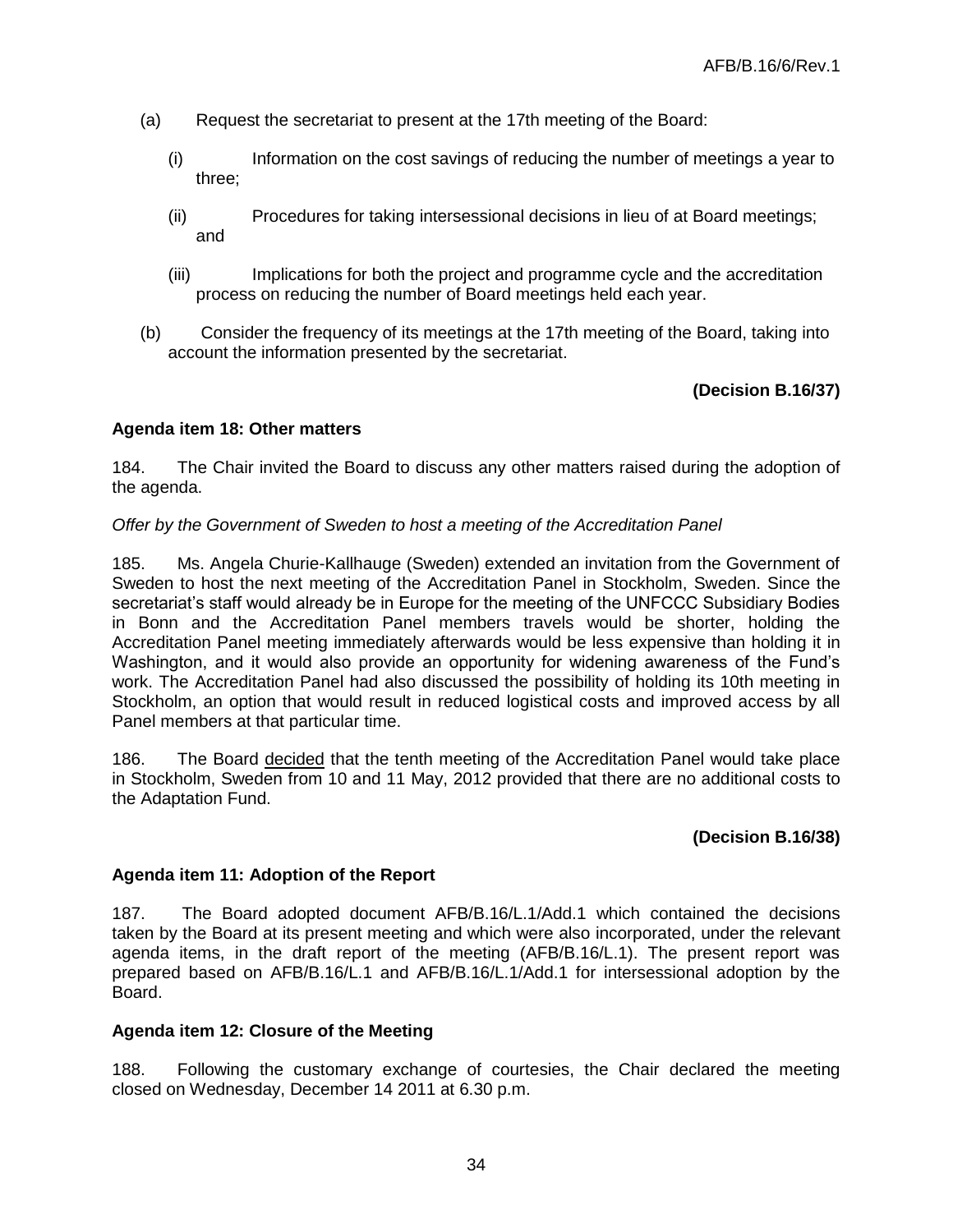## **MEMBERS AND ALTERNATES PARTICIPATING AT THE SIXTEENTH MEETING OF THE ADAPTATION FUND BOARD**

| <b>MEMBERS</b>              |                |                                                |  |  |  |
|-----------------------------|----------------|------------------------------------------------|--|--|--|
| <b>Name</b>                 | <b>Country</b> | <b>Constituency</b>                            |  |  |  |
| Mr. Cheikh Ndiaye Sylla     | Senegal        | Africa                                         |  |  |  |
| Mr. Zaheer Fakir            | South Africa   | Africa                                         |  |  |  |
| Ms. Medea Inashvili         | Georgia        | Eastern Europe                                 |  |  |  |
| Ms. Barbara Letachowicz     | Poland         | Eastern Europe                                 |  |  |  |
| Mr. Jeffery Spooner         | Jamaica        | Latin<br>America<br>the<br>and<br>Caribbean    |  |  |  |
| Mr. Luis Santos             | Uruguay        | America<br>and<br>the<br>Latin<br>Caribbean    |  |  |  |
| Mr. Hans Olav Ibrekk        | Norway         | Western European<br>and<br><b>Others Group</b> |  |  |  |
| Ms. Angela Churie-Kallhauge | Sweden         | Western European and Others<br>Group           |  |  |  |
| Mr. Peceli Vocea            | Fiji           | <b>Small Island Developing States</b>          |  |  |  |
| Ms. Ana Fornells de Frutos  | Spain          | <b>Annex I Parties</b>                         |  |  |  |
| Mr. Marc-Antoine Martin     | France         | <b>Annex I Parties</b>                         |  |  |  |
| Mr. Ricardo Lozano Picón    | Colombia       | <b>Non-Annex I Parties</b>                     |  |  |  |
| Mr. Farrukh Iqbal Khan      | Pakistan       | <b>Non-Annex I Parties</b>                     |  |  |  |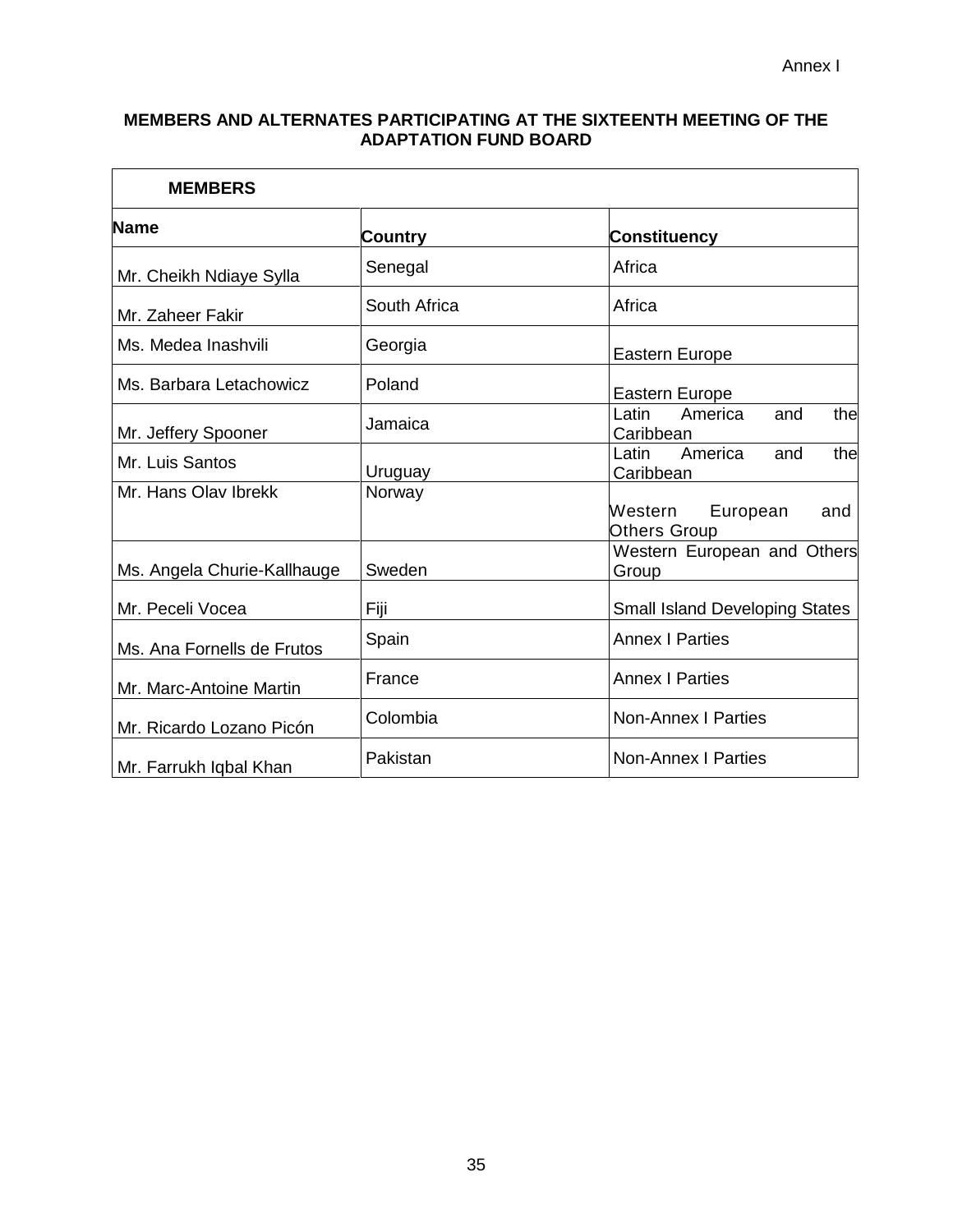| <b>ALTERNATES</b>                           |                |                                              |  |  |  |  |
|---------------------------------------------|----------------|----------------------------------------------|--|--|--|--|
| <b>Name</b>                                 | <b>Country</b> | <b>Constituency</b>                          |  |  |  |  |
| Mr. Richard Mwendandu                       | Kenya          | Africa                                       |  |  |  |  |
| Hannalla<br>Mr.<br>Ezzat<br>Lewis<br>Agaiby | Egypt          | Africa                                       |  |  |  |  |
| Mr. Damdin Dagvadorj                        | Mongolia       | Asia                                         |  |  |  |  |
| Mr. Valeriu Cazac                           | Moldova        | Eastern Europe;                              |  |  |  |  |
| Mr. Luis Paz Castro                         | Cuba           | America<br>Latin<br>and<br>thel<br>Caribbean |  |  |  |  |
| Mr. Santiago Reyna                          | Argentina      | America<br>Latin<br>thel<br>and<br>Caribbean |  |  |  |  |
| Mr. Anton Hilber                            | Switzerland    | Western European and Others<br>Group         |  |  |  |  |
| Mr. Markku Kanninen                         | Finland        | Western European and Others<br>Group         |  |  |  |  |
| Mr. Monowar Islam                           | Bangladesh     | <b>Least-Developed Countries</b>             |  |  |  |  |
| Mr. Yutaka Matsuzawa                        | Japan          | <b>Annex I Parties</b>                       |  |  |  |  |
| Ms. Sally Biney                             | Ghana          | <b>Non-Annex I Parties</b>                   |  |  |  |  |
| Mr. Bruno Sekoli                            | Lesotho        | <b>Non-Annex I Parties</b>                   |  |  |  |  |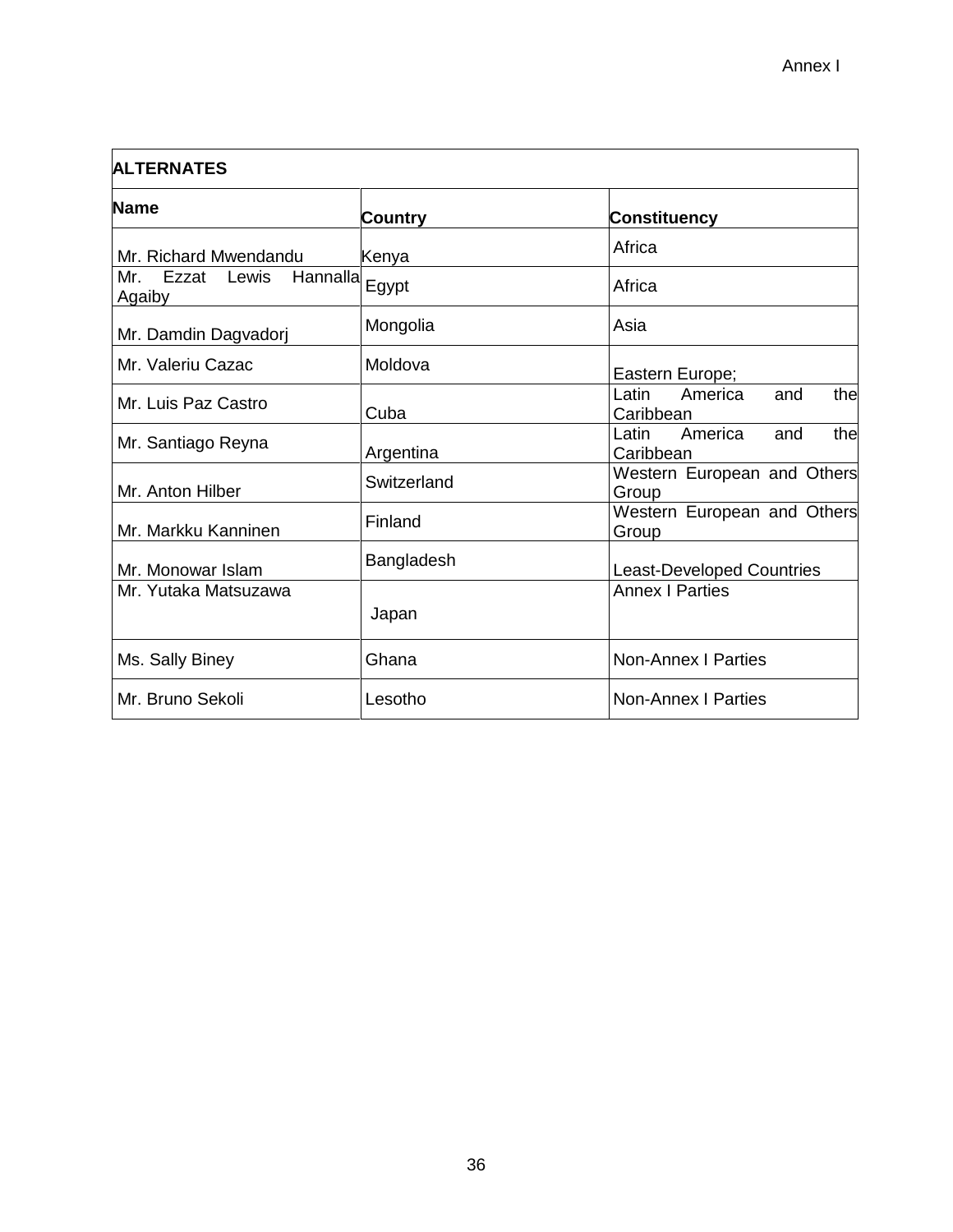# **ADOPTED AGENDA OF THE SIXTEENTH MEETING**

- 1. Opening of the Meeting
- 2. Organizational Matters:
	- *(a) Adoption of the Agenda*;
	- *(b) Organization of Work*;
	- *(c) Declarations of conflict of interest*
- 3. Report on intersessional activities of the Chair
- 4. Report on the activities of the secretariat
- 5. Report of the eighth meeting of the Accreditation Panel
- 6. Report of the seventh meeting of the Project and Programme Review Committee (PPRC):
	- *(a) Lessons learned on the review process*;
	- *(b) Issues identified during project and programme review*;
	- *(c) Level of funding approved for projects implemented by MIEs in the context of the 50 per cent cap on MIEs*;
	- *(d) Review of project and programme proposals.*
- 7. Report of the seventh meeting of the Ethics and Finance Committee (EFC):
	- *(a) Reports on project/programme implementation: CSE*;
	- *(b) Annual performance report*;
	- *(c) Investigation to address the misue of funds and other forms of malpractice*;
	- *(d) Levels of funding approved for projects implemented by MIEs, in the context of the 50 per cent cap on MIEs*;
	- *(e) Implementation of the code of conduct*;
	- *(f) Financial issues.*
- 8. Issues Remaining from the 15th Board meeting:
	- *(a) Consideration of issues related to regional project/programmes*;
	- *(b) Implementation of decision B.15.25, paragraph (c)*;
	- *(c) Regional workshops on accreditation on NIEs*;
	- *(d) Dialogue with bilateral and multilateral entities to support NIE accreditation*;
	- *(e) Performance review of the secretariat and trustee*
- 9. Issues arising from CMP 7
- 10. Accreditation of non-invited MIEs (decision B.13/28)
- 11. Communications
- 12. Report on Pilot Programme on Climate Resilience Subcommittee meeting
- 13. Financial Issues:
	- *(a) CER Monetization*;
	- *(b) Financial status of the Adaptation Fund Trust Fund.*
- 14. Election of Board Chair and Vice-Chair for the term of office starting at the 17th Board meeting (March 2012)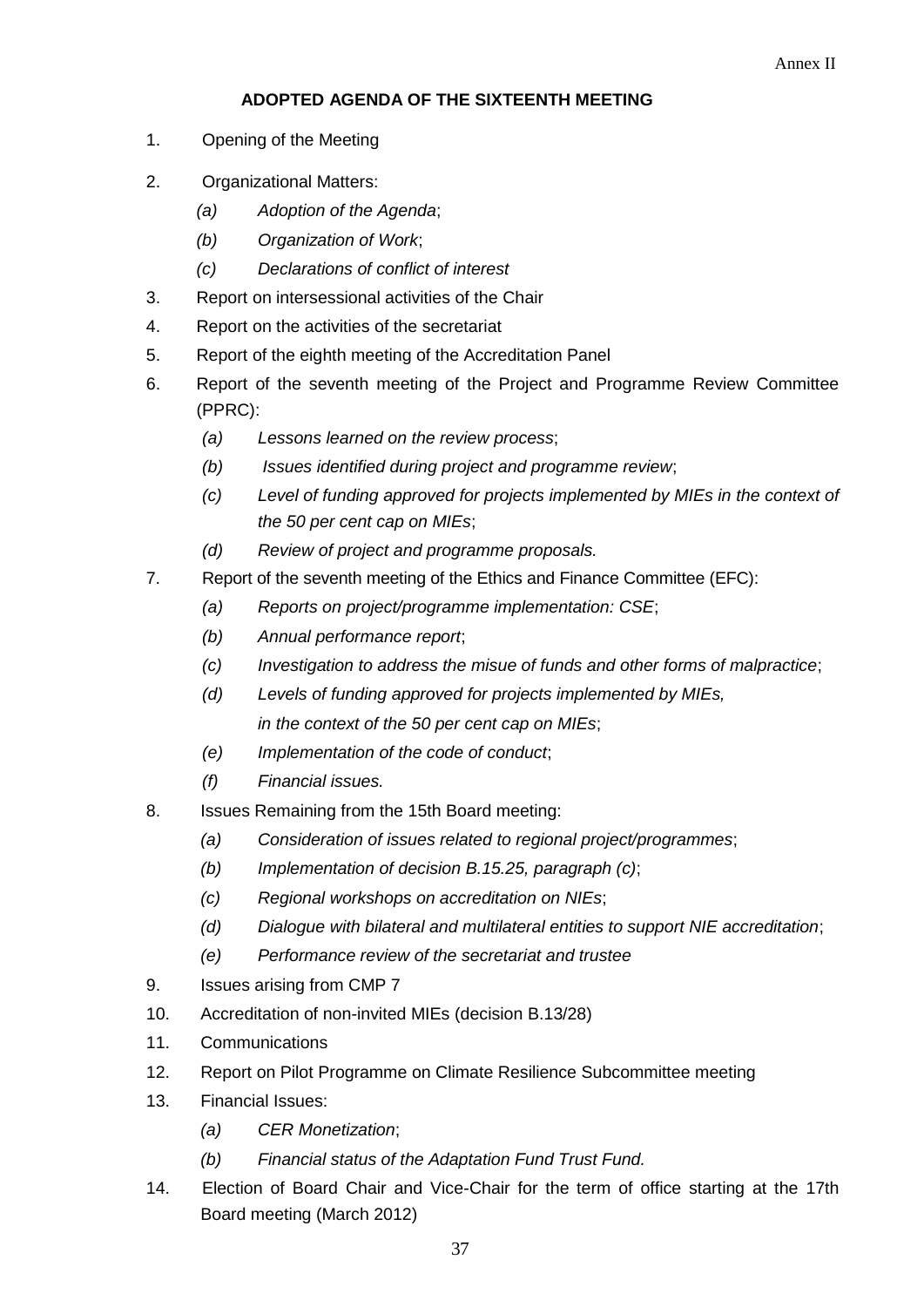- 15. Election of the Chairs and Vice-Chairs of the PPRC and the EFC for the term of office starting at the 8th meetings (March 2012)
- 16. Election of the Accreditation Panel members among Board members for the period of office 2012-2013
- 17. Board meetings for 2012
- 18. Other Matters
- 19. Adoption of the Report
- 20. Closure of the Meeting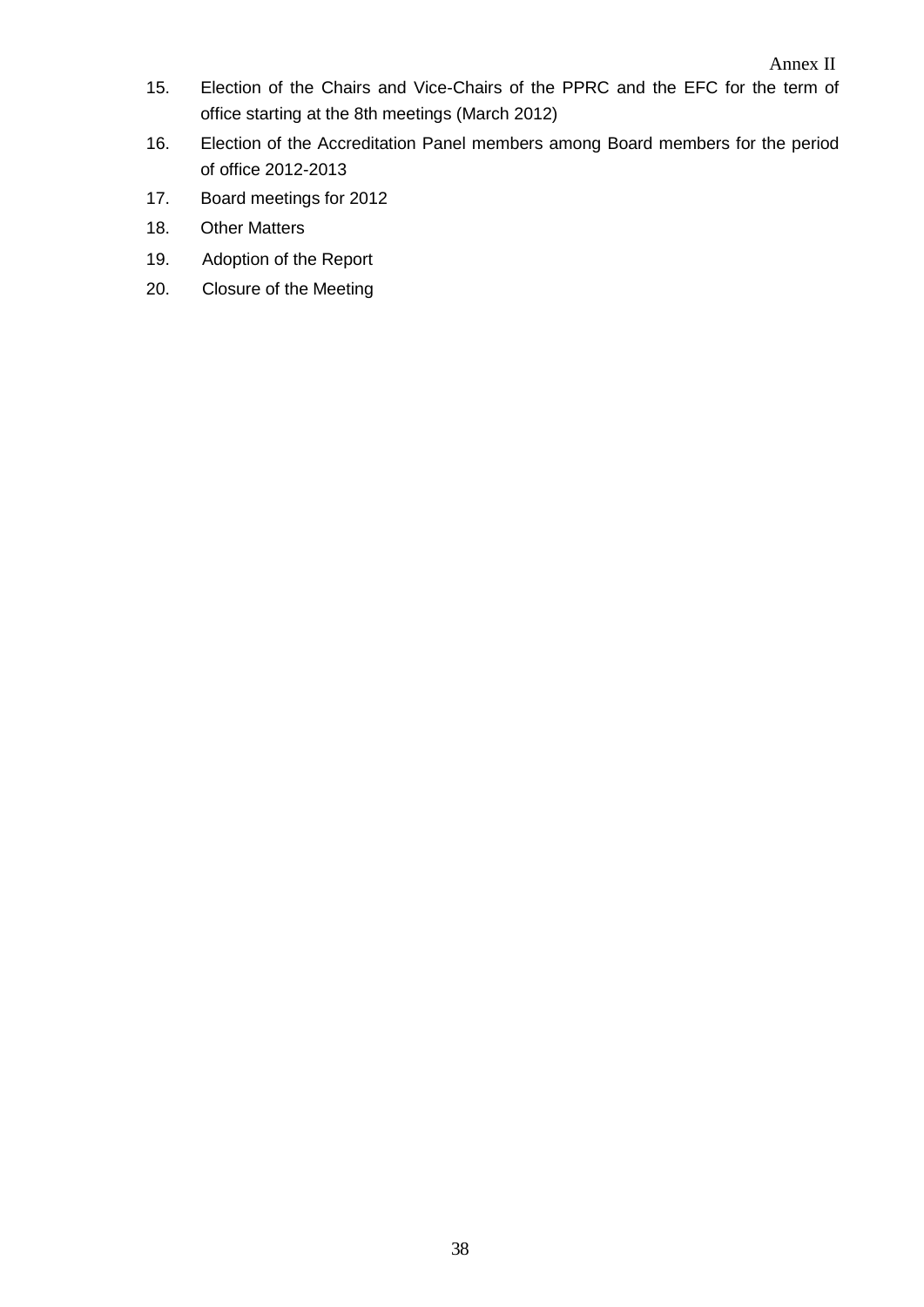|                           | Country/Title    | IE          | Document Ref  | Project                    | Fee        | <b>NIE</b>   | <b>MIE</b>    |      | IE fee % Total Amount | <b>Decision</b> |
|---------------------------|------------------|-------------|---------------|----------------------------|------------|--------------|---------------|------|-----------------------|-----------------|
| 1. Projects and Programs: |                  |             |               |                            |            |              |               |      |                       |                 |
|                           | Uruguay          | ANII        | AFB/PPRC.7/5  | 9,471,428.00               | 496,250.00 | 9,967,678.00 |               | 5.2% | 9,967,678.00 approved |                 |
|                           | Cook Islands     | <b>UNDP</b> | AFB/PPRC.7/7  | 4,960,000.00               | 421,600.00 |              | 5,381,600.00  | 8.5% | 5,381,600.00 approved |                 |
|                           | Georgia          | <b>UNDP</b> | AFB/PPRC.7/9  | 4,900,000.00               | 416,500.00 |              | 5,316,500.00  | 8.5% | 5,316,500.00 approved |                 |
|                           | Madagascar       | <b>UNEP</b> | AFB/PPRC.7/10 | 4,705,000.00               | 399,925.00 |              | 5,104,925.00  | 8.5% | 5,104,925.00 approved |                 |
|                           | Samoa            | <b>UNDP</b> | AFB/PPRC.7/14 | 8,048,250.00               | 684,101.00 |              | 8,732,351.00  | 8.5% | 8,732,351.00 approved |                 |
|                           | Tanzania         | <b>UNEP</b> | AFB/PPRC.7/15 | 4,616,188.00               | 392,376.00 |              | 5,008,564.00  | 8.5% | 5,008,564.00 approved |                 |
|                           | Papua New Guinea | <b>UNDP</b> | AFB/PPRC.7/13 | 6,018,777.00               | 511,596.00 |              | 6,530,373.00  | 8.5% |                       | not approved    |
| Sub-total                 |                  |             |               | 42,719,643.00 3,322,348.00 |            | 9,967,678.00 | 36,074,313.00 | 7.8% | 39,511,618.00         |                 |
| 2. Concepts:              |                  |             |               |                            |            |              |               |      |                       |                 |
|                           | Egypt            | <b>WFP</b>  | AFB/PPRC.7/8  | 6,849,773.00               | 437,885.00 |              | 7,287,658.00  | 6.4% | 7,287,658.00 endorsed |                 |
|                           | Mauritania       | <b>WFP</b>  | AFB/PPRC.7/11 | 7,180,274.00               | 459,013.00 |              | 7,639,287.00  | 6.4% | 7,639,287.00 endorsed |                 |
|                           | Myanmar          | <b>UNDP</b> | AFB/PPRC.7/12 | 7,289,425.00               | 619,601.00 |              | 7,909,026.00  | 8.5% | 7,909,026.00 endorsed |                 |
|                           | Cambodia         | <b>UNEP</b> | AFB/PPRC.7/6  | 4,530,288.00               | 385,074.00 |              | 4,915,362.00  | 8.5% |                       | not endorsed    |
| Sub-total                 |                  |             |               | 25,849,760.00 1,901,573.00 |            |              | 27,751,333.00 | 7.4% | 22,835,971.00         |                 |
| $3. Total (3 = 1 + 2)$    |                  |             |               | 68,569,403.00 5,223,921.00 |            | 9,967,678.00 | 63,825,646.00 | 7.6% | 62,347,589.00         |                 |

#### **PPRC Funding Recommendations (December 12, 2011)**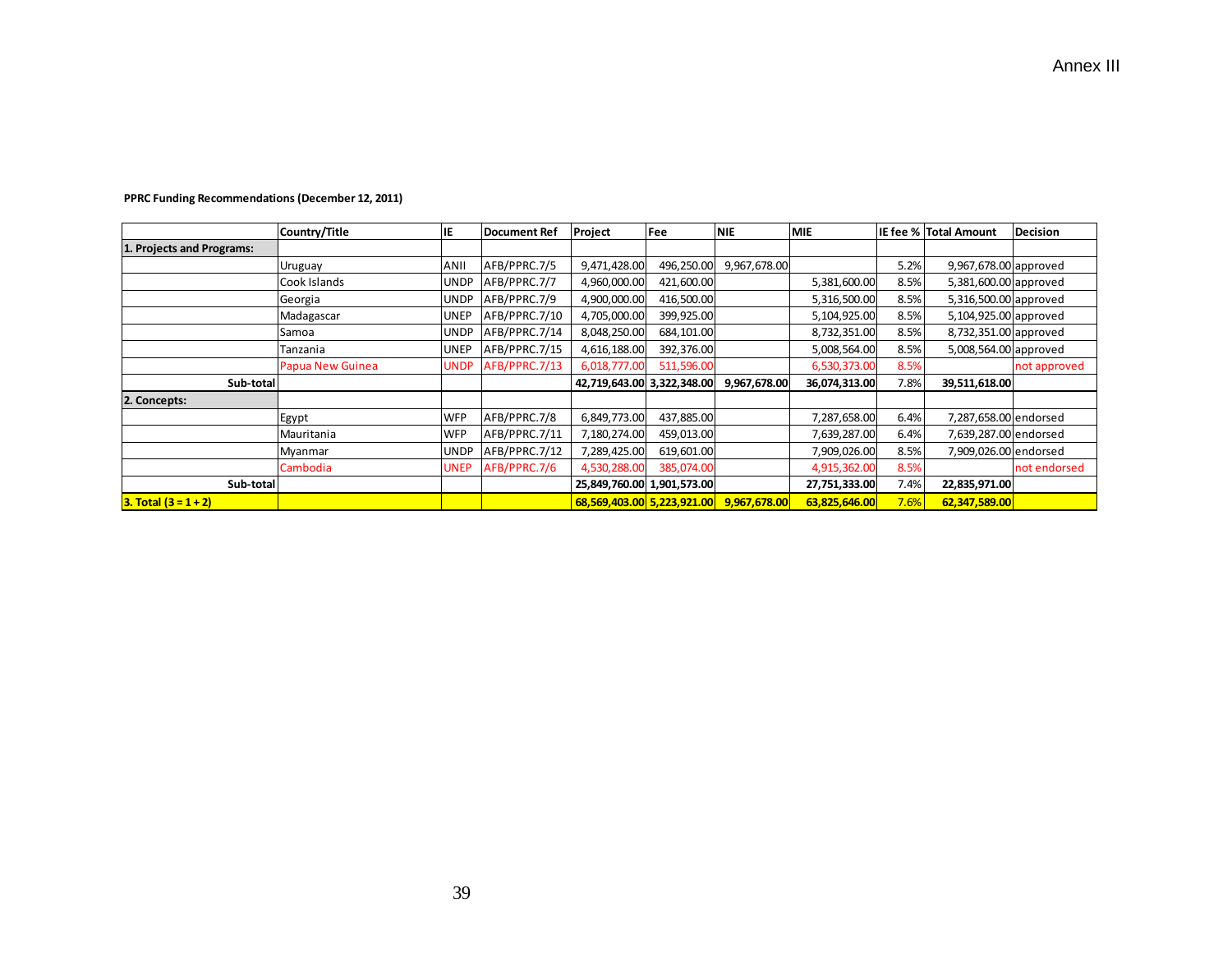## **REPORTING PROCESS REQUIREMENTS**

1. Reporting on projects/programmes is important to capture results and implementation progress. It is also an important accountability tool. The following section outlines the specific reporting requirements proposed for the Adaptation Fund. Most of the reporting requirements are embedded in the Operational Procedures and Guidelines (OPG), RBM Approach paper, Evaluation Framework, and the standard legal agreement between AFB and implementing entities<sup>1</sup>. There is an additional reporting requirement, the project/programme inception report being introduced for the first time here for the Board's consideration.

2. To balance simplicity and accountability the proposed reporting system consists of six main reports as outlined in table two and described in the paragraphs below.

|                | <b>Report Type</b>                                            | <b>Frequency</b>                     | <b>Responsibility</b>                 | <b>Proposed/OPG</b>                                                |
|----------------|---------------------------------------------------------------|--------------------------------------|---------------------------------------|--------------------------------------------------------------------|
|                | 1. Project/Programme<br><b>Inception Report</b>               | Start of<br>project/programme        | Implementing<br>Entity                | Proposed for first<br>time                                         |
| 2.             | roject/Programme<br><b>Performance Report</b><br>(PPR)        | Yearly, rolling basis                | Implementing<br>Entity                | <b>RBM Approach</b><br>(AFB/EFC.1/3/Re<br>v. 2), OPG (para.<br>56) |
| 3.             | roject/Programme Mid-<br>term/Terminal<br>Evaluations         | Mid-term/End of<br>project/programme | Implementing<br>Entity                | OPG (para 57);<br>Evaluation<br>Framework                          |
| $\mathbf{4}$ . | udited financial<br>statement                                 | Once, end of<br>project/programme    | Implementing<br>Entity                | <b>Standard Legal</b><br>Agreement (p. 6,<br>para 7.01)            |
| 5.             | daptation Fund Annual<br><b>Performance Report</b><br>(AFAPR) | Yearly, fiscal year                  | AF secretariat                        | <b>RBM Approach</b><br>(AFB/EFC.1/3/Re<br>V. 2)                    |
| 6.             | daptation Fund<br><b>Evaluation Report</b>                    | Yearly, fiscal year <sup>2</sup>     | AF independent<br>evaluation function | <b>RBM</b> Approach<br>(AFB/EFC.1/3/Re<br>V. 2)                    |

## TABLE 2: REQUIRED REPORTS

 $\overline{a}$ 

 $2$  An evaluation report will first be presented to the Board when the first AF has completed a terminal evaluation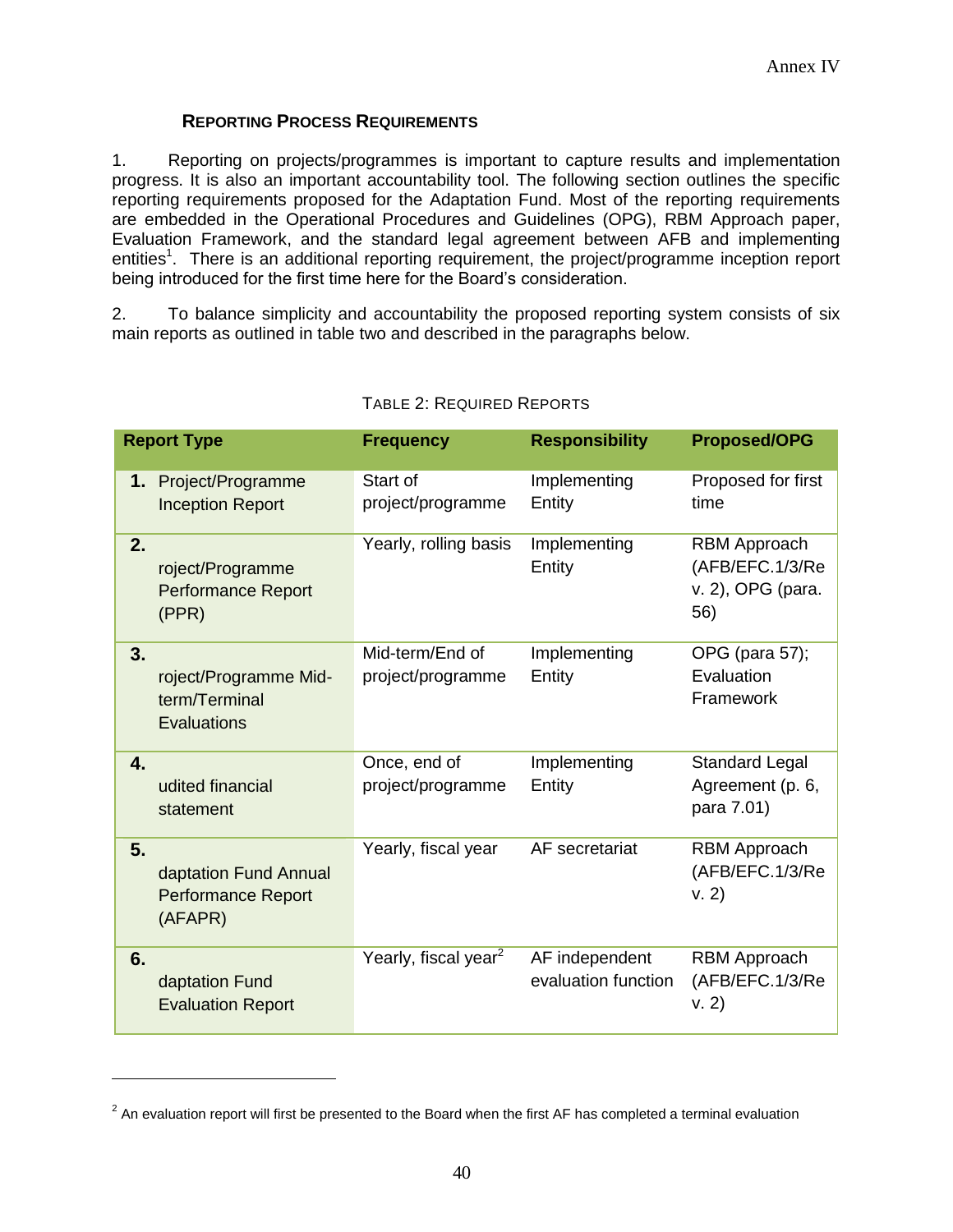3. **Project/program Inception Report:** Implementing Entities have different definitions for project start dates. In order to have a consistent definition, the Adaptation Fund, will consider the start date to be the date the inception workshop for the project/program takes place. The Implementing Entity must therefore submit both the date of the inception workshop and the entity's inception report to the Fund secretariat no later than one month after the workshop has taken place.

4. **Project/Programme Performance Report (PPR):** Once a project is approved and the first funds are transferred to the project, the implementing entity is required to submit a project/programme performance report (PPR) on an annual basis to the Ethics and Finance Committee (EFC) through the secretariat.<sup>3</sup> The PPR should be submitted on a rolling basis, one year after the start of project implementation (date of inception workshop) and the last such report should be submitted six months after project completion. This will be considered the project completion report.<sup>4</sup>

The PPR requires reporting on a number of areas including, financial, procurement, risk, implementation progress, and progress toward outputs and outcomes, and against the identified milestones. The proposed reporting template is attached as Annex 3. Details of each part of the template are included in the following section.

The disbursement schedule will be linked to the submission of the PPR. Once the PPR is submitted, the secretariat will review the report and provide a recommendation to the Board within two weeks of the report's submission as to whether additional funds should be transferred. In order to ensure that projects/programmes are not delayed the Board may consider accepting the secretariat's recommendation intersessionally on a "non-objection" basis. The Secretariat will circulate the recommendation and the PPR document for two weeks. If any Board member objects to the recommendation, then the PPR for the project/programme will be discussed at the next Board meeting. A proposed disbursement template is presented in Annex 4.

The secretariat will develop procedures for the review of the PPRs and establish a set of criteria the secretariat will use for clearing PPRs. The procedures and criteria will be provided to the next Board meeting for approval.

5. **Project/Program Mid-term and Terminal Evaluations:** According to the Adaptation Fund's operational policies and guidelines all projects/programmes are required to undertake a terminal evaluation. A mid-term evaluation must be undertaken for projects/programmes that are under implementation for over four years. Guidelines for terminal evaluations were approved at the  $14<sup>th</sup>$  Board meeting (AFB/EFC.5/5). These guidelines provide the minimum requirements of the Fund for undertaking terminal evaluations.

6. **Audited Financial Statement**: As described in the standard legal agreement a final audited financial statement of the Implementing Entity Grant Account, prepared by an independent auditor or evaluation body, must be submitted to the Ethics and Finance Committee through the secretariat within six (6) months of the end of the Implementing Entity's financial year during which the project]/programme is completed.

 $\overline{a}$  $3$  An annual report is the minimum requirement. There may be cases where the Board requests more frequent reporting or additional reports, as for example through requirements linked to the accreditation of an implementing

entity. 4 The standard legal agreement requires a project/programme completion report (p.6): "including any specific [Project]/[Programme] implementation information, as reasonably requested by the Board through the Secretariat, within six (6) months after [Project]/[Programme] completion."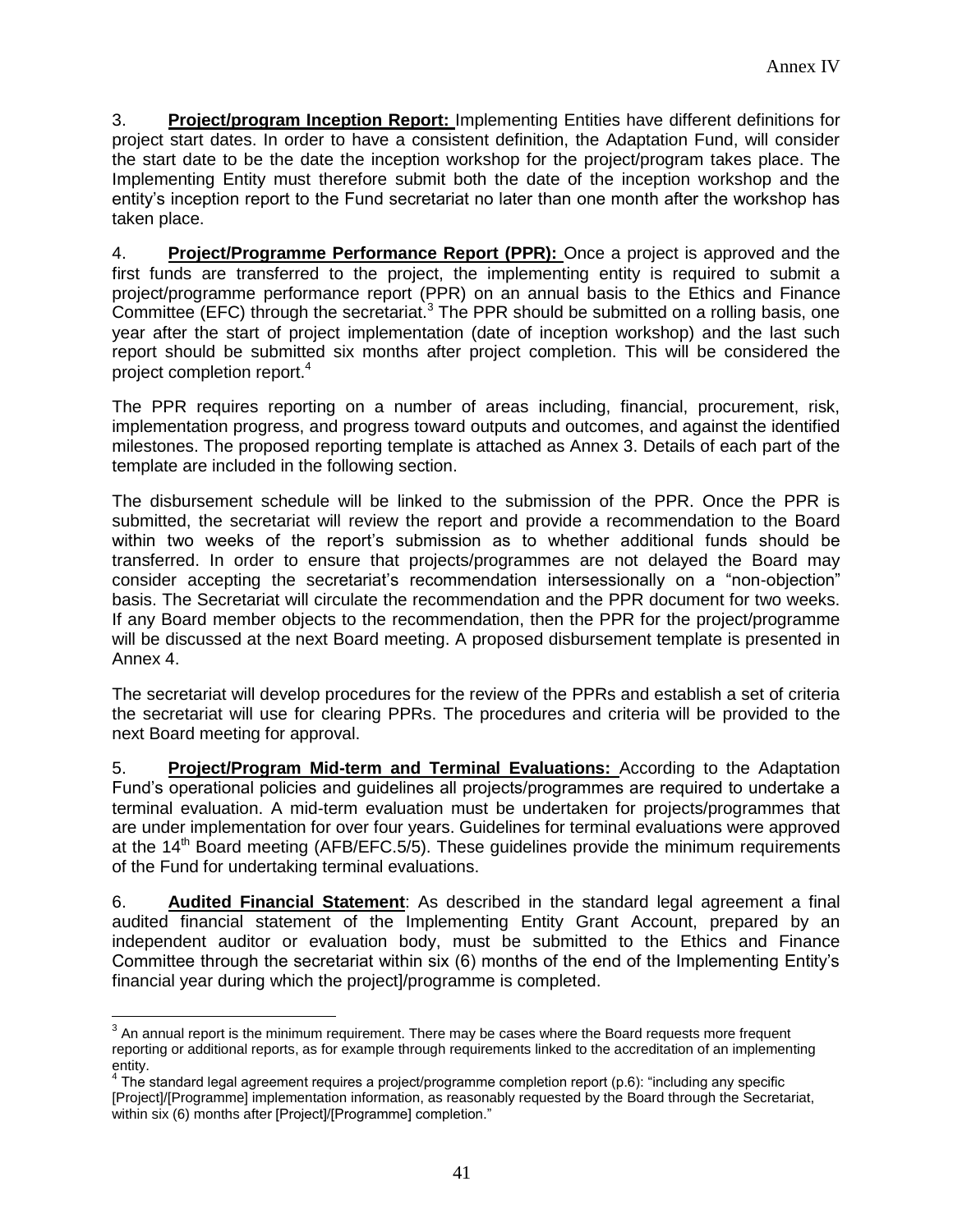7. **Adaptation Fund Annual Performance Report (AFAPR):** Fund level portfolio outcome monitoring will occur on an annual basis to track progress towards reaching intended outcomes. The status of portfolio monitoring will be presented annually at the Board meetings, through an *Adaptation Fund Annual Performance Report* (AFAPR). Individual project/program reports will be analyzed and reported on through the  $AFAPR<sup>5</sup>$ . In addition to analysis of project level data, the AFAPR will report on Fund efficiency and effectiveness (process monitoring) to track whether the Fund's portfolio is being implemented as intended, standards are being met, and resources are being used efficiently. The present document is the first AFAPR submitted to the Board.

8. **Adaptation Fund Evaluation Report:** Once project/programmes have undertaken a terminal evaluation, the organization undertaking the evaluation function for the Adaptation Fund will undertake a review of these evaluations and present the report to the Ethics and Finance Committee on an annual basis.



### FIGURE 1: REPORTING PROCESS

 $\overline{a}$  $<sup>5</sup>$  Upon request from the Board individual reports may be analyzed and reported on at any Board meeting.</sup>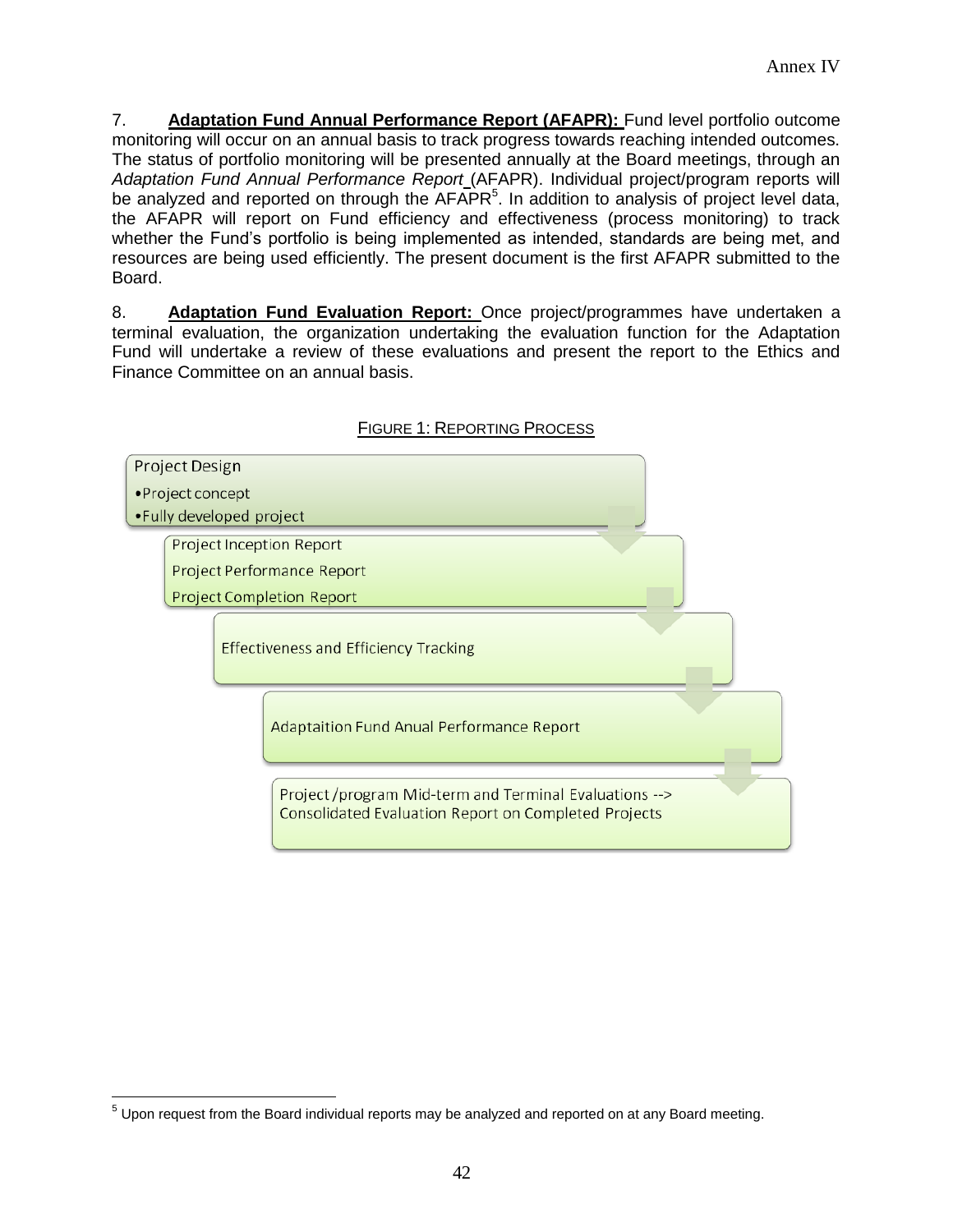#### **THE DIALOGUE WITH CIVIL SOCIETY ON DECEMBER 11, 2011 AT THE PROTEA HOTEL UMHLANGA RIDGE, DURBAN, SOUTH AFRICA**

- 1. The meeting was opened by the Chair of the Adaptation Fund Board, Ms. Ana Fornells de Frutos, who asked Ms. Rachel Berger (representing both Practical Action and the Adaptation Fund NGO Network) to introduce the participants.
- 2. Ms. Berger introduced the speakers and said that her organization had supported the work of the Adaptation Fund by supporting the work of civil society in countries where the Board had established National Implementing Entities.
- 3. The following speakers spoke for the civil society organizations:

Ms. Indi McLymont-Lafyette, PANOS Caribbean Jamaica;

Mr. Emmanuel Seck, Enda, Senegal;

Mr. Issac Ferrera, Fundacion Vida, Honduras; and

Mr. Krystel Dossou, OFEDI, Benin.

Mr. Alpha Kaloga, Germanwatch and the Adaptation Fund NGO Network, also gave a presentation on the initial Project/Programme Review of the CSE.

- 4. In response to questions on how civil society organizations perceived the Adaptation Fund, Ms. McLymont-Lafyette said that while a limited number of specialists were aware of its activities it was not otherwise widely known. Mr. Seck added that the Adaptation Fund was not well known at the local level although its work was understood by National Focal Points, as well those in academia. Mr. Ferrera agreed that while those directly involved the projects were aware of it, it was unclear if that was also true for society at large.
- 5. In response to a question on how to improve the participation of NGOs, Mr. Ferrera said that civil society could help with consultations when the Implementing Entities entered into agreements at the country level.
- 6. In response to whether climate change was perceived as real threat, Ms. McLymont-Lafyette said that most people were concerned by the phenomenon especially as there had been much flooding recently, as well as unexpected rainfall, both of which had had an impact on GDP. Mr. Seck also added that perceptions of risk often depended on how the effects of climate change were explained to local populations, while Mr. Ferrera said that although populations were aware of the effects of climate change there was a lack of knowledge of the scientific explanations for those changes.
- 7. In response to a question on the effort needed for the accreditation of NIEs, Mr. Seck said that the process was an important part of capacity-building and institutional strengthening, a view with which Ms. McLymont-Lafyette and Mr. Ferrera both agreed.
- 8. Following the presentation on the initial Project/Programme Review of the CSE by Mr. Alpha Kaloga, the Chair said that it was important to get the input of civil society and so